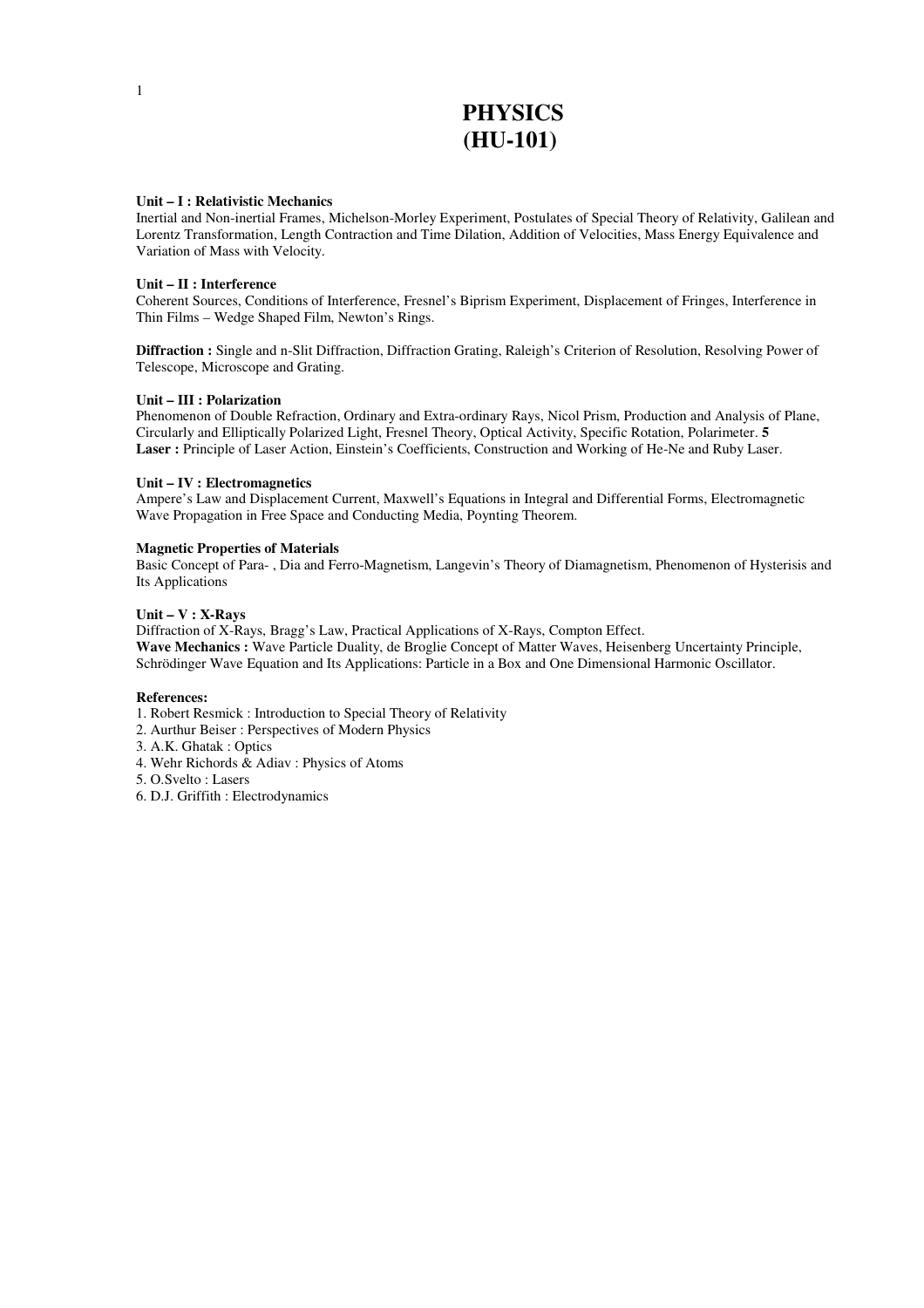# **CHEMISTRY (CY-201)**

### **Unit – I**

### **1. Molecular theory of diatomic heteromolecules, Bond theory of bonding in metals, Hydrogen bonding. 2. Solid state Chemistry:**

Radius Ratio Rule, Space lattice (only cubes), Type of unit cell, Bragg's Law, Calculation of Density of unit cell. One & Two Dimensional solids, graphite as two dimensional solid and its conducting properties. Fullerene & its applications.

### **Unit-II**

1. Basic principles of spectroscopic methods. The use of UV, Visible, IR, 1H NMR, for the determination of structure of simple organic compounds.

2. Characteristics and classification of polymers.

3. Structures of the following polymers, viz, Natural and synthetic rubbers, Polyamide and Polyester fibres, polymethylmethacrylate, poly acrylonitrile and polystyrene. A brief account of conducting polymers (polypyrrole & polytiphene) & their applications.

### **Unit-III**

1. Stability of reaction intermediates, e.g. Carbanion, Carbocation and free radicals. Types of organic reactions,& Mechanism of nucleophilic substitution reaction.

2. Mechanism of the following reactions.

(i) Aldol condensation. (ii) Cannizzaro reaction (iii) Beckmann rearrangement (iv) Hofmann rearrangement, and (v) Diels-Alder reaction

3. E-Z Nomenclature. Optical Isomerism of organic Compounds containing one chiral center. Examples of optically active compounds without chirality. Conformations of butane

#### . **Unit-IV**

1. Order & Molecularity of reactions. First & Second order reactions. Energy of activation.

2. Phase Rule: Its application to one component system (Water).

3. Equilibrium Potential, electrochemical cells (galvanic & concentration cells), Electrochemical theory of corrosion & protection of corrosion.

### **Unit-V**

1. Hardness of water, softening of water by Lenny-S process & Reverse osmosis. Treatment of boiler feed water by Calgon process, Zeolites and ion-exchange resins.

2. Classification of fuels, Coal, Biomass & Biogas. Determination of gross and net calorific values using Bomb Calorimeter.

3. Environmental pollution : Types of pollution & pollutants, Air Pollution. Formation and depletion of ozone, smog and Acid rain.

### **References :**

- 1. Organic Chemistry (Morrison & Boy)
- 2. Inorganic Chemistry (I.D. Lee)
- 3. Physical Chemistry (Barrow)
- 4. Environmental chemistry (Manahan)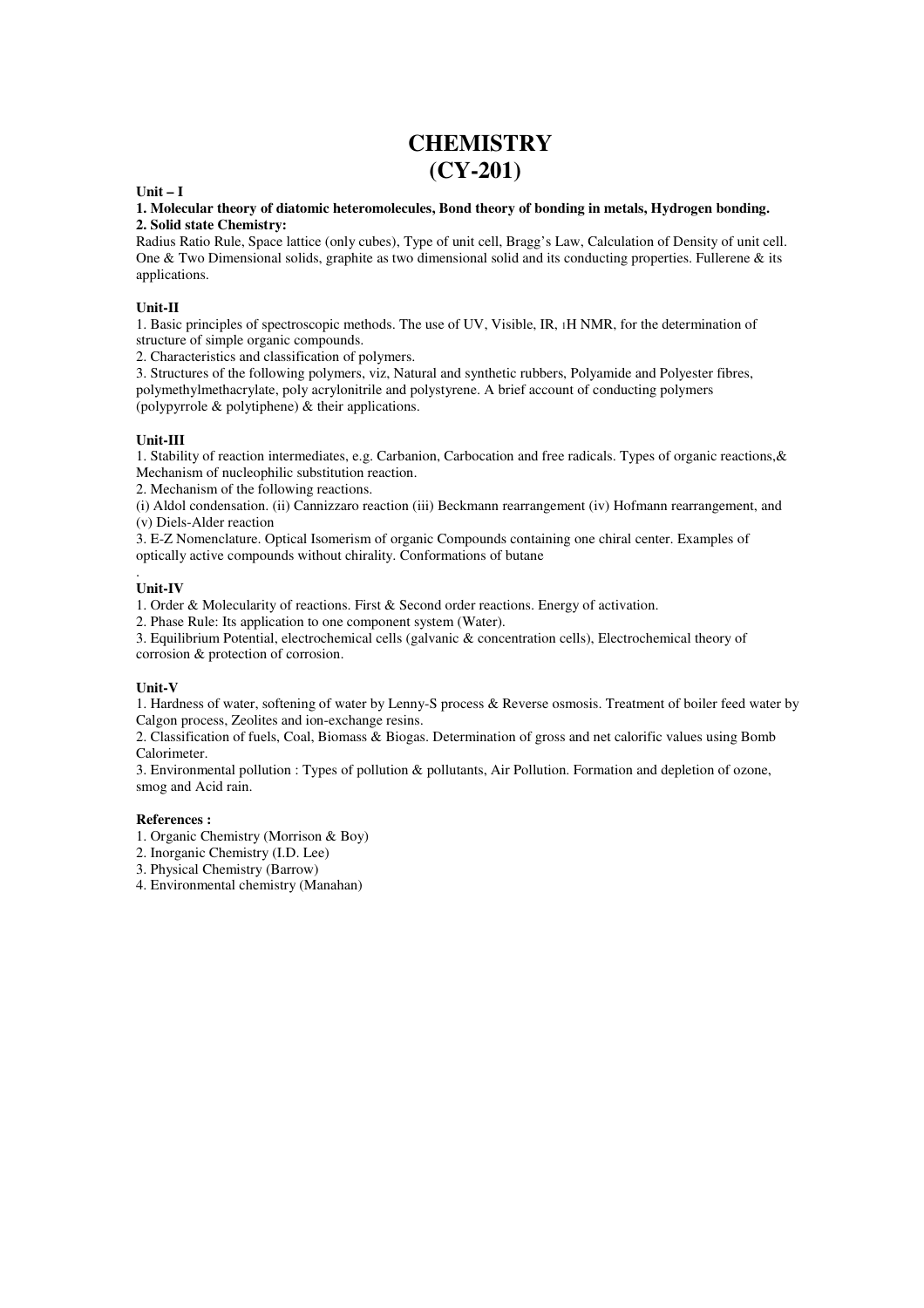# **PROFESSIONAL COMMUNICATION (HU-101)**

#### **Unit – I : Technical Communication**

Nature; Origin and Scope; Feature and General Writing; Significance; Style: Objective Style as Contrary to Literary Composition. Forms of Technical Communication: Reports: Types, Significance, Structure & Style of Report; Writing of Reports: Project, Thesis, Dissertation Writing;

Technical Paper & Scientific Article Writing: Elements, Methods & Technical Objectives; Technical Proposal: Nature, Divisions, Kinds, Uses.

### **Unit-II : Pre-Requisites of Technical Written Communication**

**Vocabulary Building :** Homophones (Words Similar in sound but different in Meanings); Word-formation; One-Word substitute; New & Select Vocabulary Building (about 500 words)

**Functional Grammar :** Patterns and Correct usage (Parts of speech); Syntax Concord; Prepositions; Articles. **Requisites of Good Sentence and Paragraph Writing:** Requisites of Good Sentence Writing; Paragraph Writing; Unity, Coherence and Emphasis; Development of Paragraph: Inductive Order, Deductive Order, Spatial, Linear, Chronological Orders etc. with Emphasis on Argumentative & Expository Writing.

**Unit : III : Business Correspondence**: Principles; Features; Sales and Credit Letters: Letters of Enquiry, Quotation, Order, Claim, Complaint and Adjustment letters, Bio-Data Making, Resumes/Job Application Processing.

### **Unit-IV : Language Learning Through Thematic and Value based Critical Reading (Non-Detailed Text Study) : A Study of following Value-Oriented Essays:**

A.L.Basham : The Heritage of India S. Radhakrishnan : *The Gandhian Outlook*  Francis Bacon : *Of Studies*  J.B. Priestley : Making Writing Simple Virginia Wooef : How should one Read a Book R.K. Narayan : *A Bookish Topic*  C.E.M. Joad : The Civilization of Today

### **Study of following Short Stories for making the Students acquaint with the styles of great Writers of World:**

O.H. Henry : The Gift of the Magi R.N. Tagore : The Renunciation Katherine Mansfield : *The Fly*  A.P. Chekhor : *The Lament*  M.R. Anand : The Barber's Trade Union Ruskin Bond : The Eyes Are Not Here D.H. Lawrence : The Rocking Horse Winner Ernest Hemingway : The Capital of the World

#### **Unit-V : Dimensions of Spoken English: Using English Language Laboratory :**

Stress, Intonation, Rhythm, Phonemes, Allophones, Phonetic Transcription, Listening, Reading & Comprehension of Speech and Reproduction of Response.

#### **Texts Books/ References**

Singh R.P. (ed) : An Anthology of English Essay; OUP, New Delhi Singh R.P. (ed) : An Anthology of English Short Stories; OUP, New Delhi. Hornby A.S. : Guide to Patterns & Usage in English; OUP, New Delhi Clark S. & Pointon : Word for Word; OUP, New Delhi Ruther Ford A. : Basic Communication Skills; Person Education, New Delhi. Singh R.P. : Functional Skills in Language & Literature; OUP, New Delhi Bansal R.K. & Harrison : Phonetics in English; Orient Longman, New Delhi Sethi & Dhamija : A Course in Phonetics & Spoken English; Prentice Hall, New Delhi. Blum Rosen : Word Power; Cambridge University Press, New Delhi Seely John : Writing Report; OUP, New Delhi Suggested Readings : Arora V.N. etal : Improve Your Writing; OUP Delhi Mohan K. & Sharma R.C. : Business Correspondence of Report Writing; TMH, New Delhi. Clive Upton etal : Oxford Dictionary of Pronunciation for Current English; OUP New Delhi. A Dictionary of Modern English Usages; OUP, New Delhi Michael Swan : Practical English Usages; OUP, New Delhi John Alveyblrideh : American English Pronouncing Dictionary; OUP New Delhi. Jons Daniel : English Pronouncing Dictionary; Cambridge University Press.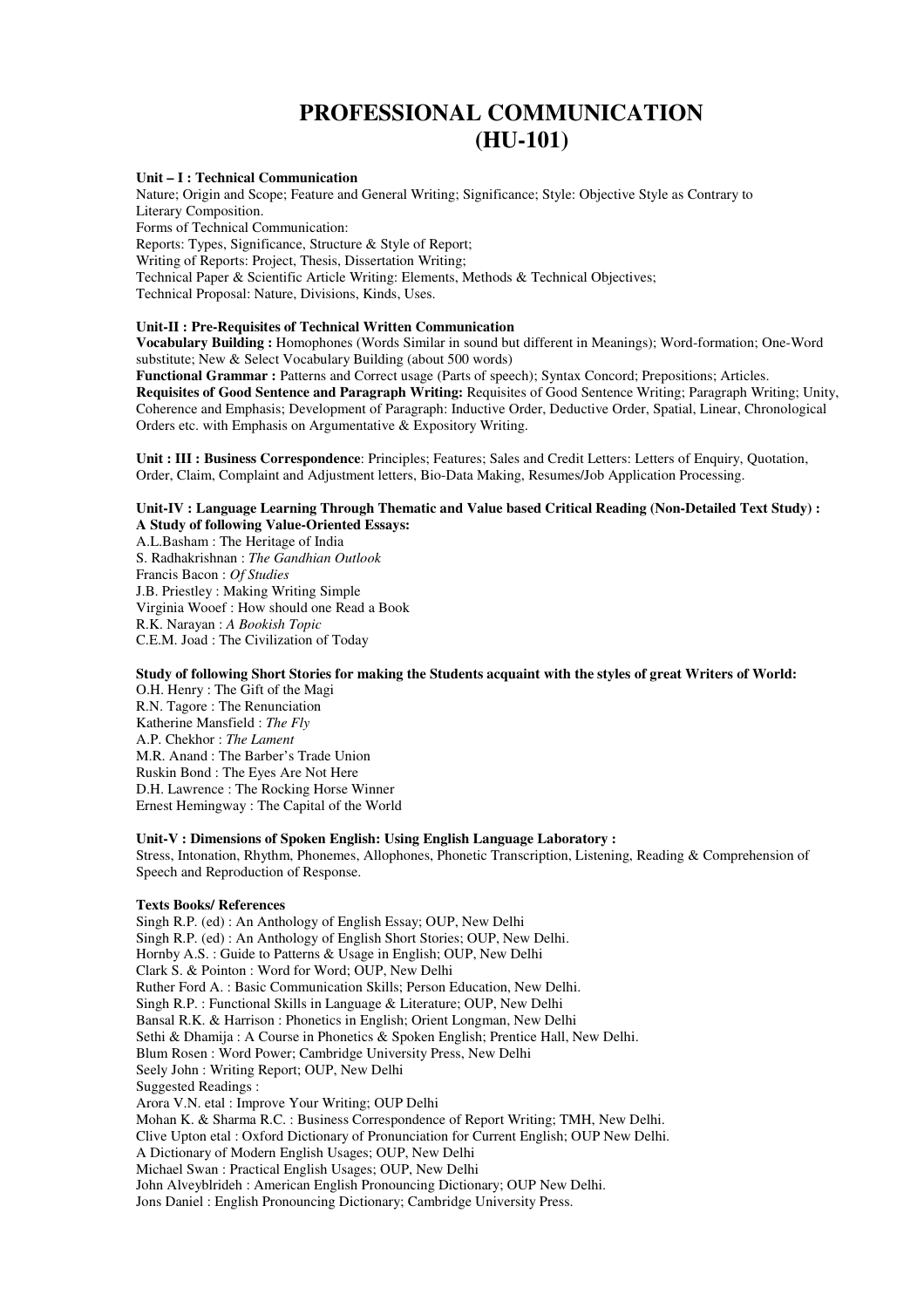# **MATHEMATICS-I (MA-101)**

### **Unit - I : Matrices**

Elementary row and column transformation, Rank of matrix, Linear dependence, Consistency of linear system of equations, Characteristic equation, Caley-Hamition Theorom, Eigen values and eigen vectors, Diagonalisation, Complex and unitary materices .

### **Unit - II : Differential Catculus-I**

Leibnitz theorem, Partial differentiation, Eulers theorem, Curve tracing, Change of variables, Expansion of function of several variables

### **Unit - III : Differntial Caluculus-II**

Jacobian, , Approximation of errors, Exterma of functions of several variables, Lagranges method of multipliers (Simple applications).

### **Unit - IV : Multiple Integrals**

Double and triple integral, Change of order, Change of variables, Beta and Gamma functions, Application to area, volume, Dirichlet integral and applications.

### **Unit - V : Vector Calculus**

Point functions, Gradient, divergence and curl of a vector and their physical interpretations, Line, Surface and Volume integrals, Greens, Stokes and Gauss divergence theorem.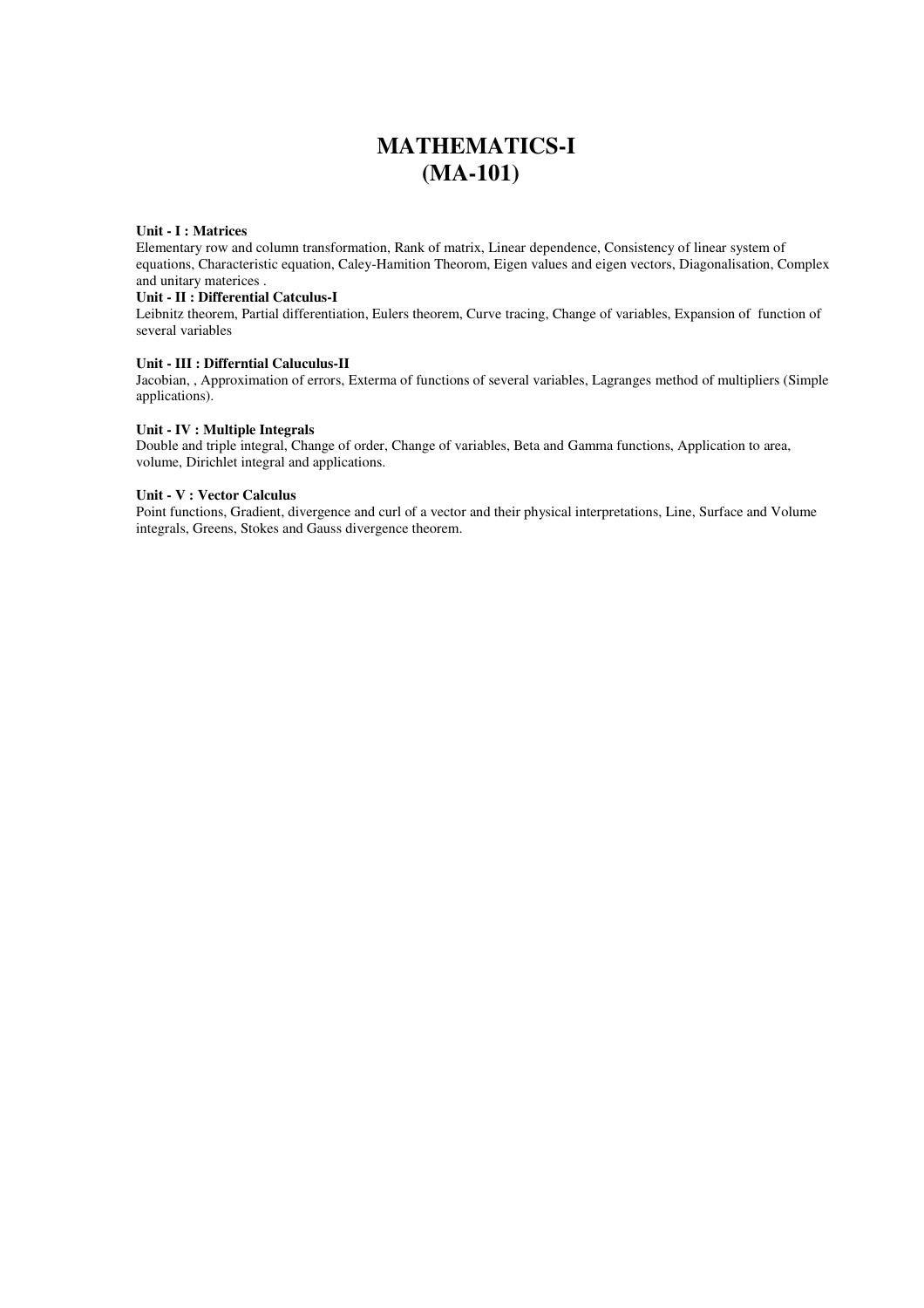# **ELECTRICAL ENGINEERING (EE-101)**

### **Unit-I**

#### **1. Steady State Analysis of A.C. Circuits :**

Sinusoidal and phasor representation of voltage and current: single phase a.c. circuit-behaviour of resistance, inductance and capacitance and their combination in series & parallel and power factor, series parallel resonance-band width and quality factor : magnetic circuit.

### **Unit-II**

### **2. D.C. Network Theory :**

Circuit theory concepts-Mesh and node analysis.

Network Theorems- Super-position theorem. Thevenin's theorem, Norton's theorem, Maximum Power Transfer theorem, Star Delta transformation.

### **3. Measuring Instruments:**

Construction and principle of operation of voltage and current measuring instruments; introduction to power and energy meters.

### **Unit-III**

### **4. Three Phase A.C. Circuits :**

Star-Delta connections, line and phase voltage/current relations, three phase power and its measurement.

### **5. Transformer :**

Principle of operation, types of construction, phasor diagram, equivalent circuit, efficiency and voltage regulation of single phase transformer, O.C. and S.C. tests.

### **Unit-IV**

### **6. D.C. Machines**

Principle of electromechanical energy conversion, types of d.c. machines, E.M.F. equation, Magnetization and load characteristics, losses and efficiency, speed control d.c. motors, applications.

### **7. Three phase Synchronous Machines :**

Principle of operation and application of synchronous motor.

### **Unit-V**

#### **8. Three phase induction Motor**

Principle of operation, types and methods of starting, slip-torque characteristics, applications.

### **9. Single phase Induction Motor :**

Principle of operation, methods of starting.

#### **References :**

1. V. Del Toro. " Principles of electrical Engineering, "Prentice hall International.

- 2. W.H. Hayt & J.E. Kennedy," Engineering circuit Analysis, "Mc Graw Hill.
- 3. I.J. Nagrath, "Basic Electrical Engineering," Tata Mc. Graw Hill.
- 4. A.e. Fitgerald, D.E., Higginbotham and A Grabel, "Basic Electrical Engineering " Mc Graw Hill.
- 5. H. Cotton, "Advanced Electrical Technology" Wheeler Publishing.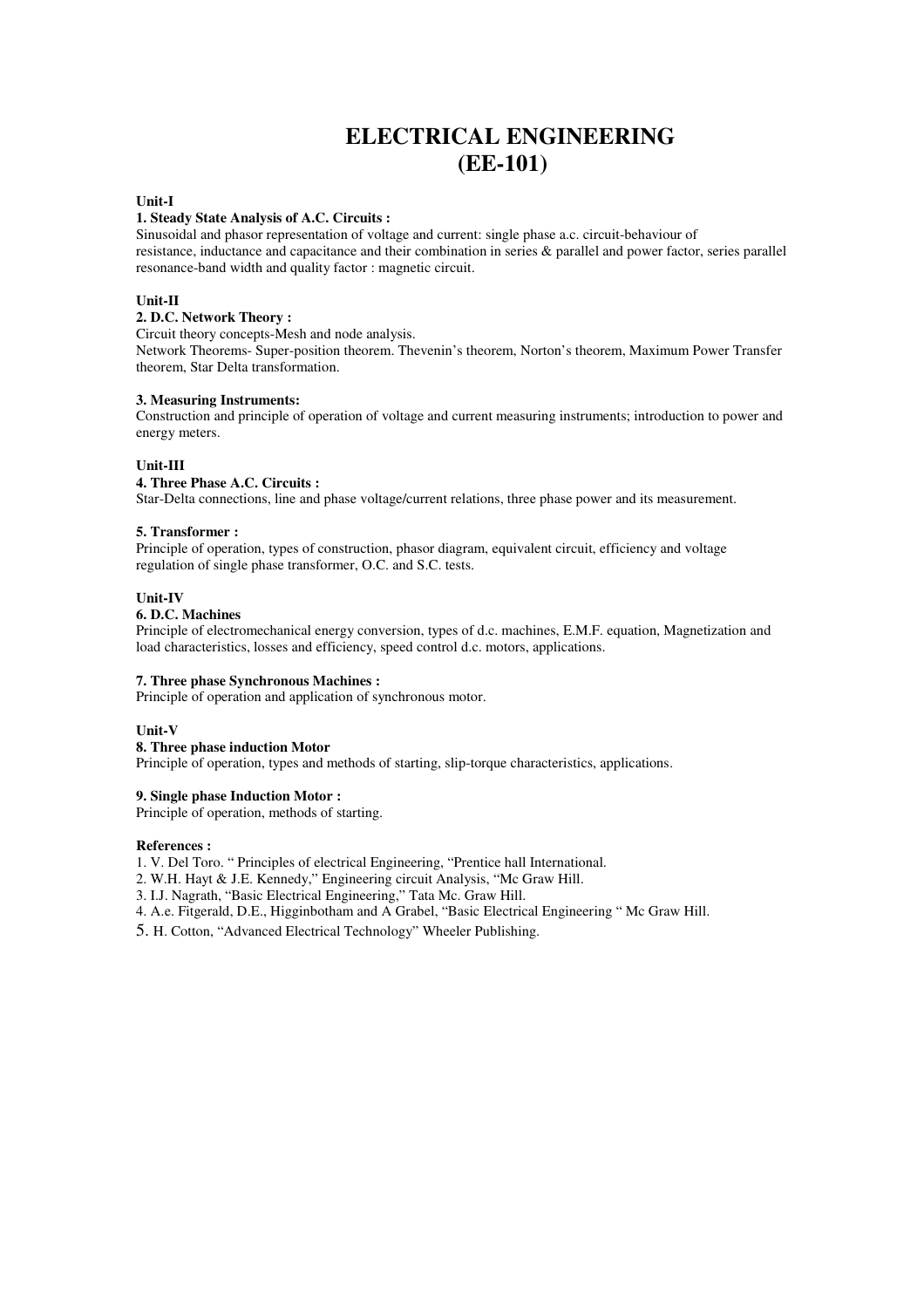# **MECHANICAL ENGINEERING (ME-201)**

### **A. THERMODYNAMICS**

### **Unit – I : Fundamental Concepts and Definitions**

Definition of thermodynamics, system, surrounding and universe, phase, concept of continuum, macroscopic & microscopic point of view. Density, specific volume, pressure, temperature. Thermodynamic equilibrium, property, state, path, process, cyclic process, Energy and its form, work and heat, Enthalpy.

### **Laws of thermodynamics**

**Zeroth law:** Concepts of Temperature, zeroth law.

**First law:** First law of thermodynamics. Concept of processes, flow processes and control volume, Flow work, steady flow energy equation, Mechanical work in a steady flow of process.

**Second law:** Essence of second law, Thermal reservoir, Heat engines. COP of heat pump and refrigerator. Statements of second law. Carnot cycle, Clausius inequality. Concept of Entropy.

### **Unit – II : Properties of steam and thermodynamics cycles:**

Properties of steam, use of property diagram, Steam-Tables, processes involving steam in closed and open systems. Rankine cycle.

Introduction to I.C. Engines-two & four stoke S.I. and C.I. engines. Otto cycle, Diesel cycle.

### **B. MECHANICS AND STRENGTH OF MATERIALS**

### **Unit-III : Force system and Analysis**

**Basic concept:** Laws of motion. Transfer of force to parallel position. Resultant of planer force system. Free Body Diagrams, Equilibrium and its equation.

**Friction:** Introduction, Laws of Coulomb friction, Equilibrium of bodies involving dry fiction-Belt Friction.

### **Unit-IV : Structure Analysis**

**Beams:** Introduction, Shear force and Bending Moment, shear force and Bending Moment Diagram for statically determinate beams.

**Trusses:** Introduction, Simple Trusses, Determination of Forces in simple trusses members, methods of joints and method of section.

### **Unit-V : Stress and Strain Analysis**

**Simple stress and strain:** Introduction, Normal shear stresses, stress-strain diagrams for ductile and brittle materials, Elastic constants, one dimensional loading of members of varying cross sections, strain Energy. **Compound stress and strains:** Introduction, state of plane stress, Principal stress and strain, Mohr's stress circle.

**Pure Bending of Beams:** Introduction, Simple Bending theory, Stress in Beams of different cross sections. **Torsion:** Introduction, Torsion of Shafts of circular section, Torque and Twist, Shear stress due to Torque.

#### **Reference:**

1. Van Wylen G.J. & Sonnlog R.E. : Fundamentals of classical thermodynamics, John Wiley & Sons, Inc. NY.

- 2. Wark Wenneth : Thermodynamics (2nd edition), Mc Graw Hill book Co. NY.
- 3. Holman, J.P. : Thermodynamics, MC Graw Hill book Co. NY.
- 4. Yadav R. : Thermodynamics and Heat Engines, Vol I & II (Sl Edition) Central Publishing House Allahabad.
- 5. Yadav R. : Steam & Gas Turbines.
- 6. Kshitish Chandra Pal : Heat Power, Orient Longman Limited, 17, Chittranjan Avenue, Calcutta.
- 7. S. Rao, B.B. Parulekar, 'Energy Technology', Khanna Pub., New Delhi.
- 8. G. H. Ryder : "Strength of Materials".
- 9. F. L. Singer : "Strength of Materials".
- 10. Timoshenko : "Strength of Materials".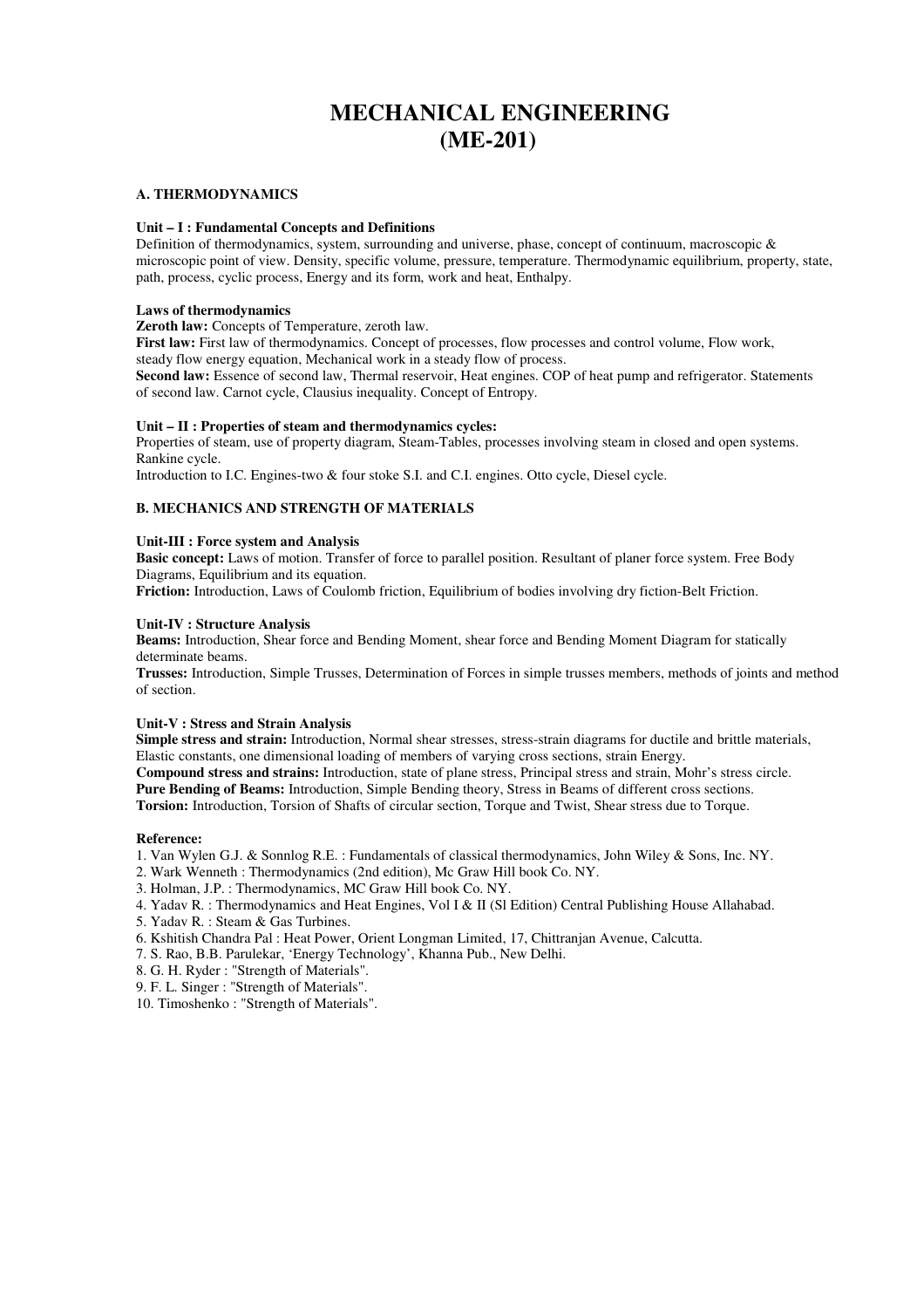# **ELECTRONICS ENGINEERING (EC-101)**

#### **Unit -I**

#### **Semiconductor materials and properties**

Group-IV materials, Covalent bond, electron-hole concepts Basic concepts of energy bands in materials, concept of forbidden gap Intrinsic and extrinsic semiconductors, donors and acceptors impurities **Junction diode** 

p-n junction

depletion layer

v-i characteristics, diode resistance, capacitance diode ratings (average current, repetitive peak current, non-repetitive current, peak-inverse voltage).

### **Unit-II**

### **Diode Applications**

rectifiers (half wave and full wave) calculation of transformer utilisation factor and diode ratings filter (C-filter), calculation of ripple factor and load regulation clipping circuits, clamping circuits, voltage multipliers

### **Breakdown diodes**

breakdown mechanisms (zener and avalanche) breakdown characteristics, zener resistance, zener diode ratings zener diode application as shunt regulator

### **Unit-III**

**Bipolar Junction Transistor**  Basic construction, transistor action CB, CE and CC configurations, input/output characteristics Biasing of transistors-fixed bias, emitter bias, potential divider bias, comparison of biasing circuits

### **Transistor Amplifier**

Graphical analysis of CE amplifier, concept of voltage gain, current gain h-parameter model (low frequency), computation of Ai, Av, Ri, Ro of single transistor CE and CC amplifier configurations.

### **Unit-IV**

### **Field Effect Transistor**

JFET: Basic construction, transistor action, concept of pinch off, maximum drain saturation current, input and transfer characteristics, characteristic equation CG, CS and CD configurations, fixed-, self-biasing MOSFET: depletion and enhancement type MOSFET-construction, operation and characteristics. Computation of Av, Ri, Ro, of single FET amplifiers using all the three configurations

### **Unit-V**

### **Switching theory and logic design**

Number systems, conversion of bases

Boolean algebra, logic gates, concept of universal gate, canonical forms.

# Minimisation using K-map

### **Operational Amplifiers**

Concept of ideal operational amplifiers, ideal op-amp parameters, inverting, non-inverting and unity gain amplifiers, adders, difference amplifiers, integrators

#### **Books and reference:**

- 1. Boylestad and Nashelsky, 'Electronic Devices and circuits'
- 2. A Mottershead, 'Electronic devices and circuits'
- 3. Morris Mano, 'Digital Computer Design'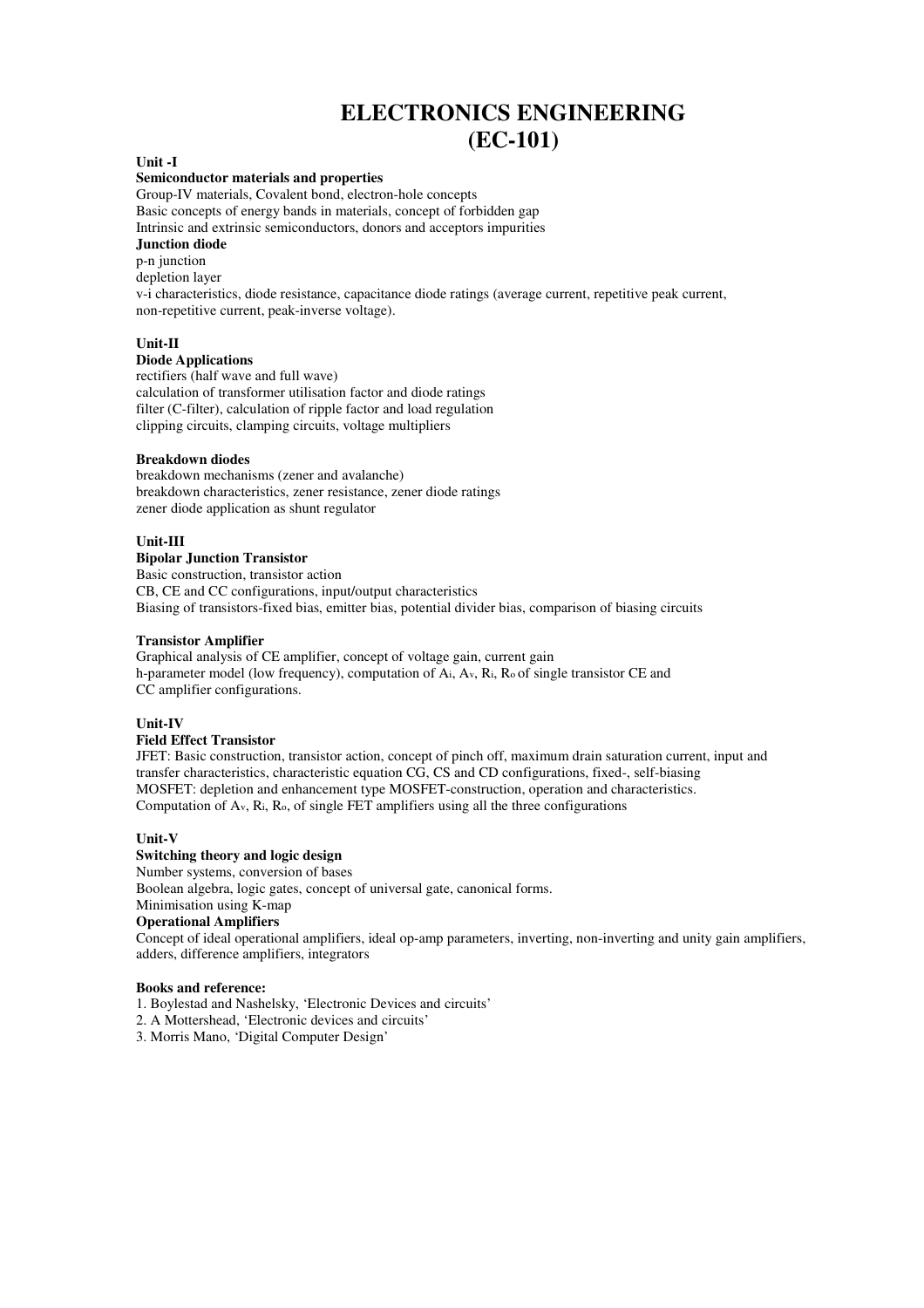# **INFORMATION TECHNOLOGY (IT-201)**

### **Unit – I : Fundamental Concept of Information**

### **Information Concept and Processing:**

Definition of information, Data Vs Information, Introduction to Information representation in Digital Media, Text, image, graphics, Animation, Audio, Video etc., Need, Value and Quality of information, Concept of Information Entropy, Shannon's Principles, Entropy of Information, use of Entropy in Coding, Static & Dynamic codes, Category and Level of Information in Business Organization.

### **Information Representation:**

Information Content, Entropy, Data Compression, Shannon Fano, Huffman Coding, Extended Huffman Codes, Arithmetic Coding, LZ78, LZW coding, Introduction to JPEG, MPEG, MHEG and other IT Industry Standards.

#### **Unit-II : Concepts in Computer & Programming Computer Appreciation:**

Definition of Electronic Computer, History, Generations, Characteristic and Application of Computers,

Classification of Computers, RAM/ROM, Computer Hardware, CPU, Various I/O devices, Peripherals, Storage Media, Software Definition, Role and Categories, Firmware and Humanwer.

### **Programming Language Classification & Program Methodology:**

Computer Languages, Generation of Languages, Translators-Interpreters, Compiler/Interpreters, Compilers, Flow, Charts, Dataflow Diagram, Assemblers, Introduction to 4GLs, Software Development Methodology, Life Cycles, Software Coding, Testing, maintenance, ISO, CMM standards for IT industry.

#### **UNIT : III : Digital Devices and Basic Network Concepts Digital Fundamentals:**

Various codes, decimal, binary, hexa decimal conversion, floating numbers gates, flip flops, adder, multiplexes, need for Data Transmission over distances, Types of Data Transmission, Media for Data Transmission, Modulation, AM, FM, Digital Modulation, Multiplexing of Signals

### **Data Communication & Networks:**

Computer Networks, Networking of computers- Introduction of LAN and WAN. Network Topologies, Basic Concepts in Computer Networks, Client-server Architecture, ISDN, ATM, Token based protocol, CSMA/CD, Mobile Communication.

### **UNIT-IV : Internet and Web Technologies**

### **Internet & World Wide Web:**

Hypertext Markup Language, DHTML, WWW, Gopher, FTP, Telnet, Web Browsers, Net Surfing, Search Engines, Email, ISP, EDI, E-Commerce, Public Key Private Key, Safety of Business Transaction on web. **Web Technologies:** 

Elementary Concepts of E-Commerce, Basic Infrastructures for E-Commerce, Electronic Token, Security Threats, Electronic Payment Systems, Digital Signatures, Network, Security, Firewall, Introduction to Web Technologies.

### **UNIT-V : Concepts in Operating System, Office Tools and Data Management**

**Introductory concepts in operating system & Data Management:** 

Elementary Concepts in Operating System, textual Vs GUI Interface, Introduction to DOS, MS Windows, MS office Tools, MS WORD, MS EXCEL, MS Power Point, Tools for Data Management, Basics of Database management system, Introduction to basic Commands of Dbase, Foxpro, SQL Etc.

### **IT Industry Trends, Careers and Applications in India:**

Scientific, Business, Educational and Entertainment Application, Industry Automation, Weather Forecasting, Awareness of Ongoing IT projects in India NICNET, BRNET etc. Application of IT to other Areas E Commerce, electronic governance, Multimedia, Entertainment.

### **References:**

- 1. D S Yadav, "Foundations of IT", New Age, Delhi
- 2. Curtin, "Information Technology : Breaking News", TMH
- 3. Rajaraman, "Introduction to Computers", PHI
- 4. Nelson, "Data Compression", BPB.
- 5. Peter Nortans "Introduction to Computers", TMH.
- 6. Leon & leon "Fundamental of information Technology", Vikas
- 7. Kanter, "Managing Information System"
- 8. Lehngart, "Internet 101", Addison Wesley
- 9. CIS tems "Internet, An Introduction", Tata McGraw Hill.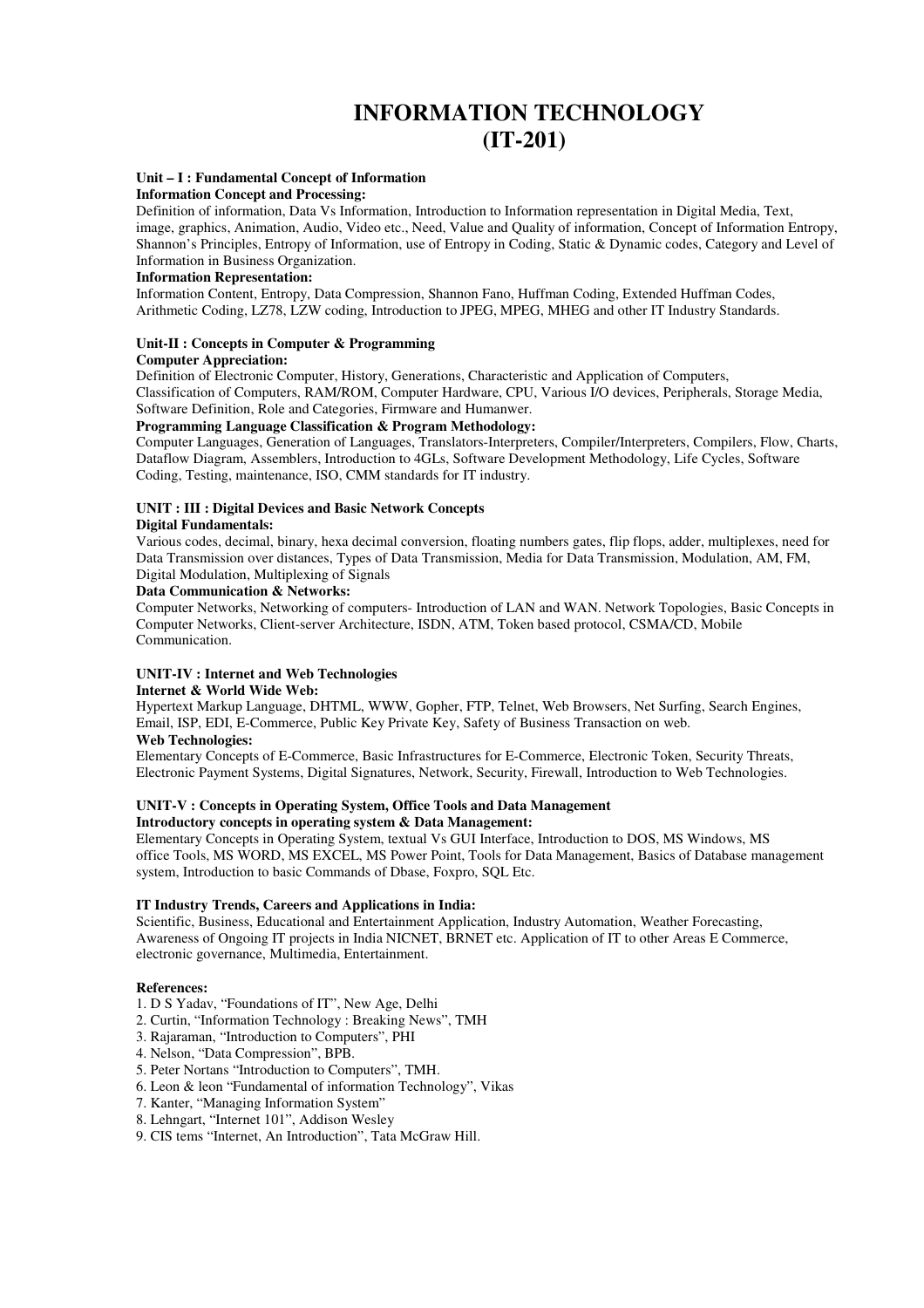# **ENVIRONMENTAL STUDIES (CE-201)**

#### **Unit-I :**

**The Multidisciplinary nature of environmental studies** 

Definition, scope and importance, Need for public awareness

# **Natural Resources**

**Renewable and non-renewable resources** 

Natural resources and associated problems.

(a) Forest resources: Use and over-exploitation, deforestation, case studies. Timber extraction, mining, dams and their effects on forests and tribal people.

(b) Water resources: Use and over-utilization of surface and ground water, floods, drought, conflicts over water, dams-benefits and problems.

(c) Mineral resources: Use and exploitation, environmental effects of extracting and using mineral resources, case studies.

(d) Food resources: World food problem, changes caused by agriculture and overgrazing, effects of modern agriculture, fertilizer-pesticide problems, water logging, salinity, case studies.

(e) Energy resources: Growing energy needs, renewable and non renewable energy sources, use of alternate energy sources. Case studies.

(f) Land resources: Land as resource, land degradation, man induced landslides, soil erosion and desertification.

- Role of an individual in conservation of natural resources.
- Equitable use of resources for sustainable lifestyles.

### **Unit-2 : Ecosystems**

- Concept of an ecosystem.
- Structure and function of an ecosystem.
- Producers, consumers and decomposers.
- Energy flow in the ecosystem.
- Ecological succession.
- Food chains, food webs and ecological pyramids.
- Introduction, types, characteristic features, structure and function of the following ecosystem:
- (a) Forest ecosystem (b) Grassland Ecosystem (c) Desert ecosystem (d) Aquatic ecosystems (ponds, streams, lakes, rivers, oceans, estuaries)

### **Unit-3 : Biodiversity and its conservation**

Introduction- Definition : genetic, species and ecosystem diversity, Biogeographical classification of India,Value of biodiversity: consumptive use, productive use, social, ethical, aesthetic and option values, Biodiversity at global, National and local levels, India as a mega-diversity nation, Hot-spots of biodiversity, Threats to biodiversity: habitat loss, poaching of wildlife, man-wildlife conflicts, Endangered and endemic species of India, Conservation of biodiversity: In-situ Ex-situ conservation of biodiversity.

# **Unit-4 : Environmental Pollution**

### **Definition**

- Causes, effects and control measures of-
- (a) Air Pollution. (b) Water Pollution. (c) Soil Pollution (d) Marine Pollution. (e) Noise Pollution. (f)Thermal Pollution. (g) Nuclear hazards.
- Solid waste Management: Causes, effects and control measures of urban and industrial wastes.
- Role of an individual in prevention of pollution.
- Pollution case studies.
- Diaster management: floods, earthquake, cyclone and landslides.

#### **Unit-5: Social Issues and the Environment**

From Unsustainable to Sustainable development, Urban problems related to energy, Water conservation, rain water harvesting, watershed management, Resettlement and rehabilitation of people; its problems and concerns. Case Studies, Environmental ethics: Issues and possible solutions, Wasteland reclamation, Consumerism and waste products, Environment Protection Act, Air (Prevention and Control of Pollution) Act, Water (Prevention and control of Pollution) Act, Wildlife Protection Act, Forest Conservation Act, Issues involved in enforcement of environmental legislation, Public awareness.

### **Human Population and the Environment**

Population growth, variation among nations, Population explosion- Family Welfare Programme, Environment and human health, Human Rights, Value Education., HIV/AIDS, Women and Child Welfare, Role of Information Technology in Environment and human health, Case Studies.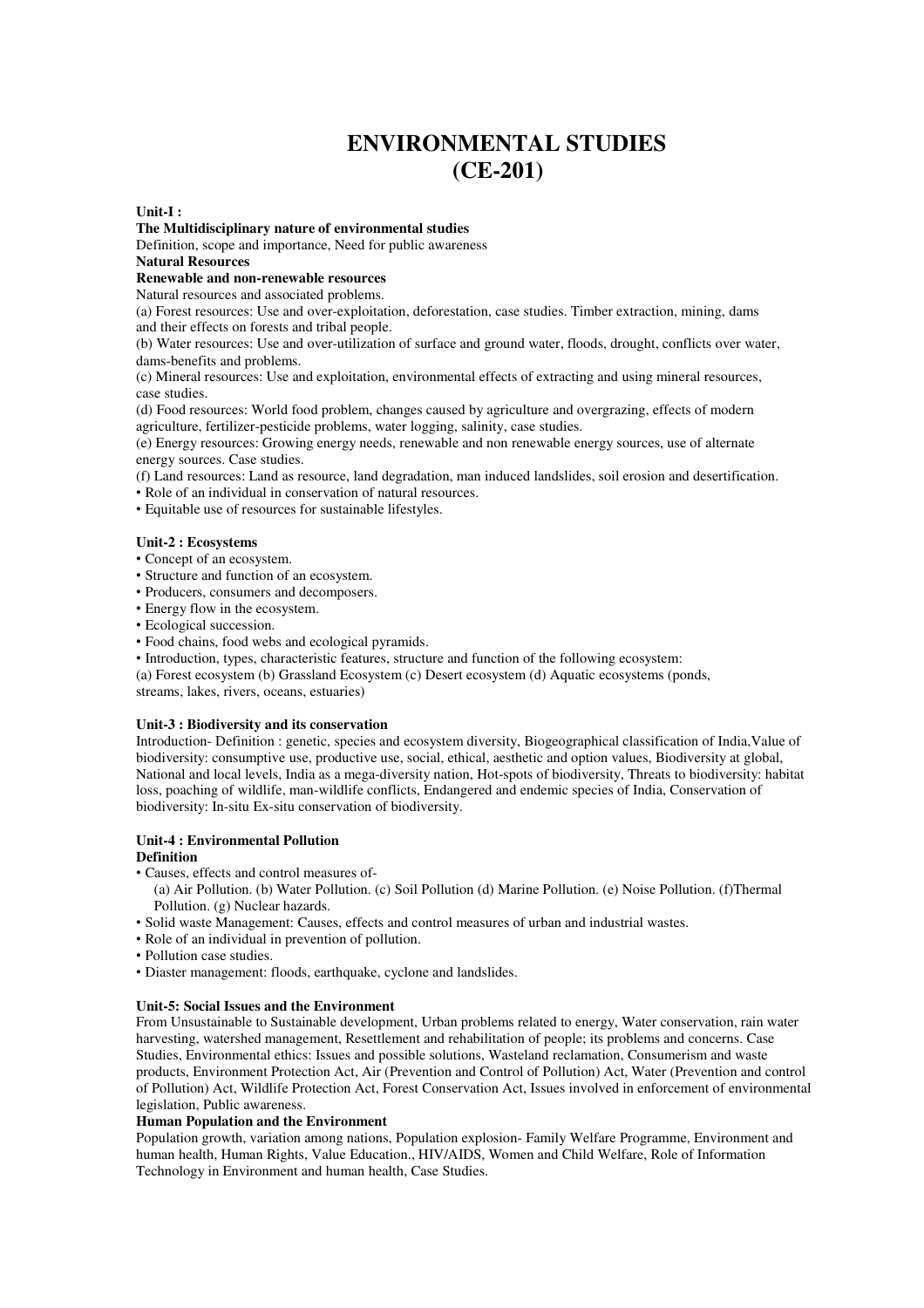#### **Suggested Field work**

Visit to local area to document environmental assets-river/forest/grassland/hill/mountain, Visit to a local polluted site-Urban/Rural /Industrial / Agricultural, Study of common plants, insects, birds, Study of simple ecosystems-pond, river, hill slopes etc

#### **References**

- 1. Agrawal, K.C. 2001 Environmental Biology, Nidi Publ. Ltd. Bikaner.
- 2. Bharucha Erach, The Biodiversity of India, Mapin Publishing Pvt. Ltd. Ahmedabad- 380 013, India Email : mapin@icenet.net (R)
- 3. Brunner R.C., 1989, hazardous Waste Incineration, McGraw Hill Inc.
- 4. Clark R.S., Marine Pollution, Clanderson Press Oxford (TB)
- 5. Cunningham, W.P, Cooper, T.H. Gorhani, E & Hepworth, M.T. 2001, Environmental Encycolopedia, Jaico Publ. House, Mubmbi,
- 6. De. A.K., Environmental Chemistry, Wiley Eastern Ltd.
- 7. Down to Earth, Centre for Science and Environment (R)
- 8. Gleick, H.P. 1993 Water in crisis, Pacific Institute for Studies in Dev., Environment & Security. Stockholm Env. Institute. Oxford Univ. Press.
- 9. Hawkins R.E., Encyclopedia of Indian Natural History, Bombay Natural History Society, Bombay (R)
- 10. Heywood, V.H. & Watson, R.T. 1995. Global Biodiversity Assessment. Cambridge Univ. Press
- 11. Jadhav, H. & Bhosale, V.M. 1995. Environmental Protection and Laws. Himalaya Pub. House, Delhi
- 12. Mckinney, M.L. & School, R.M. 1996. Environmental Science Systems & Solutions, Web enhanced edition.
- 13. Mhaskar A.K., Matter Hazardous, Techno-Science Publication (TM)
- 14. Miller T.G. Jr., Environmental Science, Wadsworth Publishing Co. (TB)
- 15. Odum, E.P. 1971. Fundamentals of Ecology. W.B. Saunders Co. USA,
- 16. Rai N,B, & Datta, A.K. 1987. Waste Water treatment. Oxford & IBH Publ. Co. Pvt. Ltd.
- 17. Sharma B.K., 2001. Environmental Chemistry. Goel Publ. House Meerut.
- 18. Survey of the Environment, The Hindu (M)
- 19. Townsend C., Harper J, and Michael Begon, Essentials of Ecology, Blackwell Science (TB)
- 20. Trivedi R.K., Handbook of Environmental Laws, Rules, Guidelines, Compliances and Standards, Vol I and II, Environment Media (R)
- 21. Trivedi R.K. and P.k. Goel, Introduction to air pollution, Techno-Science Publication (TB)
- 22. Wagner K.D., 1998. Environment Management. W.B. Saunders Co. Philadelphia, USA (M) Magazine (R) Reference (TB) Textbook.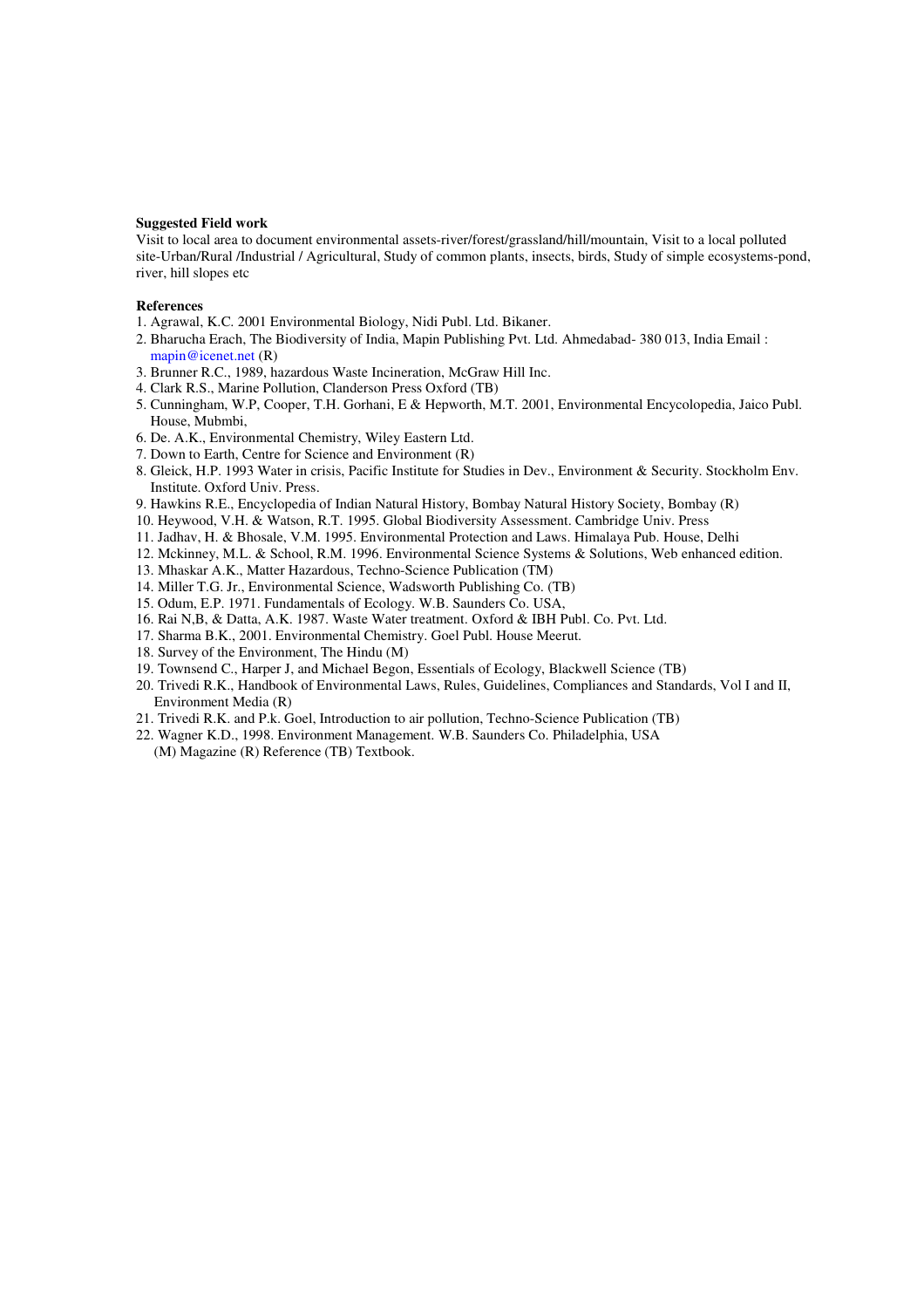# **MATHEMATICS II (MA-201)**

### **Unit - I : Differential Equations**

Ordinary differential equations of first order, Exact differential equations, Linear differential equations of first order, Linear differential equations of nth order with constant coefficients, Complementary functions and particular integrals, Simultaneous linear differential equations, Solutions of second order differential equations by changing dependent and independent variables, Method of variation of parameters, Applications to engineering problems (without derivation).

### **Unit - II : Series Solutions and Special Functions**

Series solutions of ODE of 2nd order with variable coefficients with special emphasis to differential equations of Legendre, and Bessel . Legendre polynomials, Bessels functions and their properties.

### **Unit - III : Laplace Transform**

Laplace transform, Existence theorem, Laplace transform of derivatives and integrals, Inverse Laplace transform, Unit step function. Dirac delta function, Laplace transform of periodic functions, Convolution theorem, Application to solve simple linear and simultaneous differential equations.

### **Unit - IV : Fourier Series and Partial Differential Equations**

Periodic functions, Trignometric series, Fourier series of period 2π , Eulers formulae, Functions having arbitrary period, Change of interval, Even and odd functions, Half range sine and cosine series.

Introduction of partial differential equations, Linear partial differential equations with constant coefficients of 2<sub>nd</sub> order and their classifications - parabolic, elliptic and hyperbolic with illustrative examples.

### **Unit - V : Applications of Partial Differential Equations**

Method of separation of variables for solving partial differential equations,Wave equation up to two-dimensions, Laplace equation in two-dimensions, Heat conduction equations up to two-dimensions, Equations of transmission Lines.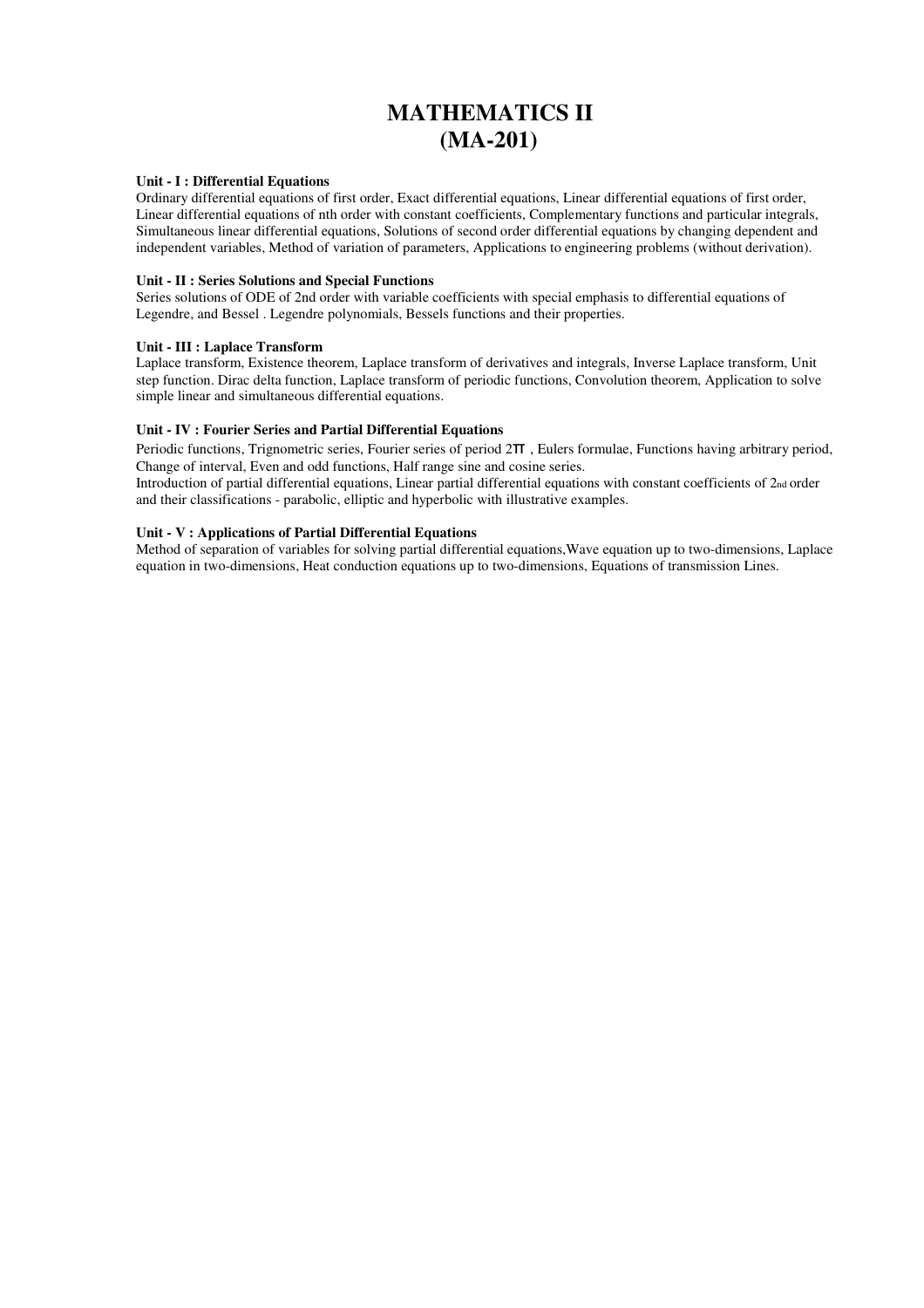# **PHYSICS PRACTICALS (PH-151)**

### **LIST OF EXPERIMENTS (ANY TEN)**

- 1. To determine the wavelength of monochromatic light by Newton's ring.
- 2. To determine the wavelength of monochromatic light with the help of Fresnel's biprism.
- 3. To determine the focal length of two lenses by nodal slide and locate the position of cardinal points.
- 4. To determine the specific rotation of cane sugar solution using half shade polarimeter.
- 5. To determine the wavelength of spectral lines using plane transmission grating.
- 6. To determine the specific resistance of the material of given wire using Carey Foster's bridge.
- 7. To determine the variation of magnetic field along the axis of a current carrying coil and then to estimate the radius of the coil.
- 8. To verify Stefan's Law by electrical method.
- 9. To calibrate the given ammeter and voltmeter.
- 10.To study the Hall effect and determine Hall coefficient, carnier density and mobility of a given semiconductor material using Hall-effect set up.
- 11.To determine energy bank gap of a given semiconductor material.
- 12.To determine E.C.E. of copper using Tangent or Helmholtz galvanometer.
- 13.To draw hysteresis curve of a given sample of ferromagnetic material and from this to determine magnetic susceptibility and permeability of the given specimen.
- 14.To determine the balistic constant of a ballistic galvanometer.
- 15.To determine the viscosity of a liquid.

*(Note : Additional experiments may be added based on contents of syllabus.)* 

# **CHEMISTRY PRACTICALS (CY-251)**

#### **LIST OF EXPERIMENTS**

- 1. Determination of alkalinity in the given water sample.
- 2. Determination of temporary and permanent hardness in water sample using EDTA as standard solution.
- 3. Determination of available chlorine in bleaching powder.
- 4. Determination of chloride content in the given water sample by Mohr's method.
- 5. Determination of iron content in the given ore by using external indictor
- 6. pH-metric titration.
- 7. Determination of Equivalent weight of Iron by the chemical displacement method. The equivalent weight of copper is 63.5

(Note : the procedure to be followed in carrying the above experiment is given as annexure)

- 8. Viscosity of an addition polymer like polyster by Viscometer.
- 9. Determination of iron concentration in sample of water by colorimetric method. The method involves the use of KCNS as colour developing agent and the measurements are carried out at  $\lambda$  max 480 nm.
	- Note : The general procedure of estimation is given on pp653-8 of the textbook of Quantitative Chemical Analysis by A.I. Vogel 6th Edition, Publisher : Pearson education Ltd. 2000)

10.Element detection & functional group identification in organic compounds

#### **Annexure**

In this experiment we will determine the equivalent weight of Iron, which displaces one equivalent of copper (63.5 g) from a solution containing copper ions.

Procedure: Clean a sample of iron (strip measuring 3.5cm×1.5cm) with a sand paper and weigh it accurately. Place it in a clean beaker (250ml) and pour into it 100ml of CuSo4 solution of known strength  $\sim N/10$ ) Allow the strip to stand in the beacker for about 30 minutes. Carefully withdraw the strip of iron (from the beaker) with a forceps and place it on a porcelain plate contained in a desiccafor (using cacl2 as a desiccant ). The quantity of copper sulphate remaining in solution – after the chemical displacement, is estimated by lodometric titration method. The dried strip of iron (containing the deposited copper) is then carefully weighed.

Observations: Weight of iron strip = …………….g Wt. Of iron strip + copper = ………………g (after drying ) wt. of copper deposited on iron strip Initial conc. of cu- final conc. of cu. (determined by titration) The weight of iron, which goes into solution(as Fe So 4) ⇒ ( Initial weight of iron strip + weight of deposited copper) - weight of iron strip along with copper (after drying) Eq.wt. of copper  $(63.5)$  = Wt. of Copper Deposited Eq. Wt. of Iron Wt. of Fe(s) (going into solution) The Eq. Wt. of Fe  $= ?$ The % error involved in the experiment =……………….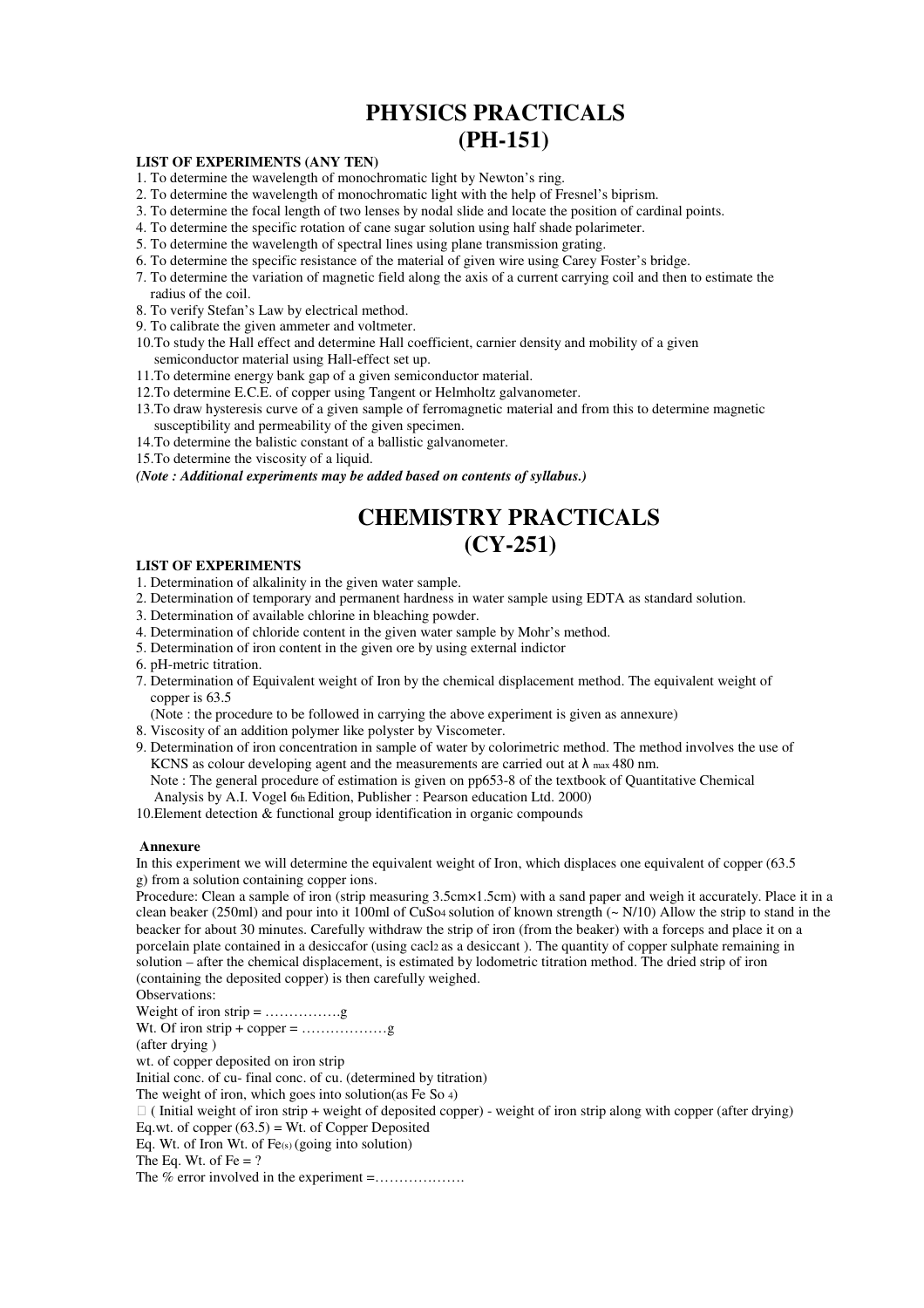# **ELECTRICAL ENGINEERING LAB (EE-151)**

### **List of Practicals**

A minimum of 10 experiments from the following :

- 1. Verification of Network Theorems.
- 2. Study of diode characteristcs.
- 3. To study a half wave and full wave rectifier circuit with and without capacitor filter and determine the ripple factor.
- 4. Determination of Common base and common emitter characteristics of a transistor.
- 5. Study of phenomenon of resonance in RLC series circuit.
- 6. Measurement of power in a three phase circuit by two wattmeter method.
- 7. Measurement of efficiency of a single phase transformer by load test.
- 8. Determination of parameters and losses in a single phase transformer by OC and SC test.
- 9. DC generator characteriestics.
- 10. Speed control of dc shunt motor.
- 11. Study running and reversing of a three phase induction motor.
- 12. Study of a single phase energy meter.
- 13. To study the various logic gate (TTL).

Additional experiments may be added based on contents of syllabi.

# **MECHANICAL ENGINEERING LAB (ME-251)**

### **List of Practicals**

- 1. Study of boiler models Babcock Wilcox, Lancashire and Locomotive.
- 2. Study of Steam engine and steam turbine models.
- 3. Study of 2-stroke and 4-stroke I.C.E. models.
- 4. Study of Fiat engine and/ or Diesel engine prototype.
- 5. Study of a vapour compression Refrigeration unit tutor/refrigerator.
- 6. Study of a window type air conditioner.
- 7. To conduct the tensile test on a UTM and determine ultimate Tensile strength, percentage elongation for a steel specimen.
- 8. To conduct the compression test and determine the ultimate compressive strength for a specimen.
- 9. To conduct the Impact test (Izod / charpy) on the Impact testing machine and to find the impact strength.
- 11. To determine the hardness of the given specimen using Brinell / Rockwell / Vicker testing machine.

# **COMPUTER PROGRAMMING LAB**

# **(CS-251)**

#### **List of Practicals**

- 1. Practice of all internal and External DOS Commands
- 2. Write simple batch program
- 3. Giving exposure to Windows environment
- 4. File and program management in windows
- 5. Practice of all UNIX commands
- 6. Write simple shell script
- 7. Introduction to text editing and word processing
- 8. Exposure to advance feature supported by some editors

9. Net Surfing

- 10. Creation and usage of E-mail account
- 11. Write small program using C language
- 12. Handling of data structure in C
- 13. Familarizing mail account using PINE, deleting, creating folder/ mail-messages, adding signature, creating directory of addresses.

*(Note : List may be modified according to new software available)*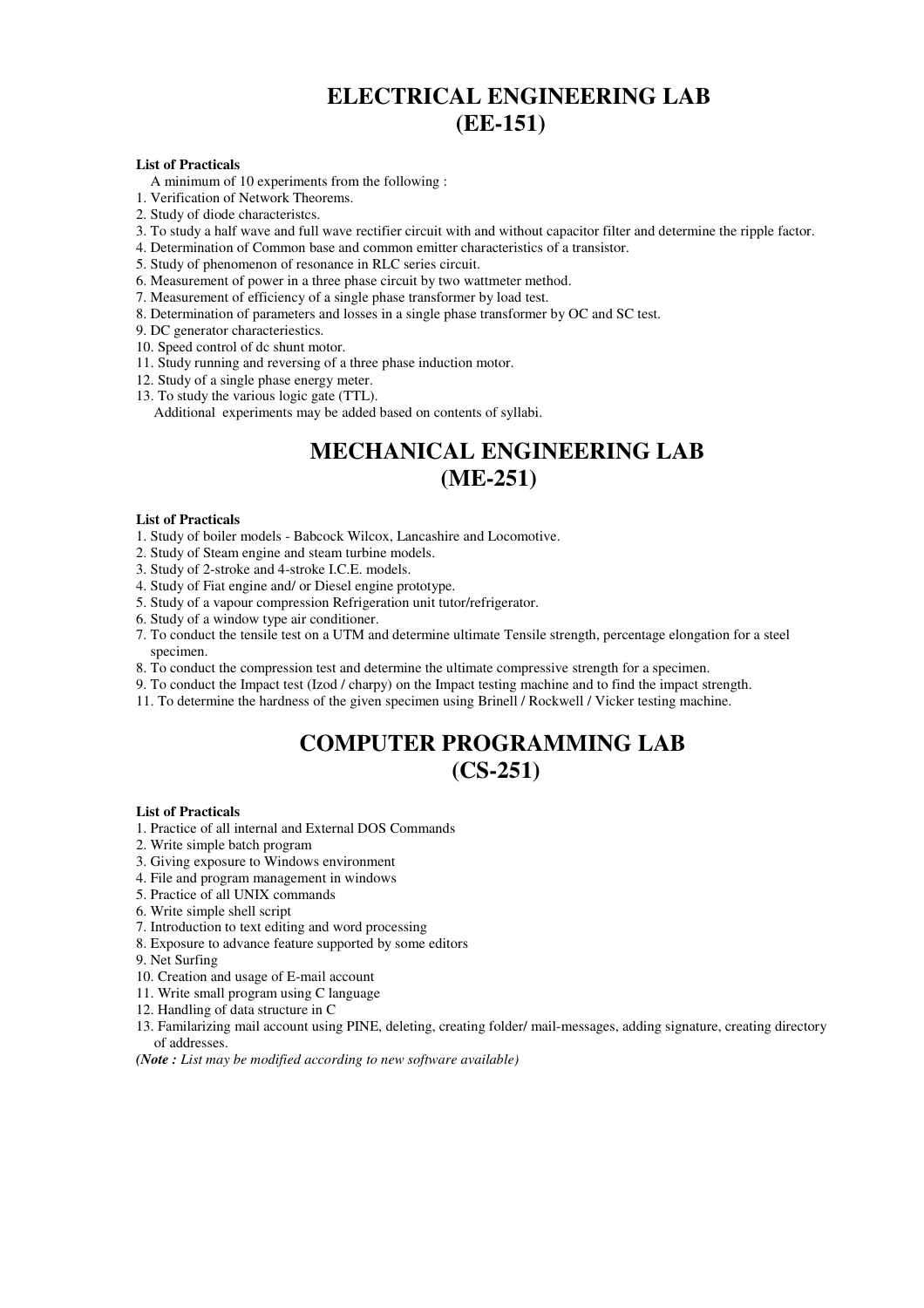# **WORKSHOP PRACTICE (WS-151)**

### **1. Carpentry Shop:**

*.* 

- 1. Study of tools and operation and carpentry joints.
- 2. Simple exercise using jack plain.
- 3.To prepare half-lap corner joint, mortise and tennon joints.
- 4. Simple exercise on woodworking lathe.

### **2. fitting Bench Working Shop :**

#### 1. Study of tools and operations

- 2. Simple exercises involving filling work.
- 3. Making perfect male-female joint
- 4. Simple exercise involving drilling/tapping/dieing.

### **3. Black Smithy Shop :**

- 1. Study of tools and operations
- 2. Simple exercises based on black smithy operationssuch as upsetting, drawing down, punching, bending, fullering & swaging.

### **4. Welding Shop :**

- 1. Study of tools and operations .
- 2. Simple butt joint.
- 3. Lap joint.

#### 4. oxy acetylene welding.

### **5. Sheet metal shop :**

- 1.Study of tools and operations.
- 2. Making funnel complete with soldering.
- 3. Fabrication of tool box, tray, electrical panel box etc.

#### **6**. **Machine Shop :**

- 1. Study of tools and operations.
- 2. Plane turning.
- 3. Step turning.
- 4. Taper turning
- 5. Threading.
- 6. Single point cutting tool grinding.

# **ENGINEERING GRAPHICS LAB (CE-151)**

### **1. Introduction**

Graphics as a tool to communicate ideas, Lettering and' dimensioning, Construction of geometrical figures like pentagon and hexagon.

### **2. Orthographic Projection**

Principles of orthographic projections, Principal and auxiliary planes, First and Third angle projections. Projection of points. Pictorial view.

Projection of lines parallel to both the planes. Parallel to one and inclined to other, Inclined to both the planes. Application to practical problems.

Projection of solid in simple position, Axis or slant edge inclined to one and parallel to other plane, Solids lying on a face or generator on a plane.

Sectioning of solids lying in various positions, True shape of the section.

Development of lateral surfaces, sheet metal drawing.

#### **3. Isometric Projection**

Principles of isometric projection, Isometric projection using box and offset methods. 2

# *References:*

1. Bhatt. N.D.: Elementary Engineering Drawing, Charothar Publishing.

2. Laxmi Narayan V & Vaish W. : A Text Book of Practical Geometry on Geometrical drawing.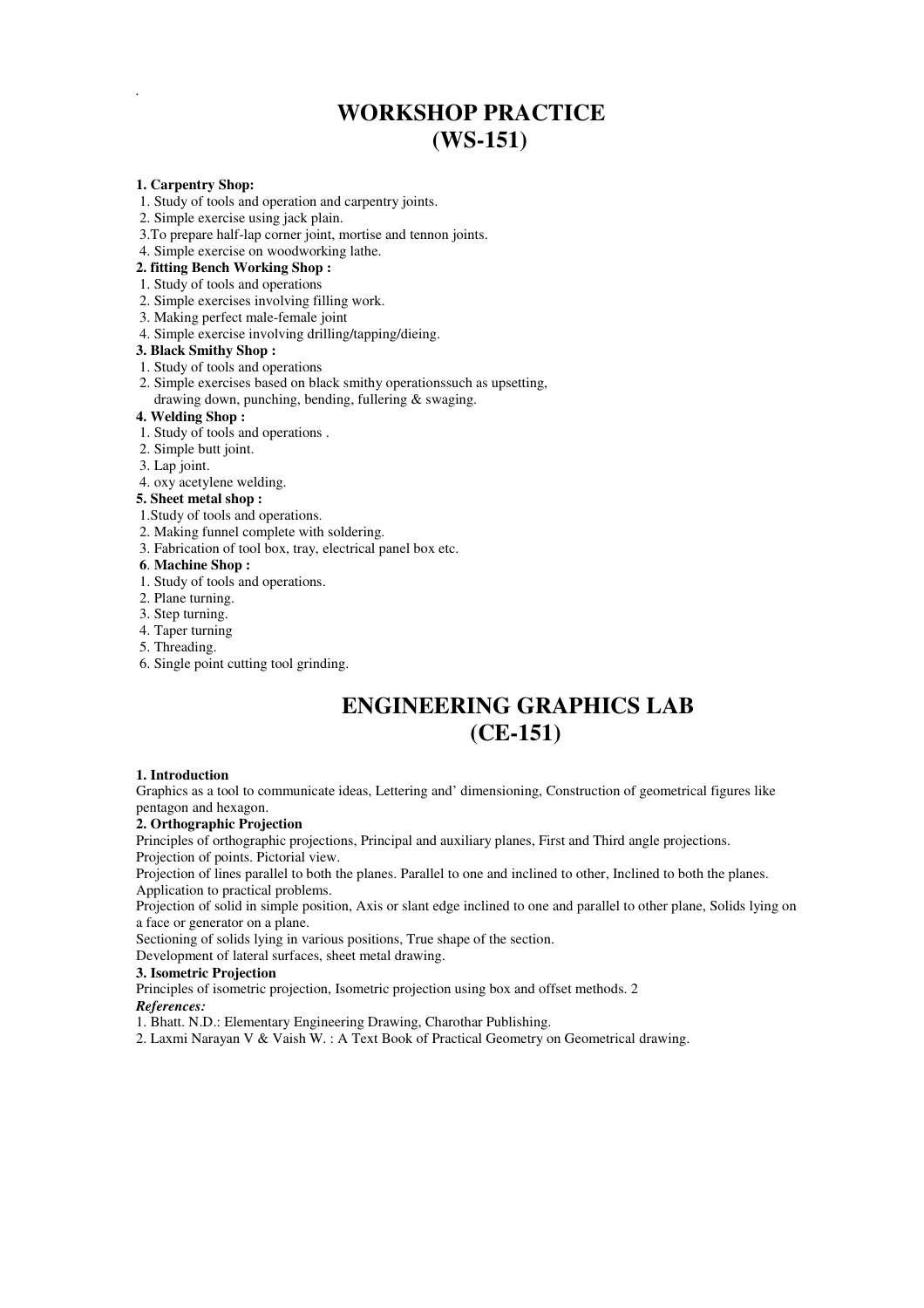# **COMMUNICATION LAB (ENGLISH) (HU-251)**

- **1.** Orientation to Speech Sounds through International Phonetic Alphabets (I.P.S.) : British ReceivedPronunciation.
- **2.** Speech Drills with Emphasis on Articulatory Phonetics, Place and Manner.

### **LIST OF PRACTICALS**

Stress in Speech: Based on Accentual Patterns.

Intonation-Pattern-Practice: Rising, Falling and Level-Tones.

Rhythm in Speech-Practices On Strong and Weak-form Words.

Individual Conferencing / Speaking along with Quizzes.

Conversational Skills for Interview/ Seminars / Workshops with Emphasis on Kinesis along with Promotion of Phonetic-Script-Skills.

Group-Discussion: Practices based on Accurate & Current Grammatical Patterns.

Official / Public Speaking : Practices based on Mechanics of Articulation.

Theme Presentation-Practices Based on Linguistic Patterns.

Developing Argumentative Skills/ Role-Play Presentations with Proper Rhythmic Stress.

Testing comprehension : Reading and Listening Exercises with the use of Audio-Visual Aids.

Audience-based, Effective Speech Production (Elocution)

# **B.Tech. I Year (I & II Semester) [Common to all Branches]**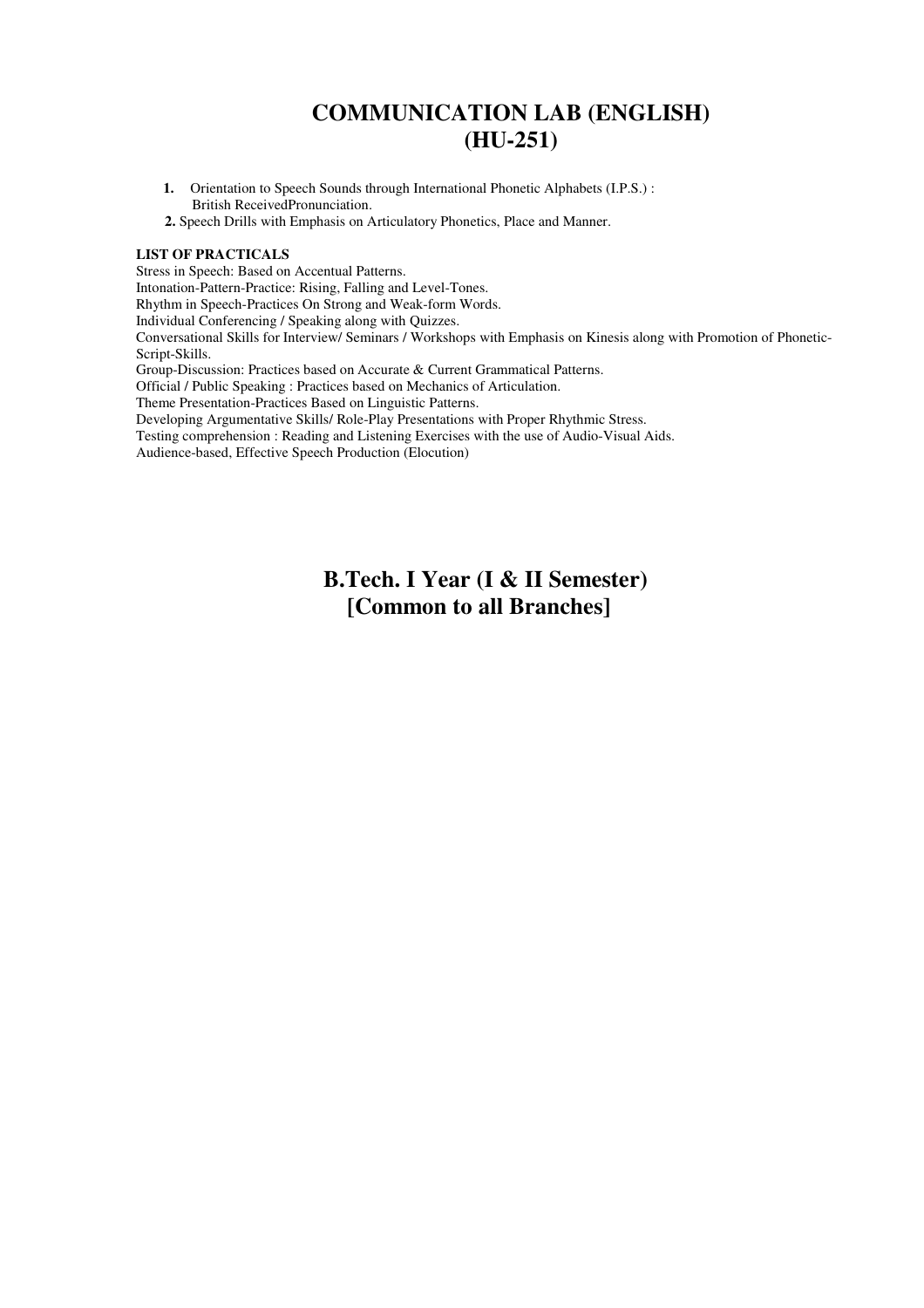# **MA-301 MATHEMATICS-III**

# **Unit - I : Integral Transforms**

Fourier integral, Fourier complex transform, Fourier sine and cosine transforms and applications to simple heat transfer equations.  $\overline{Z}$  – transform and its application to solve difference equations.

# **Unit - II : Functions of a Complex Variable - I**

Analytic functions, C-R equations and harmonic functions, Line integral in the complex plane, Cauchy's integral theorem, Cauchy's integral formula for derivatives of analytic functions, Liouvilles theorem, Fundamental theorem of algebra. **Unit - III : Functions of a Complex Variable - II** 

Representation of a function by power series, Taylor's and Laurent's series, Singularities, zeroes and poles, Residue theorem, evaluation of real integrals of type

 $\int \rho_2 \pi f(\cos \theta, \sin \theta) d\theta$  and  $\int -\infty$ 

 $+\infty$  f (x) dx, Conformal mapping and bilinear transformations.

# **Unit - IV : Statistics and Probability**

Moments, Moment generating functions, Skewness, Kurtosis,Correlation and Regression, Binomial distribution, Poisson distribution, Normal distribution.

# **Unit - V : Curve Fitting and Solution of Equations**

Method of least squares and curve fitting of straight line and parabola, Solution of cubic and bi-quadratic equations.

# **EE-301 NETWORK ANALYSIS AND SYNTHESIS**

# **Unit – I :**

**Graph Theory** : Graph of a Network, definitions, tree, co tree, link, basic loop and basic cut set, Incidence matrix, cut set matrix, Tie set matrix Duality, Loop and Node methods of analysis.

# **Unit – II :**

**Network Theorems (Applications to ac networks):** Super-position theorem, Thevenin's theorem, Norton's theorem, maximum power transfer theorem, Reciprocity theorem. Millman's theorem, compensation theorem, Tellegen's theorem.

# **Unit – III :**

# **Network Functions :**

Concept of Complex frequency , Transform Impedances Network functions of one port and two port networks, concept of poles and zeros, properties of driving point and transfer functions, time response and stability from pole zero plot, frequency response and Bode plots.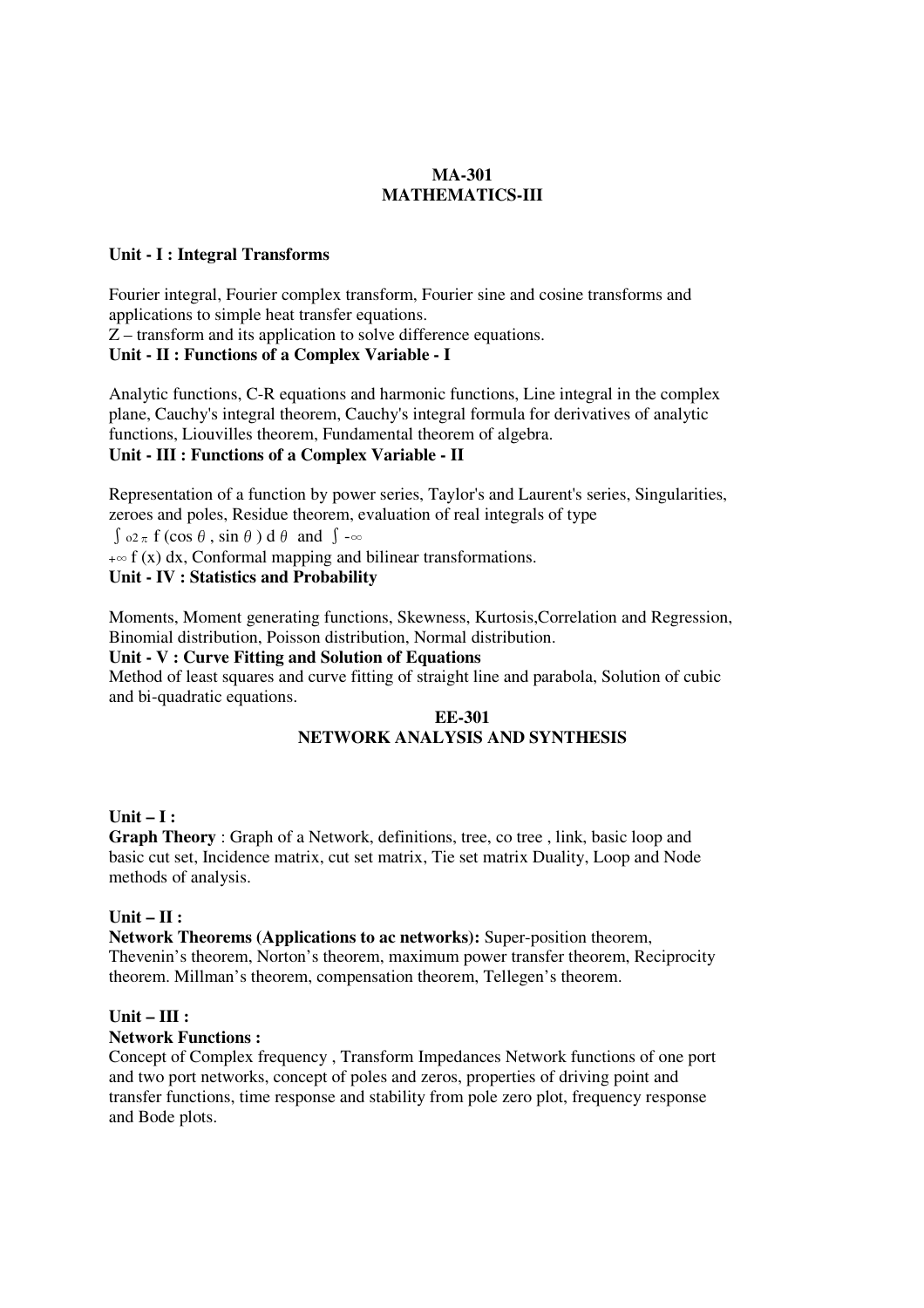# **Unit – IV :**

# **Two Port Networks**:

Characterization of LTI two port networks ZY, ABCD and h parameters, reciprocity and symmetry. Inter-relationships between the parameters, inter-connections of two port networks, Ladder and Lattice networks. T & Π Representation.

# **Unit – V :**

# **(a) Network Synthesis :**

Positive real function; definition and properties; properties of LC, RC and RL driving point functions, synthesis of LC, RC and RL driving point immittance functions using Foster and Cauer first and second forms.

### **(b) Filters :**

Image parameters and characteristics impedance, passive and active filter fundamentals, low pass, highpass,band pass, band elimination filters.

### **Text Books:**

1. M.E. Van Valkenburg," Network Analysis", Prentice Hall of India

2. D.Roy Choudhary,"Networks and Systems" Wiley Eastern Ltd.

3. Donald E. Scott : "An Introduction to Circuit analysis: A System Approach"

McGraw Hill Book Company.

4. A.Chakrabarti,"Circuit Theory" Dhanpat Rai & Co.

### **Reference Books :**

5. M.E. Van Valkenburg,"An Introduction to Modern Network Synthesis",Wiley Eastern Ltd.

6. W.H. Hayt & Jack E-Kemmerly, Engineering Circuit analysis" Tata McGraw Hill.

7. Soni, Gupta ,"Circuit Analysis", Dhanpat Rai & Sons.

8. Ram Kalyan, Linear Circuits Oxford University Press.

### **EC-301**

# **SOLID-STATE DEVICES AND CIRCUITS**

# **Unit-I : Special Diodes**

LED, Varactor, Photodiode, Schotkey barrier, tunnel diodes and their constructions and characteristics.

**Bipolar Junction Transistors :** Transistor as an amplifier, small signal Equivalent circuits (Hybrid-pi, Ebers moll), Graphical Analysis, biasing the BJT for discrete-circuit design,

# **Unit-II :**

Basic Single Stage BJT amplifier configurations transistor as a switch-cut off & saturation, complete static characteristics, Internal capacitances and second order effects Field Effect transistor-Structure and physical operation of Enhancement and depletion types MOSFET, I/V characteristics, MOSFET circuits at DC, MOSFET as an amplifier, biasing in MOS amplifier circuits, Basic configurations of single stage MOS amplifier, Internal capacitances of MOSFETS.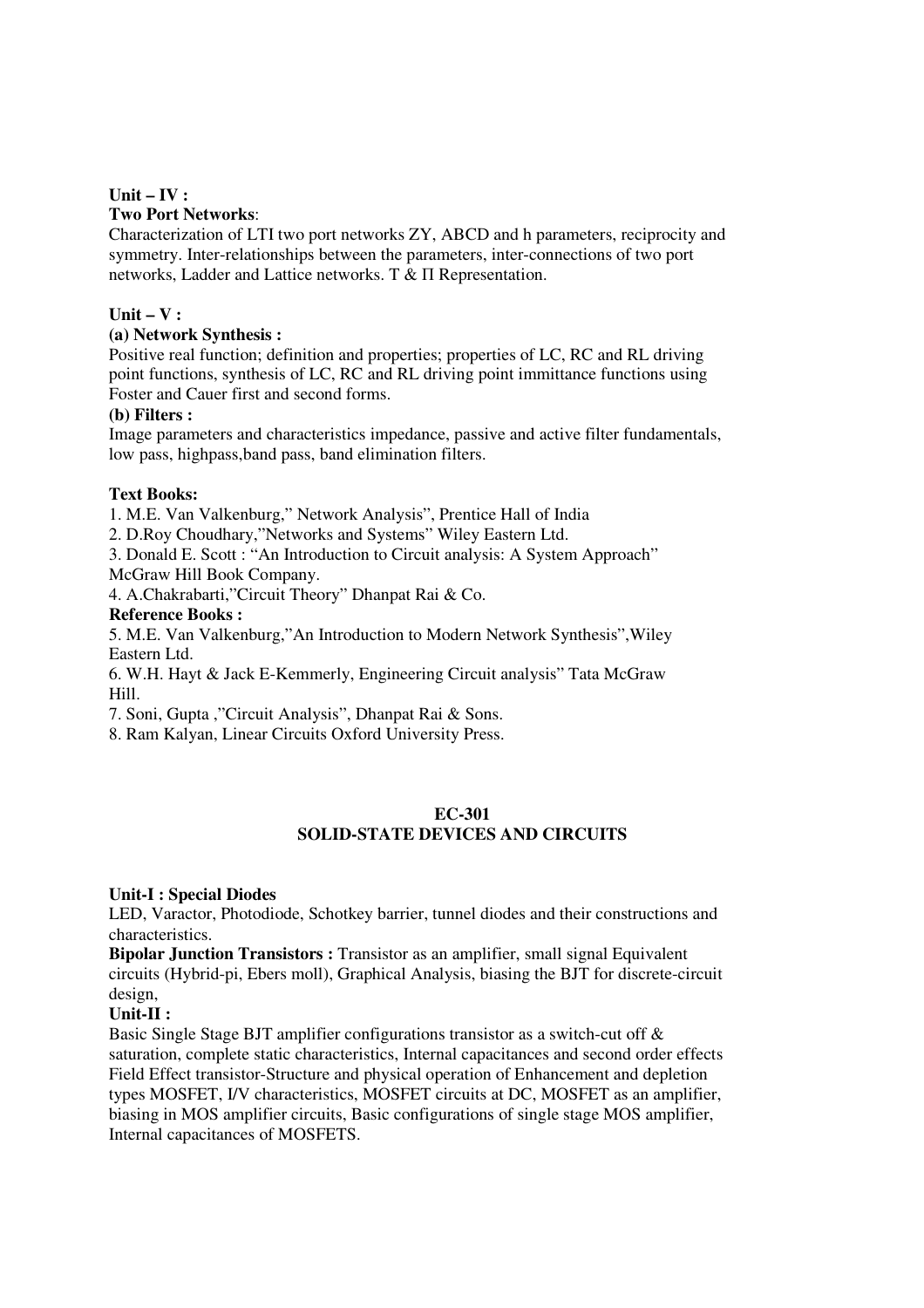# **Unit-III : Frequency Response**

S-Domain analysis, amplifier transfer function, Low and high frequency response of common source and common emitter amplifiers, common base & common gate cascade configurations, Frequency response of source followers, CC-CE cascade.

# **Unit-IV : Feed Back**

General feed back structure, properties of negative feed back, four basic feed back topologies sedries shunt; series-series; shunt-shunt; & shunt-series feedback amplifier, determination of Loop gain, stability problem.

# **Unit-V : Oscillators**

Basic principles of sinusoidal oscillator, RC oscillators: Weinbridge and phases half tuned oscillators: Collptts, Hartley and Clap. Crystal Oscillators.

# **Text book:**

1. A.S. Sedra and K.C. Smith, "Microelectronic circuits", Oxford University Press (India).

2. B.P. Singh & R. Singh, Electronics Devices & Integrated Circuits, Pearson. **Reference Book** 

1. Millman, J. and Grabel, A./"Microelectronics"/McGraw Hill.

2. Bell, David A/ "Electronic Devices & Circuits"/Prentice Hall (India)4th Edition.

3. Nair, B. Somanathan /"Electronics Devices & Applications"/Prentice-Hall (India)

4. Neamen, Donald A./ "Electronic Circuit Analysis & Design"/Tata McGraw Hill.

5. Neamen, Donald A./"Semiconductor Physics & Devices"/Tata McGraw Hill.

6. Sedra, "Micro Electronics Circuits" Oxford University Press.

# **EC-302 SWITCHING THEORY**

# **Unit-I : Introduction**

Characteristics of digital system, Types of Digital circuits, Number system: Direct conversion between bases Negative numbers & BCD and their arithmetic's, Boolean Algebra, Minimization of Boolean Functions :Map & Tabular method upto 6 variable and miltiple output circuits Error detecting & correcting codes, Hamming & cyclic codes.

# **Unit-II : Combinational Logic Circuits**

Design Procedure, Adders, subtractors & code conversion, Multiplexers/ Demultiplexers, encoder / decoders, decimal adders & amplitude comparators, ROM as decoder, PLA & PAL.

# **Unit-III : Sequential Logic Circuits**

Flip –Flops and their conversions, Analysis and synthesis of synchronous sequential circuit, excitation table, state table & state diagram. Design of synchronous counters, shift registers and theie applications.

**Algorithm State Machine:** ASM chart, Timing considerations, Control Implementation Design with Multiplexers, PLA control

**Asynchronous Sequential Circuits:** Analysis Procedure Reduction of state & flow table, Race free state assignment.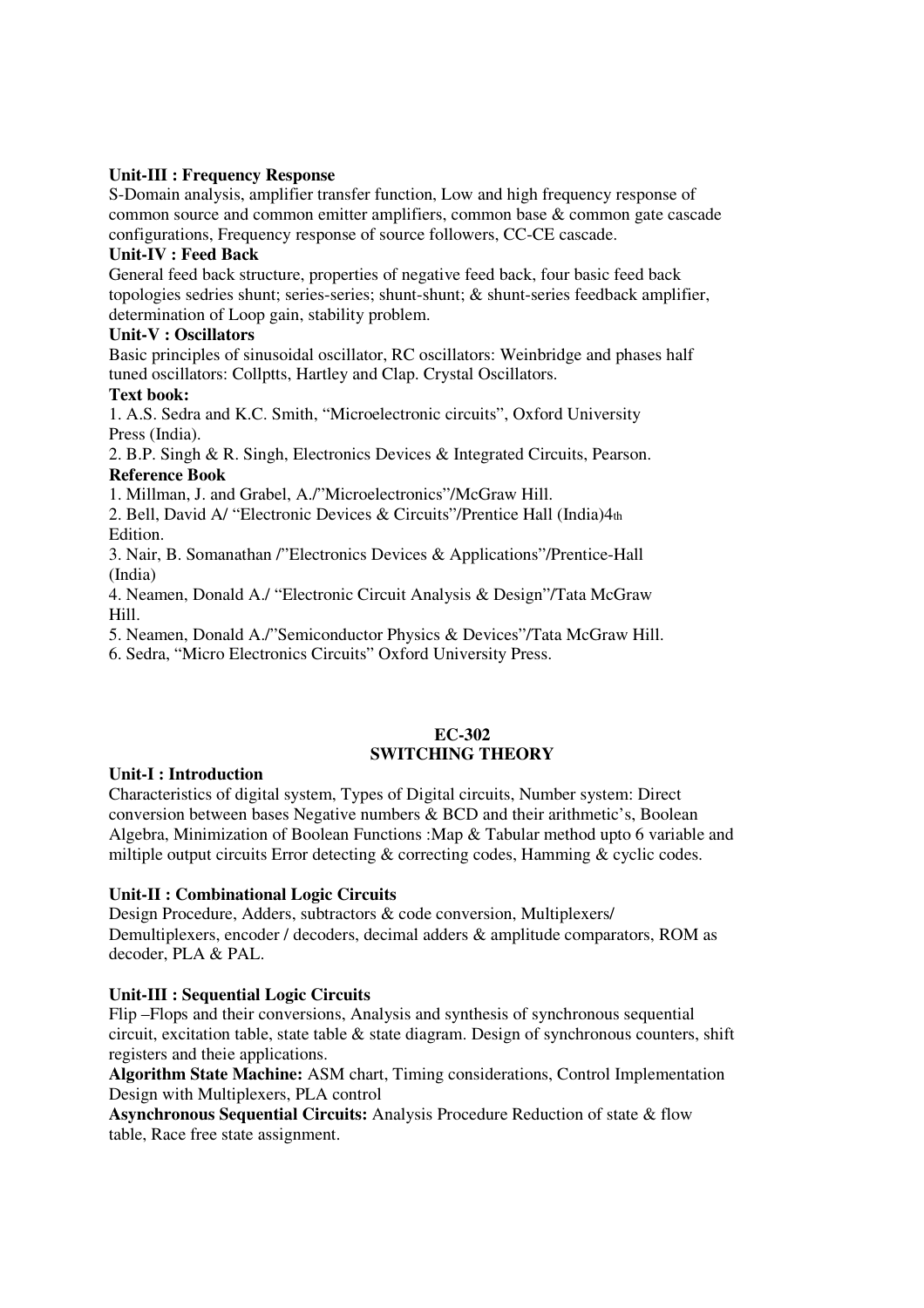# **Unit-IV : Logic Families**

Diode, BJT & MOS as a switching element concept of transfer characteristics, Input characteristics and output characteristics of logic gates, Fan-in, Fan-out, Noise margin, circuit concept and comparison of various logic families: TTL, IIL, ECL, NMOS, CMOS Tri-state logic, open collector output, Interfacing between logic families, packing density, power consumption & gate delay.

# **Unit-V : Hazard and Fault Detection**

**Static and dynamic Hazard :** Gate delay, Generation of spikes, Determination of hazard in combinational circuits, Fault detection methods: Fault Table & Path sensitizing methods.

# **Unit-VI : Memories**

Sequential, Random Access, NMOS & CMOS Static and Dynamic Memory elements, one and multi-dimensional selection arrangement, Read-only memories, Formation of memory banks.

# **Text Books :**

- 1. Digital Design by M Moris Mano, 2nd Edn.PHI
- 2. Introduction to Digital Microelectronic Circuits, by Gopalan, TMH

# **Reference Books :**

- 1. Switching Circuit & Logic Design by Hill & Peterson, Wiley
- 2. Digital Circuit & Logic Design, by Holsworth.

# **EE-302**

# **ELECTRONICS MEASUREMENTS AND INSTRUMENTATION**

# **Unit-I : Theory of Measurement**

Introduction, Performance Characteristics: static & dynamic standards, Error analysis: Sources, types and statistical analysis

# **Unit-II : Transducers**

**Passive transducers :** Resistive, Inductive and capacitive Active transducers : Thermoelectric, piezoelectric & photoelectric : **Bridges :** Direct current and alternating current bridges, LCR bridges

# **Unit-III : Analog Meters**

AC analog meters: Average, Peak and RMS responding voltmeters, sampling voltmeters. Electronics Analog meters: Electronics analog DC and AC voltmeter and ammeters, Electronic analog ohmmeter and multimeter

# **Unit-IV :Digital Meters**

Analog to digital converter: Transfer characteristics, A/D Conversion techniques: Simple potentiometric & servo method, successive approximation, ramp type, Integrating & dual-slope intergrating method.

D/A Converter : Transfer characteristics, D/A conversion techniques Digital mode of operation, performance characteristics of D/A converters.

Display devices : Decimal, BCD and straight binary number, indicating system, numeric & alpha number display using LCD & LED, specification of digital meters: display digit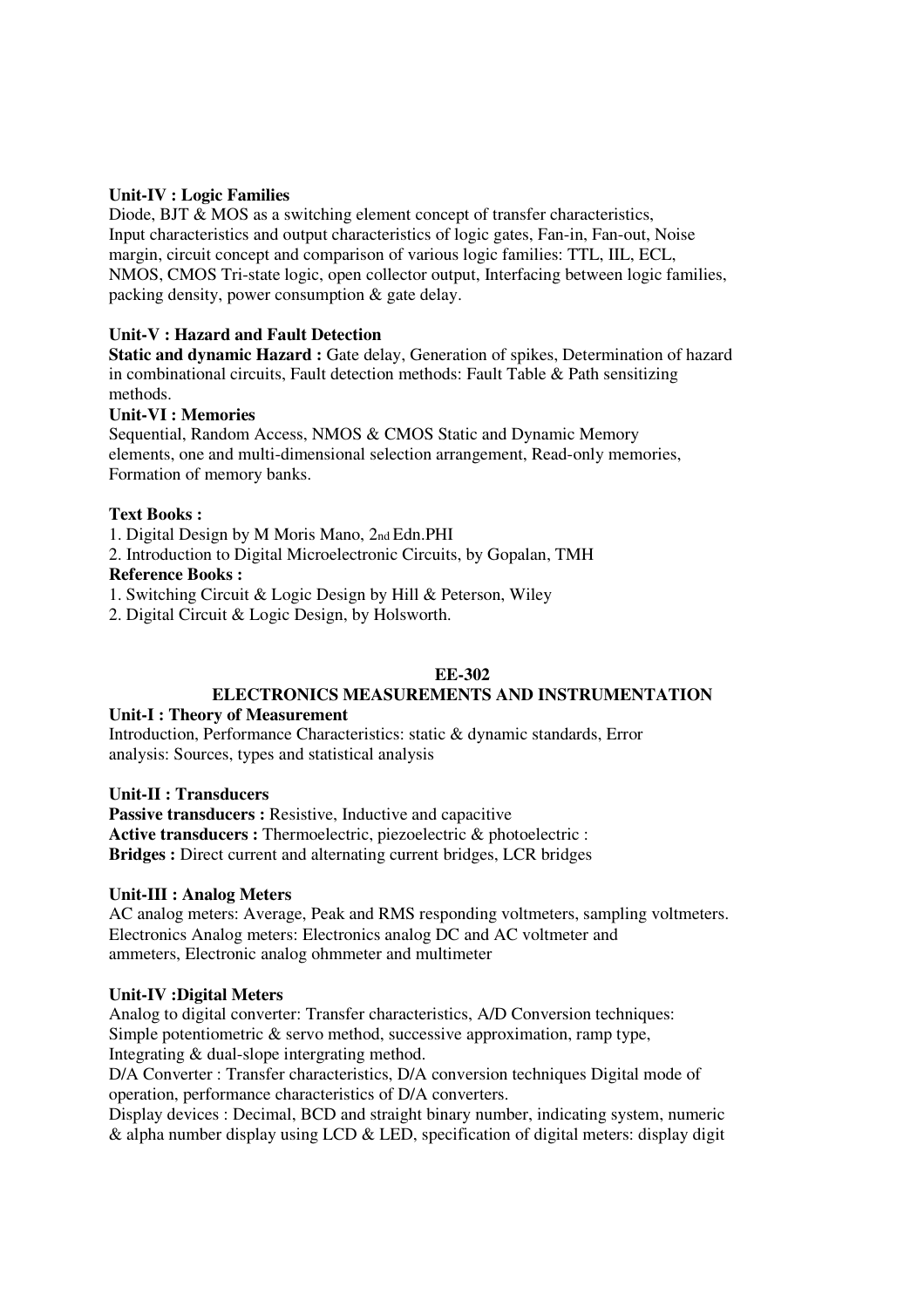$&$  counts resolution, sensitivity, accuracy, speed  $&$  settling time etc.

### **Unit-V : Oscilloscopes & RF Measurements**

Types of oscilloscopes, controls, Measurements voltage, frequency time & Phase. High frequency measurements – RF impedancy **Probes:** Types of probes, probe loading & measurement effect, probe specifications

### **Unit-VI: Signal Generators & Analyzers**

Signal Generators: Sine-wave, non- sinusoidal & function generators, frequency synthesis techniques & digital signal generators. **Signal Analyzers :** Distortion, wave and Network spectrum analyzers

### **Text Books :**

1. Slectronic Instruments & Instrumentation Technology by MMS Anand, PHI Pvt. Ltd., New Delhi Ed. 2005

2. Electronics Instrumentation by H.S. Kalsi TMH Ed. 2004

### **Reference Books :**

1. Electronics Instrumentation & Measurement Techniques by W.D. cooper & A.D. Helfrick, PHI 3rd Ed.

2. Electronic Measurement & Instrumentation by Oliver & Cage Mc-Graw Hill.

### **EE-351 NETWORK LAB**

## **Note : Minimum eight experiments are to be performed from the following list.**

1. Verification of principle of superposition with dc and ac sources

2. Verification of Thevenin, Norton and Maximum power transfer theorems in ac circuits

3. Verification of Tellegin's theorem for two networks of the same topology

4. Determination of transient response of current in RL and RC circuits with step voltage input

5. Determination of transient response of current in RLC circuit with step voltage input for underdamp, critically damp and overdamp cases

6. Determination of frequency response of current in RLC circuit with sinusoidal ac input

7. Determination of z and h parameters (dc only) for a network and computation of Y and ABCD parameters

8. Determination of driving point and transfer functions of a two port ladder network and verify with theoretical values

9. Determination of image impedance and characteristic impedance of T and Π networks, using O.C. and S.C. tests

Write Demo for the following (in Ms-Power point)

10. Verification of parameter properties in inter-connected two port networks : series, parallel and cascade also study loading effect in cascade

11. Determination of frequency response of a Twin – T notch filter

12. College may add any three experiments in the above list.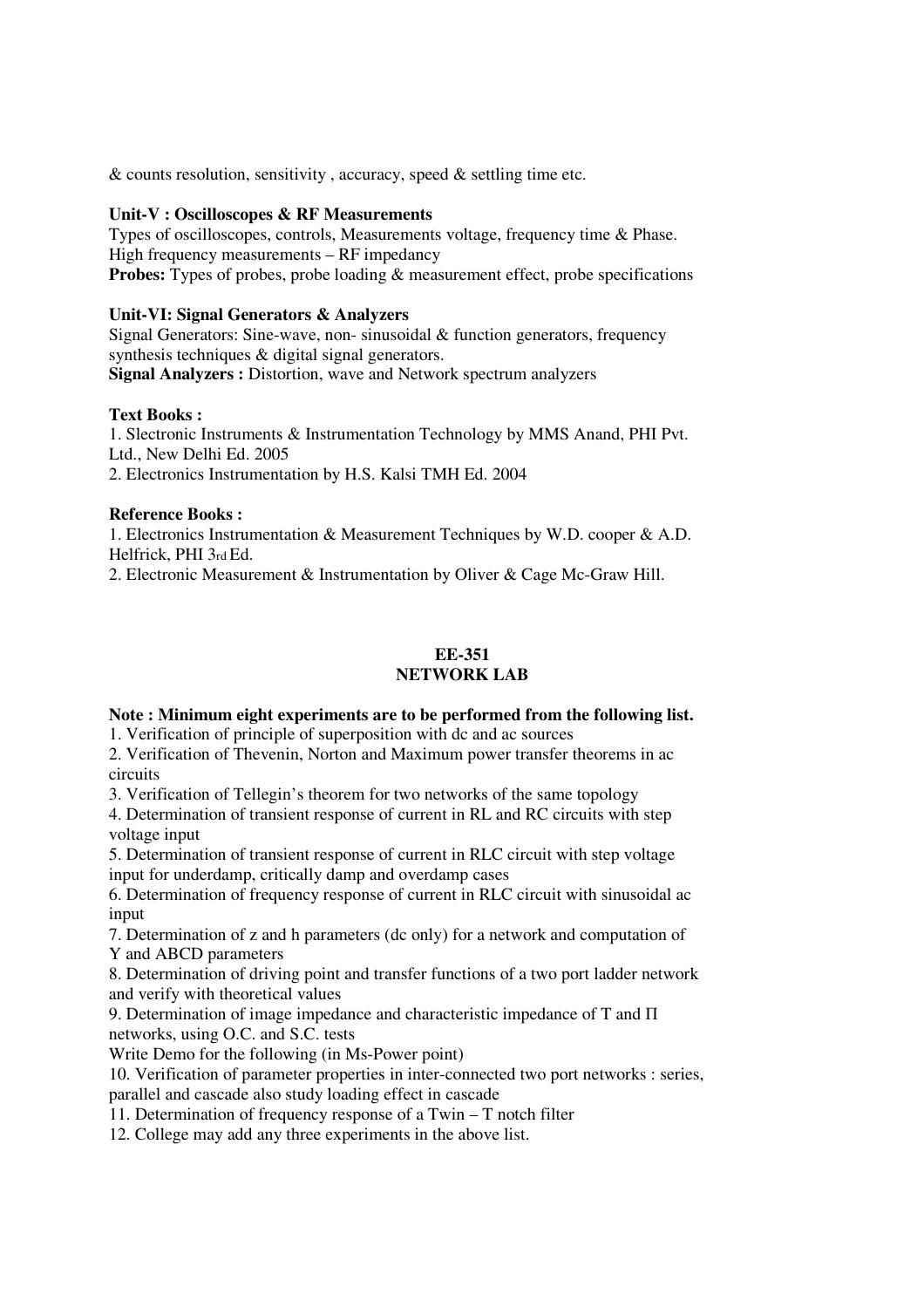### **EC-351 ELECTRONICS LAB 1ST**

1. Study of CRO and multimeter applications.

2. Plot V-I characteristics of Junction diode under forward and reverse-biased condition. (Si & Ga)

3. Draw the waveshape of the electrical signal at the input and output points of the half-wave, full wave and bridge rectifiers.

4. Plot the V-I characteristics of zener diode.

5. Plot the I/P output characteristics for the common-base transistor.

6. To plot output characteristics of FET & measure pinch-off voltage. Calculate FET parameters at a given operating point.

7. Realize a voltage regulator using zener diode and study the load characteristics.

8. Design of P.S : 220/230 V (AC), 5VDC, 200 mA.

\* College may add two more experiments in the above list

# **EC-352 DIGITAL ELECTRONICS LAB**

1. Bread-board implementation of various flip-flops.

2. Bread-board implementation of counters & shift registers.

3. Determination of Delay time and NAND, NOR, Ex-OR, AND & OR Gates.

4. Transfer characteristics of TTL inverters & TTL Schmitt Trigger inverter.

5. Transfer characteristics of CMOS inverters series and CD40 series and

estimation of Gate delay of CD40 series CMOS inverter.

6. Monoshot multivibrators using 74121 and 74123.

7. Clock circuit realization using 555 and CMOS inverter and quartz crystal.

8. Adder/ subtractor operation using IC7483 4 bit/ 8 bit.

9. Demultiplexer / Decoder operation using IC-74138.

10. Modulo N counter using programmable counter 74190.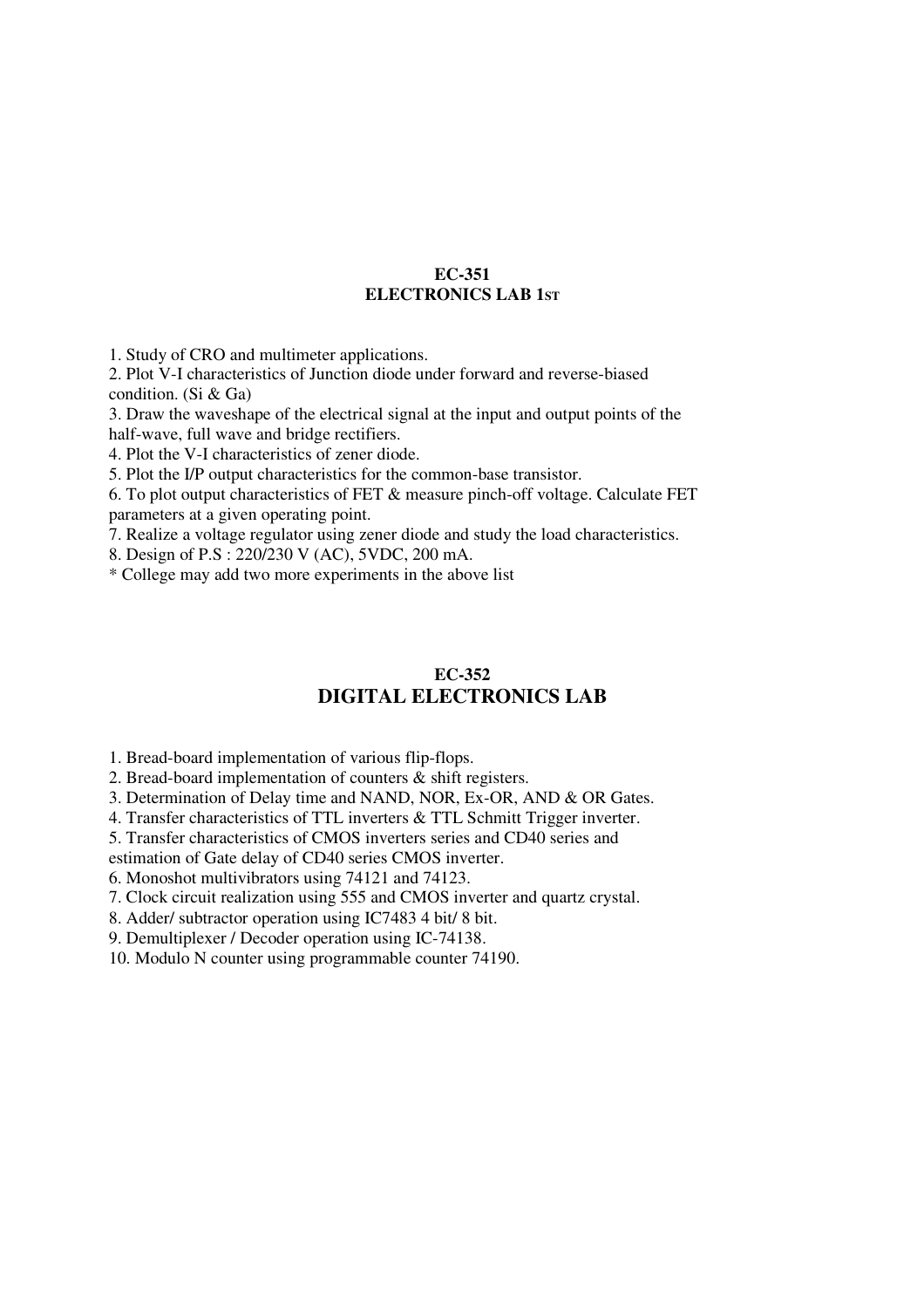### **EC-352**

### **INSTRUMENTATION & MEASUREMENT LAB**

1. Study of semiconductor diode voltmeter and its us as DC average responding AC voltmeter .

2. Study of L.C.R. bridge and determination of the value of the given components.

3. Study of distortion factor meter and determination of the % distortion of the given oscillator.

4. Study of the transistor tester and determination of the parameters of the given transistors.

5. Study of the following transducer

 $(i)$  PT-100 trans

(ii) J- type trans.

(iii) K-type trans

(iv) Presser trans

6. Measurement of phase difference and frequency using CRO (lissajous figure)

7. Measurement of low resistance Kelvin's double bridge.

8. Radio Receiver Measurements

9. RF Low and High Power Measurements

\* College may add two more experiments in the above list.

# **CS-407**

# **DATA STRUCTURES USING C**

# **Unit – I**

**Introduction:** Basic Terminology, Elementary Data Organization, Structure operations, Algorithm Complexity and Time-Space trade-off

**Arrays**: Array Definition, Representation and Analysis, Single and Multidimensional Arrays, address calculation, application of arrays, Character String in C, Character string operation, Array as Parameters, Ordered List, Sparse Matrices and Vectors.

**Stacks:** Array Representation and Implementation of stack, Operations on Stacks: Push & Pop, Array Representation of Stack, Linked Representation of Stack, Operations Associated with Stacks, Application of stack: Conversion of Infix to Prefix and Postfix Expressions, Evaluation of postfix expression using stack.

**Recursion:** Recursive definition and processes, recursion in C, example of recursion, Tower of Hanoi Problem, simulating recursion, Backtracking, recursive algorithms, principles of recursion, tail recursion, removal of recursion.

# **UNIT – II**

**Queues:** Array and linked representation and implementation of queues, Operations on Queue: Create, Add, Delete, Full and Empty, Circular queues, D-queues and Priority Queues**.** 

**Linked list**: Representation and Implementation of Singly Linked Lists, Two-way Header List, Traversing and Searching of Linked List, Overflow and Underflow,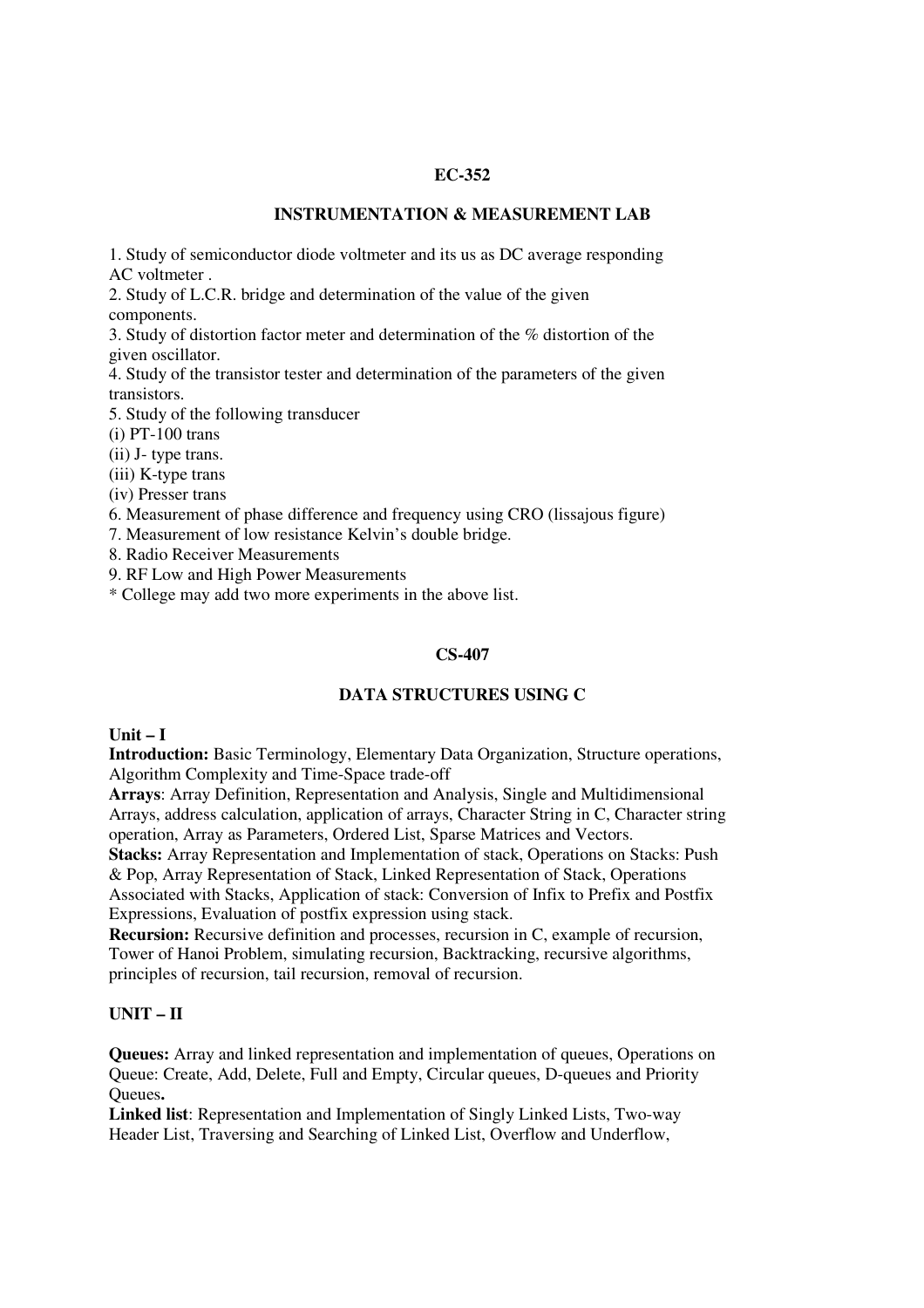Insertion and deletion to/from Linked Lists, Insertion and deletion Algorithms, Doubly linked list, Linked List in Array, Polynomial representation and addition, Generalized linked list, Garbage Collection and Compaction.

# **UNIT – III**

**Trees**: Basic terminology, Binary Trees, Binary tree representation, algebraic Expressions, Complete Binary Tree, Extended Binary Trees, Array and Linked Representation of Binary trees, Traversing Binary trees, Threaded Binary trees, Traversing Threaded Binary trees, Huffman algorithm**.** 

**Searching and Hashing**: Sequential search, binary search, comparison and analysis, Hash Table, Hash Functions, Collision Resolution Strategies, Hash Table Implementation.

# **UNIT – IV**

**Sorting**: Insertion Sort, Bubble Sorting, Quick Sort, Two Way Merge Sort, Heap Sort, Sorting on Different Keys, Practical consideration for Internal Sorting**. Binary Search Trees**: Binary Search Tree (BST), Insertion and Deletion in BST, Complexity of Search Algorithm, Path Length, AVL Trees, B-trees.

# **UNIT - V**

**Graphs:** Terminology & Representations, Graphs & Multi-graphs, Directed Graphs, Sequential Representations of Graphs, Adjacency Matrices, Traversal, Connected Component and Spanning Trees, Minimum Cost Spanning Trees.

**File Structures**: Physical Storage Media File Organization, Organization of records into Blocks, Sequential Files, Indexing and Hashing, Primary indices, Secondary indices, B+ Tree index Files, B Tree index Files, Indexing and Hashing Comparisons.

# **Reference text books:**

1. Horowitz and Sahani, "Fundamentals of data Structures", Galgotia Publication Pvt. Ltd., New Delhi.

2. R. Kruse etal, "Data Structures and Program Design in C", Pearson Education Asia, Delhi-2002

3. A. M. Tenenbaum, "Data Structures using C & C++", Prentice-Hall of India Pvt. Ltd., New Delhi.

# **Supplementary reference books:**

1. K Loudon, "Mastering Algorithms With C", Shroff Publisher & Distributors Pvt. Ltd.

2. Bruno R Preiss, "Data Structures and Algorithms with Object Oriented Design Pattern in C++", Jhon Wiley & Sons, Inc.

3. Adam Drozdek, "Data Structures and Algorithms in C++", Thomson Asia Pvt. Ltd.(Singapore)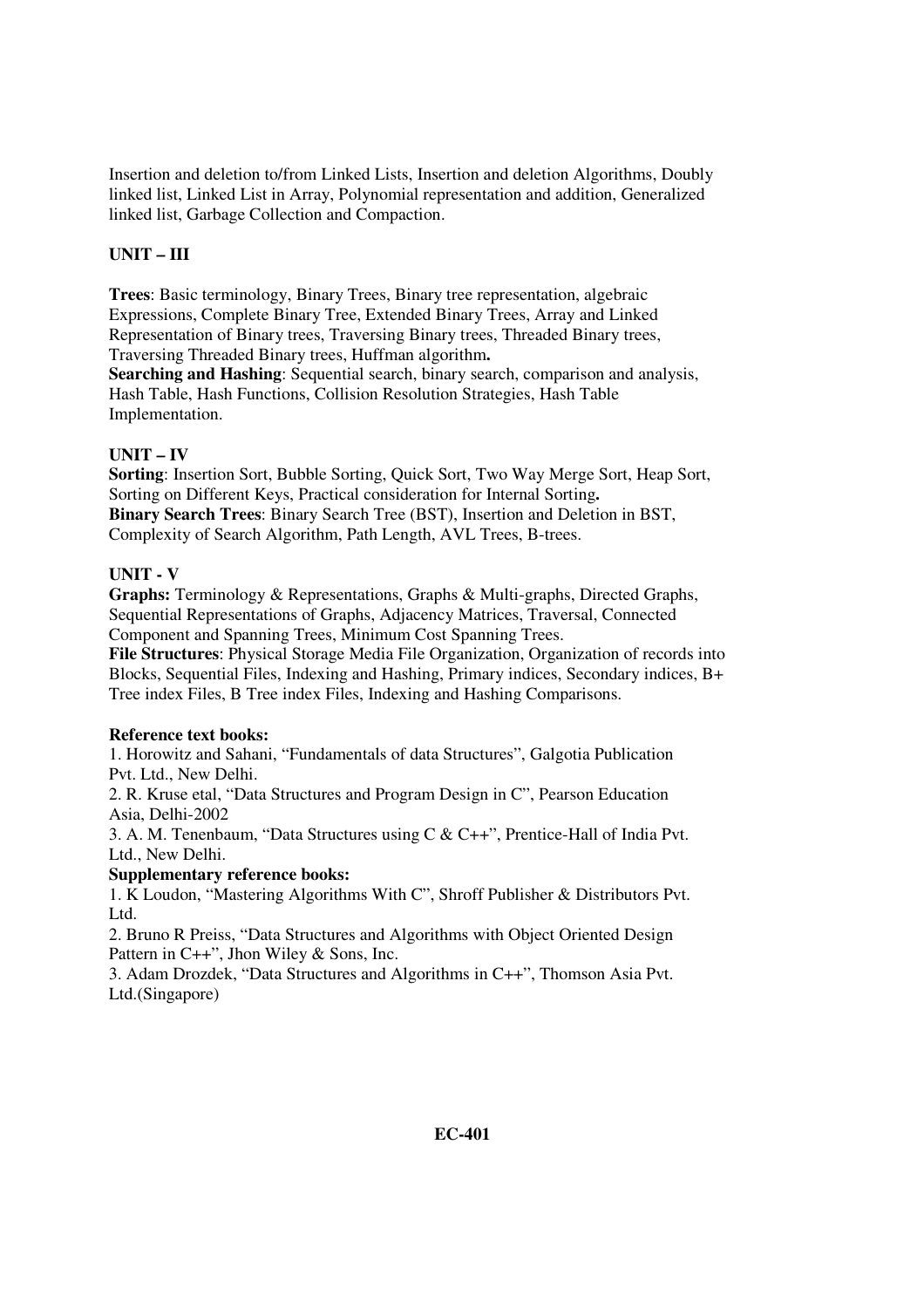# **ELECTROMAGNETIC FIELD THEORY**

# **Unit-I**

Review of Vector analysis, Rectangular, Cylindrical and Spherical coordinates and their transformation. Divergence, gradient and cvrv in different coordinate systems. Electric field intensity, Electric Flux density, Energy and potential.

### **Unit-II**

Current and conductors, Diclectrics and capacitance, Poission's and Laplace's equation. **Unit-III** 

Steady magnetic field, magnetic forces, materials and inductance, Time varying field and Maxwell's equation.

### **Unit-IV**

Uniform plane waves, Plane wave reflection and dispersion.

### **Unit-5**

Transmission lines, and guided waves

# **Text Book**

Mayt, W.H. and Buck, J.A. 'Engineering Electromagnetics Tata McGraw Hill Publishing Co. Ltd., New Delhi Seventh edition.

Reference Books

1. Jordan E.C. and Balmain K.G. 'Electromagnetic' wave and radiating systems. PHI Second edition.

2. Krans, F 'Electromagnetics ' Tata McGraw Hill Fifth edition.

3. Ramo S, Whinnery T.R. and Vanduzer T, 'Field and Waves in

Communication electronics' John Wiely and Sons Third edition.

# **EC-402 SIGNAL S AND SYSTEMS**

# **Unit-I : Signals and Systems**

Continuous-time and discrete-time Signals, Transformations of the Independent Variable, Exponential and Sinusoidal Signals, Continuous-Time and Discrete-Time LTI Systems and their properties, convolution sum and convolution integrals, LTI System described by differential and difference equation. **Unit-II : Fourier Series and Fourier Transformer** 

The response of LTI Systems to Complex Exponentials, Fourier Series Representation of Continuous-time Periodic Signals and their Properties, Continuous time and discrete time Fourier Transforms and their properties, System Characterized by Linear Constant Coefficient Differential equations and Difference equation. **Unit-III : Time and Frequency Characterization of Signals and Systems**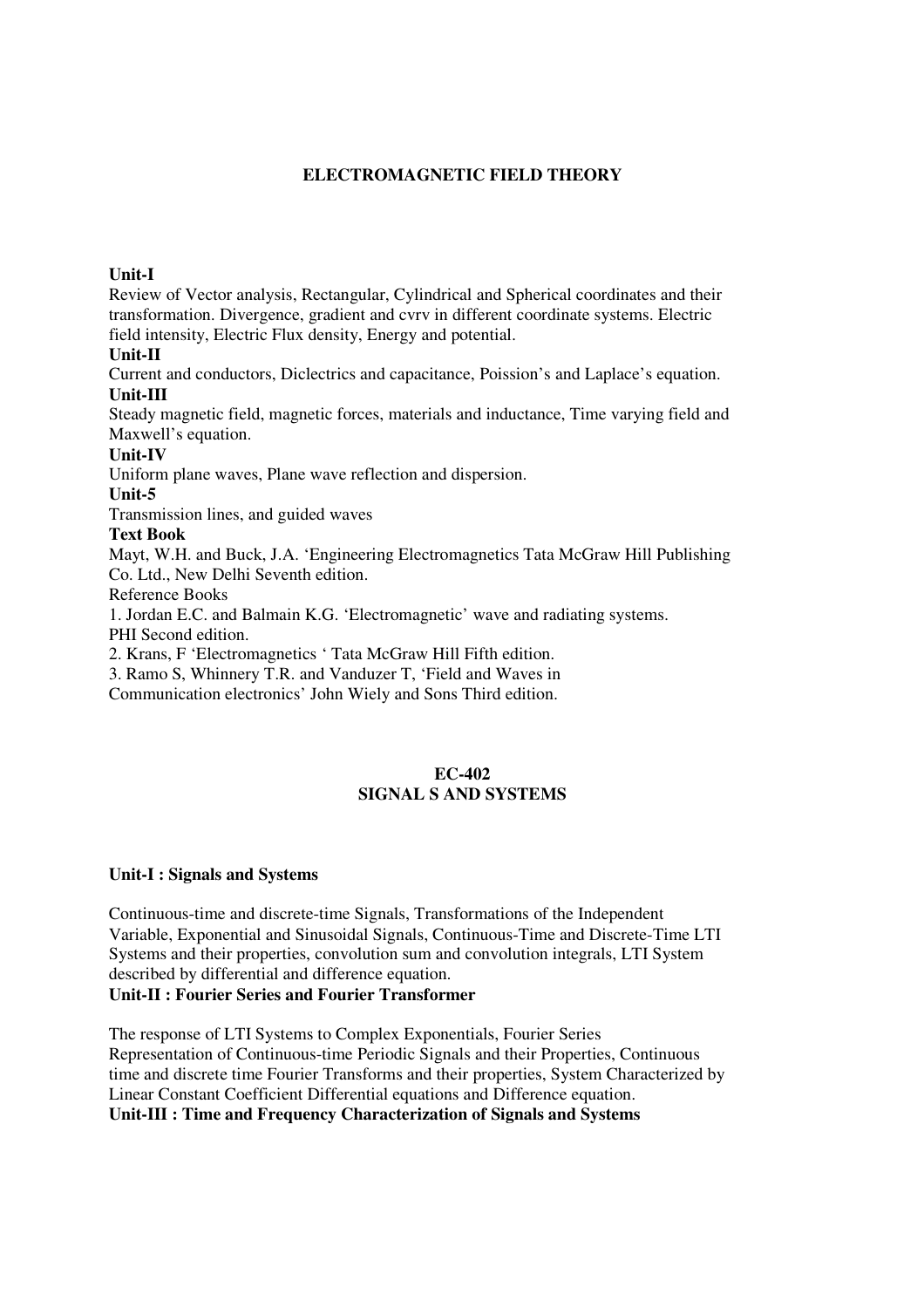Magnitude Phase Representation of the Fourier Transform, Magnitude Phase Representation of the Frequency response of LTI systems, Time domain Properties of Ideal Frequency Selective filter, Time Domain and Frequency Domain aspects of Non ideal filters, First Order and Second Order Continuous Time and Discrete time Systems. **Unit-IV : Sampling and Laplace Transform** 

Signal representation by samples, sampling theorem, Impulse train sampling, sampling of discrete time signals, discrete time processing of continuous time signals. Laplace Transform, Region of convergence, inverse Laplace Transform, Analysis and characterization of LTI System, Block diagram representation, Unilateral Laplace transform.

# **Unit-V : Z-Transform**

Z-Transform, Region of convergence, Inverse Z-transform, analysis and characterization of LTI system, Block diagram representation, Unilateral Z-transform. **Text Book**  1. V. Oppenheim, A.S. Willsky and S. Hamid Nawab, 'signals & System', PEARSON Education, Second Edition, 2003. **Reference Book**  1. Roberts, "Signals and Systems" TATA McGraw Hills. 2. P. Ramesh Babu, R. Ananda Natarajan, ."Signals and Systems", SCITECH Publications. 3. Charles L. Phillips, John M.PARR and EVEA. RISKIN, "Signals, Systems

and Transforms", PEARSON Education, Third Edition.

4. Chen 'Signals & Systems, Oxford University, Press.

# **EC-403 SEMICONDUCTOR MATERIALS AND DEVICES**

# **Unit-I : Crystal Properties and charge Carriers in Semiconductors**

1. Elemental and compound semiconductor materials, crystal lattice structure.

2. Bonding forces and energy bands in solids, charge carriers in semiconductors,

carrier concentrations, drift of carriers in electric and magnetic fields.

# **Unit-II : Excess Cariers in Semiconductors**

3. Optical absorption, luminescence, carrier life time and photo conductivity, diffusion of carriers.

# **Unit-III : Junction Properties**

5. Equilibrium conditions, biased junctions, steady state conditions, break down mechanism (rectifying diodes, Zener diodes).

6. Transient conditions, metal semiconductor junctions, hetero junctions, (Varactor Diode, switching diodes and Schottky diodes.)

# **Unit-IV : Transitors and Optoelectronic Devices**

7. Bipolar junction transistors: Fundamentals of BJT operation, amplification with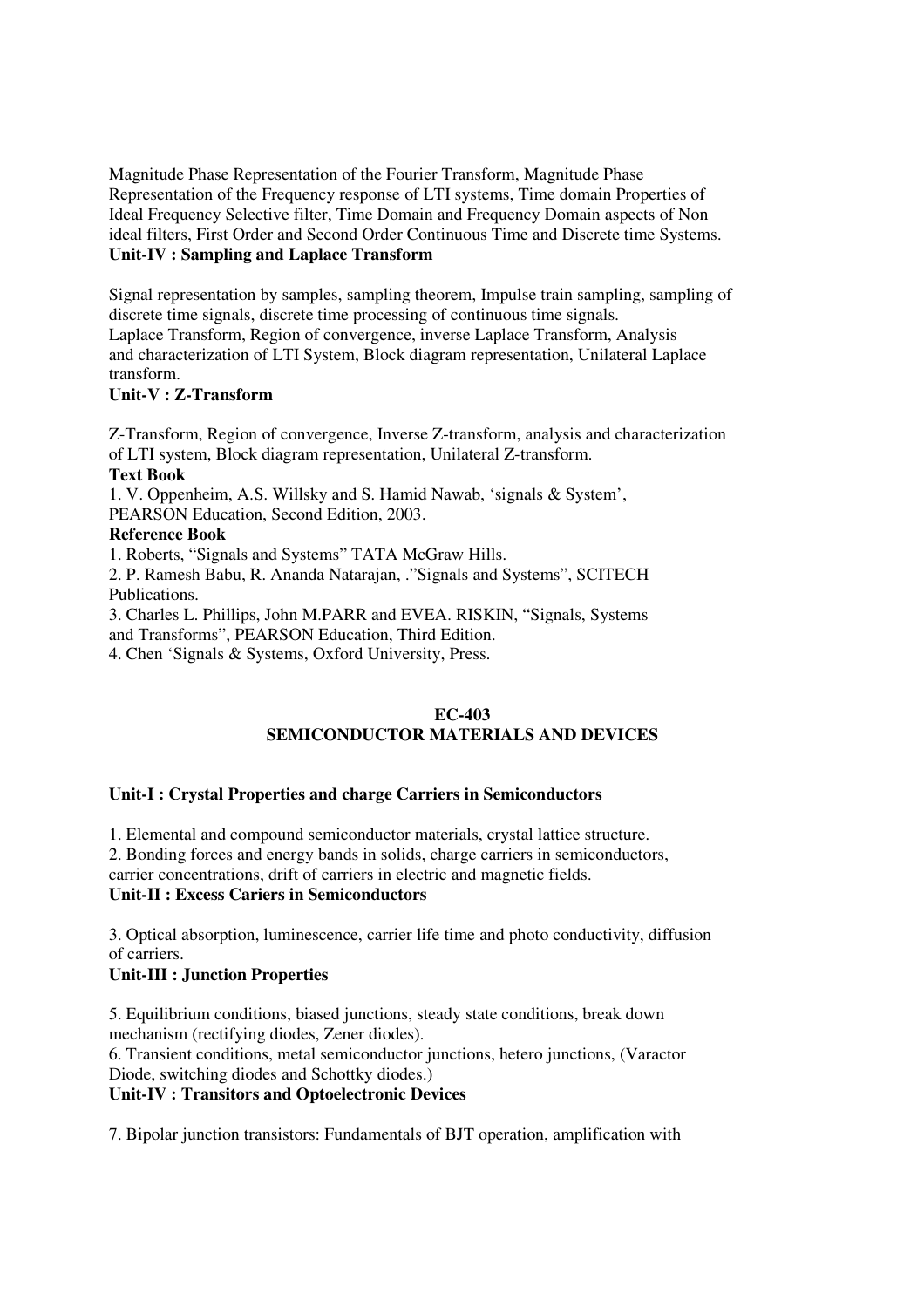BJTs, metal semiconductor field effect transistors (MESFET), metal insulator semiconductor field effect transistors (MISFET), Construction, Operation and characteristics of above devices.

8. Photodiodes, photo detectors, solar cell, light emitting diodes, light emitting materials, optical fibre, semiconductor lasers, material for semiconductor lasers. **Unit-V : Negative Conductance Microwave Devices and Power Devices** 

9. Tunnel diodes, degenerate semiconductors, transit time device: the IMPATT diode, the transferred electron mechanism : The GUNN diode.

10. Four layer devices : P-N-P-N diode, semiconductor controlled rectifier (SCR), bilateral devices : DIAC, TRIAC, IGBT.

# **Text Book**

1. Ben G. Streetman, "Solid state electronic devices", Perason Eduction, 2003, Fifth edition .

# **Reference Books :**

1. J. Millman and Halkiyas, "Integrated Electronics", TMH, 2002.

2. S.M. Sze, "Physics of Semiconductor devices", John Wiley.

3. Adir Bar-Lev, "Semiconductor and electronic devices", PHI.

4. D.A. Neaman, "Semiconductor physic and devices – basic principles", Home wood IL, 1992.

# **EE-405**

# **ENERGY CONVERSION**

# **UNIT-I**

**Basic Concepts in Rotating Machines :** Elementary Machines, Synchronous Machines. d.c. Machine. Generated voltage of a.c. winding, distributed winding, hormonic content in distributed winding.

**Rotating Magnetic field : Physical picture, Torque in round rotor machine.** 

Operations of Basic Machine Type : Synchronous machines, a.c. machines, d.c. machine, Matching characteristics of electric machines and load.

# **UNIT- 2**

**D.C. Motor:** Introduction, e.m.f. and torque e.m.f equations, torque equation, power balance, liner magnetization circuit model, Generating mode, motoring mode, armature reaction, compensating winding, commutation, method of excitation, **Characteristics of D.C. motor :** Shunt, Series compound.

Starting of D.C. motor, speed control of d.c. motor, breaking of d.c. motors. **Unit-3** 

# **Synchronous Motor :**

Introduction, Basic machine model, circuit model, determination of armature reaction, operating characteristics of motoring machine, operation at constant load with variable excitations.

# **Induction Motor :**

Introduction, Constructions, flux and e.m.f. wave in induction motor, slip and frequency on rotor current, rotor e.m.f. and torque production, equivalent circuit, torque slip characteristics, break down torque, starting torque, starting of induction motor, speed control.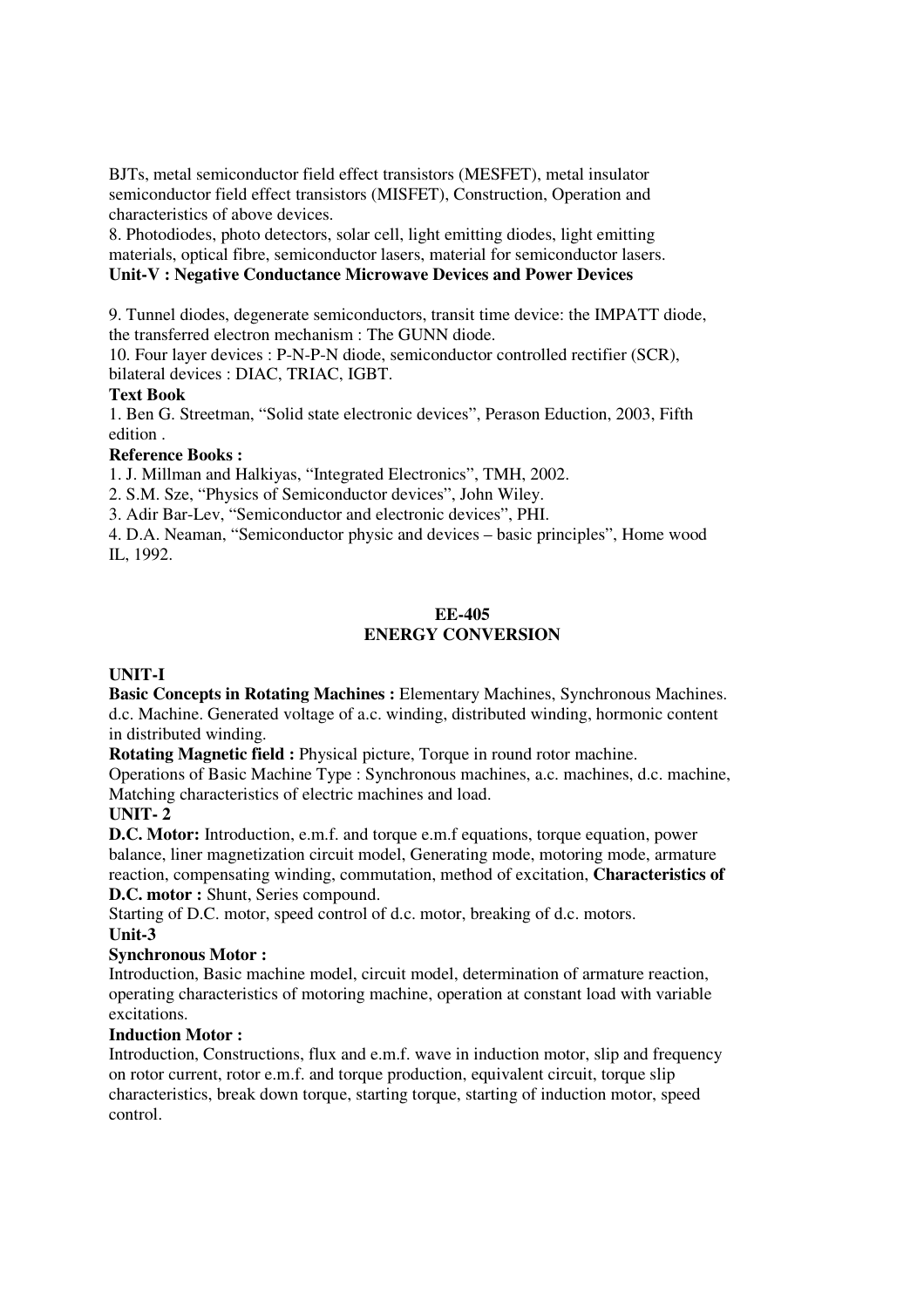# **Unit-4**

### **Motor Control by Static Power Converter**

Motivation – Characterizes of power devices : Diode, SCR, TRIAC, GTO, Power transistor, Power MOS, IGBT, SIT, SITH, MCT.

Power converter : a.c./d.c. converter, a.c./ac. Converter, d.c./d.c. converter, d.c./a.c. Converter, control, D.c. motor control through converters, single phase converter, discontinuous armature current, full converter, torque speed characteristics, dual converter, control of d.c. series motor, these phase converter.

# **UNIT-5**

# **Chopper control of d.c. motor:**

Principle of operation, slip-up chopper, voltage and current wave forms, commutation A.C. motor control: Slip power recovery schemes, state kramer drive, phase control of induction motor.

### **Inverters:**

Single phase half-bridge inverter, single-phase bridge inverter, three phase inverter, voltage and hormonic control of inverter, PWM inverter, sinusoidal pulse inverter.

# **Text Books:**

I.J. Nagrath, D.P. Kothari: Electric Machines, TMH 2nd Ed.

# **Reference Books:**

1. Fitzgarald, Kingsley, Kusko, Dumas : Electrical Machines, TMH.

2. M.H. Rashid : Power Electronic Circuits. Devices and applications, PHI.

# **CS 457 DATA STRUCTURES LAB**

# **Write Program in C or C++ for following.**

• Array implementation of Stack, Queue, Circular Queue, List.

• Implementation of Stack, Queue, Circular Queue, List using Dynamic memory Allocation.

• Implementation of Tree Structures, Binary Tree, Tree Traversal, Binary Search Tree, Insertion and Deletion in BST.

• Implementation of Searching and Sorting Algorithms.

• Graph Implementation, BFS, DFS, Min. cost spanning tree, shortest path algorithm.

# **EC-451 ELECTRONICS LAB-II**

1. Study of single stage RC-coupled BJT amplifier (frequency response. Max. signal handling capacity, input impedance)

2. Study of single RC coupled FET amplifier (frequency response, max. signal handling capacity input impedance)

3. Study of Class AB/B push-pull amplifier.

4. Study of tuned amplifier and construction of oscillators.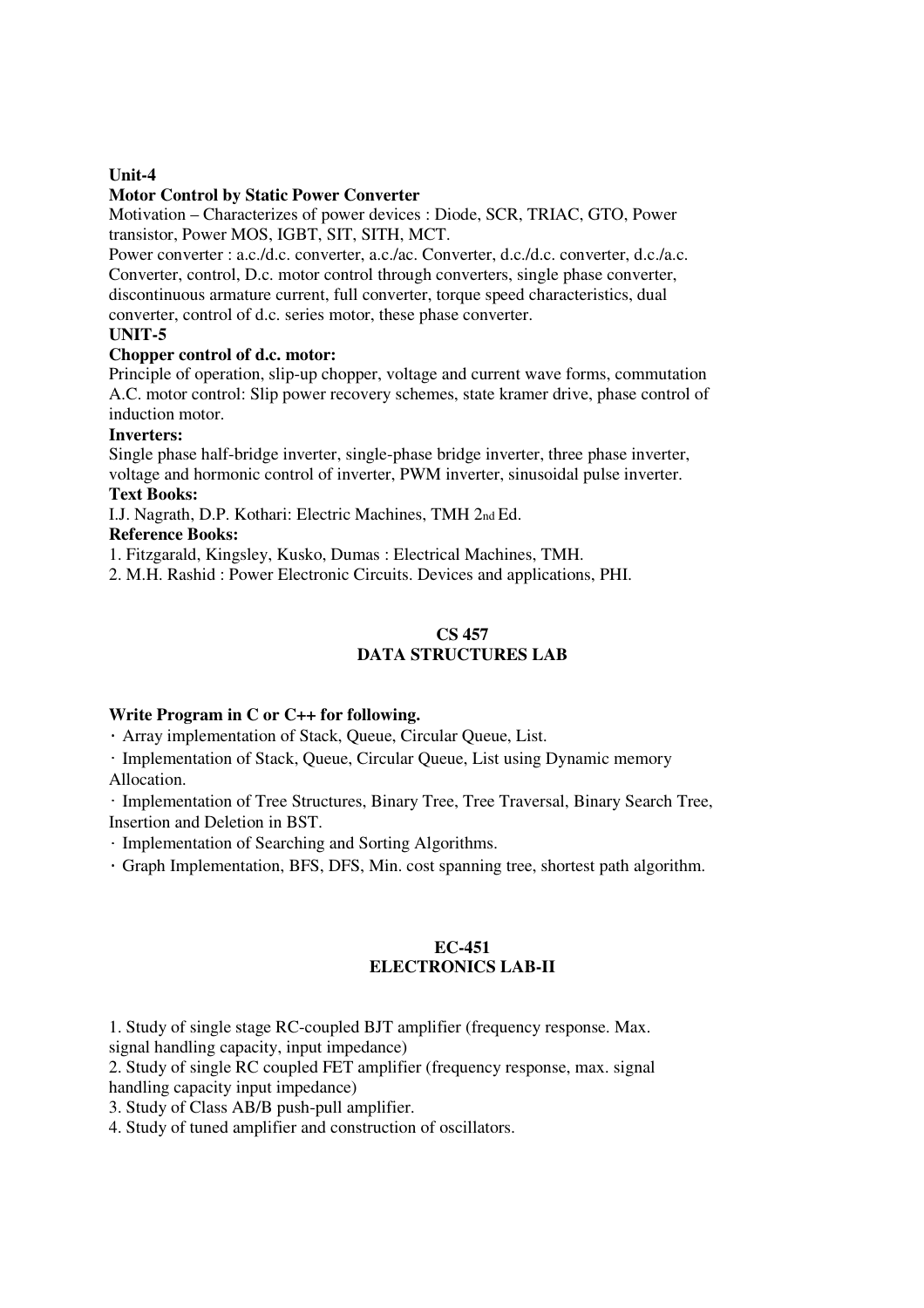5. Realization of fixed frequency Wein-bridge oscillator.

6. To realize emitter follower amplifier using Darlington pairs transistor and find the input impedance.

7. Application of operational amplifiers as summer, difference and integrator.

8. Op-Amp used as instrumentation amplifier.

\* College may add two more experiments in the above list.

# **EC- 452 ELECTRONIC WORKSHOP & PCB LAB**

(I) Winding Shop: Step down transformer winding of less than 5VA.

(II) Soldering shop: Fabrication of DC unregulated power supply

1

3

(III) PCB Lab: (a) Artwork & printing of a simple PCB.

2

(b) Etching & drilling of PCB.

2 (IV) Wiring & fitting shop: Fitting of power supply along with a meter in cabinet.

 $\mathcal{D}$ 

(V) Testing of power supply fabricated.

1

**Note:** No design work is involved.

# **EE- 455 ENERGY CONVERSION LAB**

Minimum 8 experiments are to be performed from the following:

- 1. To obtain speed torque characteristics of a dc shunt motor.
- 2. To obtain speed torque characteristics of a dc series motor.
- 3. To run a dc shunt motor clockwise as well as anticlockwise.
- 4. To control the speed of a dc motor by field control.
- 5. To control the speed of a dc motor by armature voltage control
- 6. To obtain the running speed/torque characteristics of an induction motor.
- 7. To obtain the v-curves of a synchronous motor.
- 8. To obtain characteristic of SCR.
- 9. To study a UJT triggering of an SCR
- 10. To study commutation of an SCR by any commutation circuit.
- 11. Speed control of a single phases motor using TRIAC.
- 12. Organizing a chopper circuit using a power transistor.
- 13. Speed control of dc motor sing a phase controlled converter.
- 14. Speed control of dc motor using chopper.
- 15. Speed control of an induction motor using an inverter.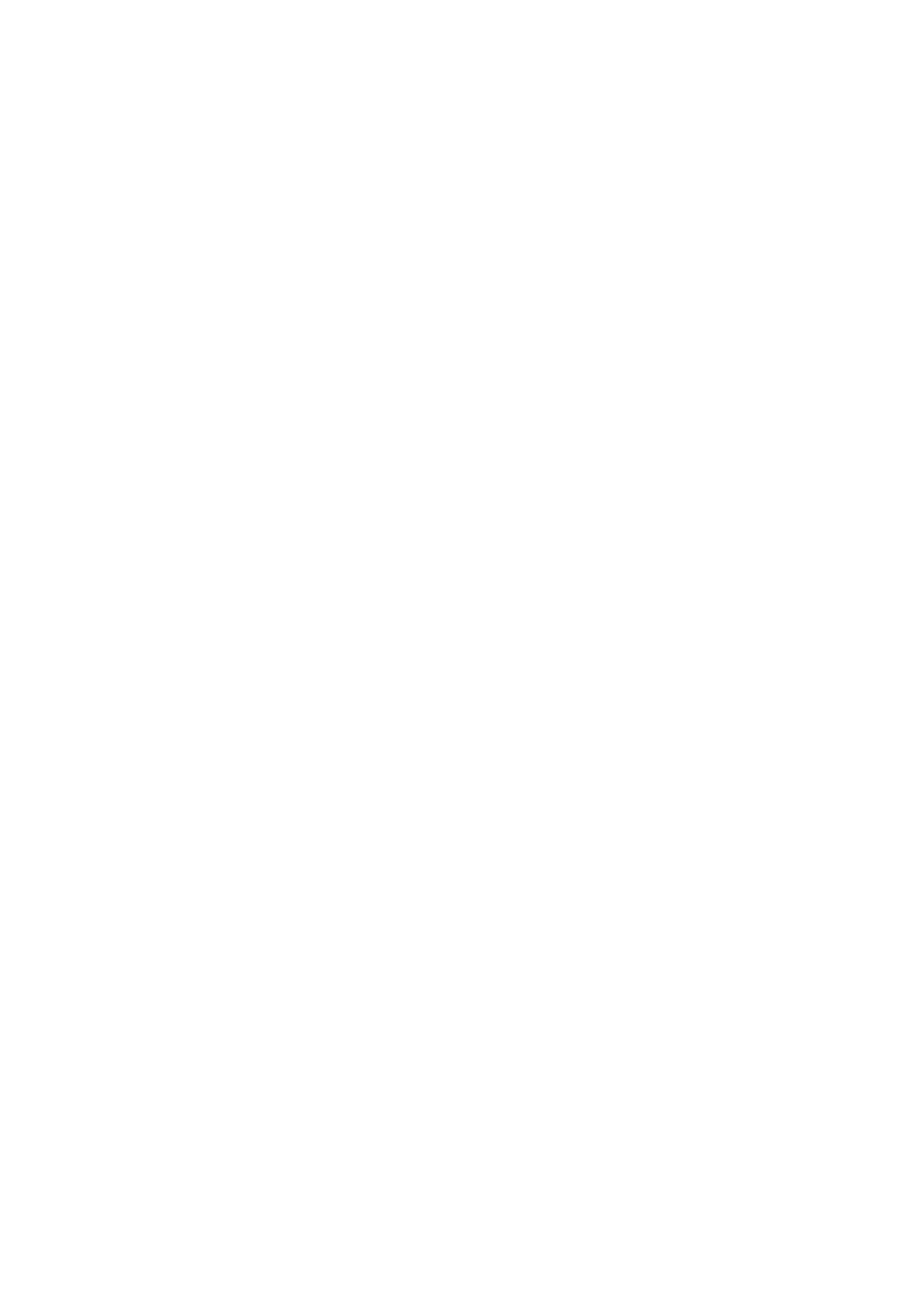### **Analog Integrated Circuits** (EC-502)

### **1 IC OP-AMP applications:**

 OP-AMP Fundamentals (brief review of differential amplifier, current mirror, active load, level shifter, output stage; ac and dc characteristics) Basic building blocks using OP-AMPS. Inverting/Non-inverting VCVS, Integrators, Differentiators, CCVS and VCCS, Instrumentation Amplifiers.

### **2 Waveform Generator:**

Square wave generators: 555Timer, Crystal controlled Oscillator Ramp Generator: Triangle generator, Sawtooth generator Sine wave generator: Requirement for sinusoidal oscillations, Wien-bridge and twin-T oscillators. Function Generators: Multi op-amp function generators, IC function generators Digitally controlled frequency synthesizer: PLL Fundamentals, PLL synthesizer, Totally digital synthesizer.

### **3 Active Filters:**

Introduction to filtering: Frequency response, Characteristics and terminology, Active versus passive filters Low pass filter: First order low pass active filter, second order active filter model, second order low pass filter characteristics, Sallen-Key unity gain filter, Sallen-Key equal component filter, Higher order filters. High pass active filter. Band pass filter: single op-amp band pass filter, multistage band pass filter State variable filter

### **4 Non-linear Circuits:**

Logarithmic Amplifiers, Log/Antilog Modules, Precision Rectifier, Peak Detector, Sample and Hold Circuits. OP-AMP as Comparator, Schmitt Trigger, Square and Triangular Wave Generator, Monostable Multivibrator. IC Analog Multiplier applications OTA

### **5 Voltage Regulators:**

OP-AMP Regulators, IC Regulators, Fixed Voltage Regulators (78/79, XX), SMPS.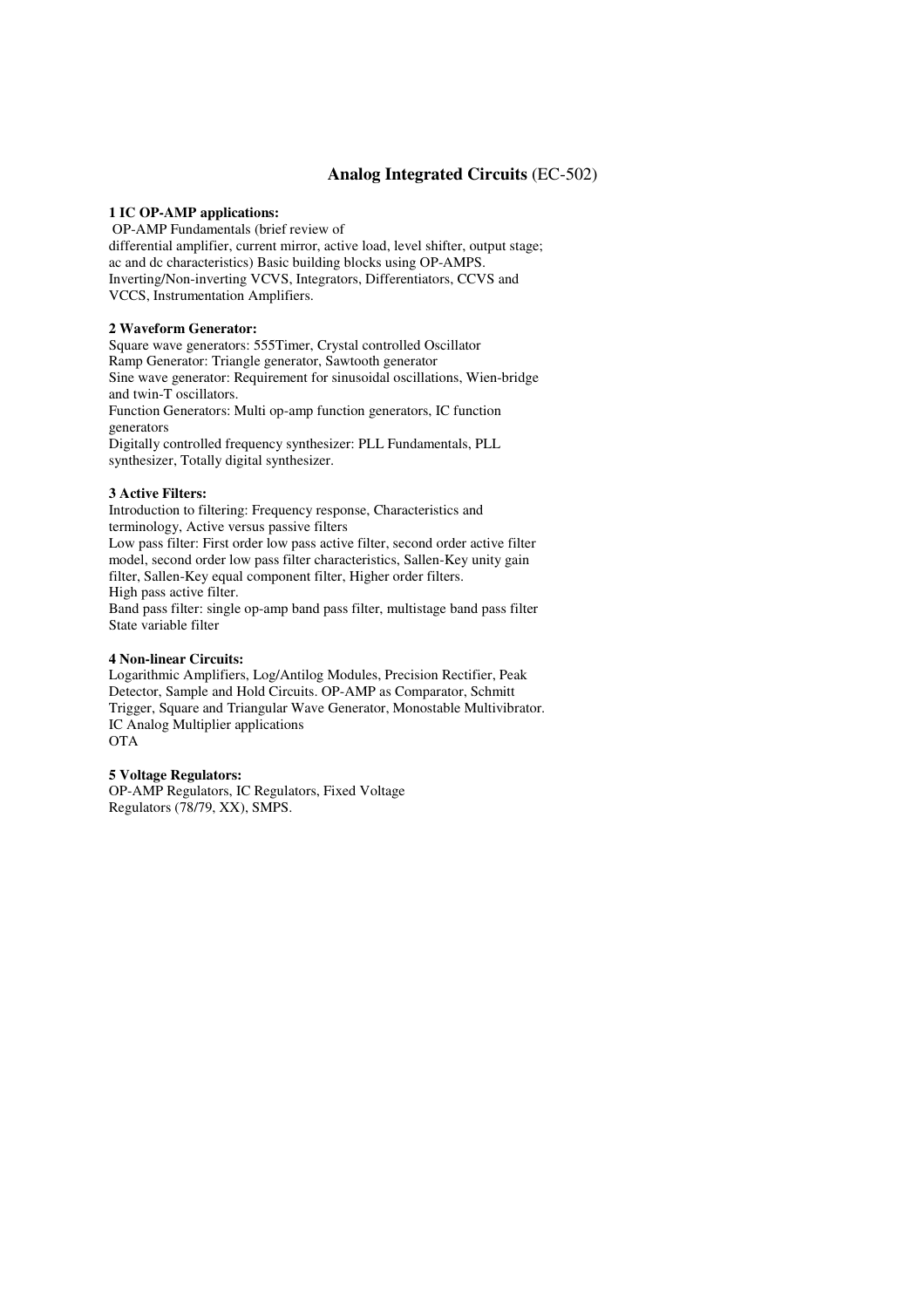### **Microprocessors and Applications (TEC- 503)**

### **1 Introduction to Microprocessors:**

Evolution of Microprocessors, History of computers, Timing and control, memory devices: semiconductor memory organization, Category of memory, 8-bit Microprocessor (8085): Architecture, Instruction set, Addressing modes, Assembly Language Programming.

### **2 16-bit Microprocessors (8086/8088):**

Architecture, Physical asegmentation, memory organization, Bus cycle, Addressing modes, difference between 8086 and 8088, Introduction to 80186 and 80286, Assembly Language Programming of 8086/8088.

### **3 Data Transfer Schemes:**

 Introduction, Types of transmission, 8257 (DMA), 8255 (PPI), Serial Data transfer (USART 8251), Keyboard-display controller (8279), Programmable Priority Controller (8259)

### **4 Programmable Interval Timer/ Counter (8253/8254**):

Introduction, modes, Interfacing of 8253, applications. ADC and DAC: Introduction, DAC memthodes, ADC converters, Types of ADC, ADC IC (0808/0809, DAC and ADC Interfacing and Applications.

### **5 Advanced Microprocessors:**

Introduction to 32-bit and 64-bit microprocessors, PowerPC, Microcontroller (8051): Introduction, Architecture, Instruction set.

### **Text Books**

1. R. Singh and B. P. Singh : Microprocessor Interfacing and Application, New Age International Publishers, 2nd Edition.

2. B.P. Singh and R. Singh : Advanced Microprocessor and Microcontrollers, New Age International Publishers, 2nd Edition.

### **Reference Books**

**1.** D. V. Hall : Microprocessors Interfacing, TMH (2nd Edition).

**2.** R. S. Gaunkar: Microprocessor Architecture, Programming and Applications with 8085/8080, Penram Publication

**3.** Y.C. Liu and G.A. Gibson : Microcomputer Systems: The 8086/8088 Family Architecture Programming and Design, PHI 2nd Edition,ddress, 2//2 10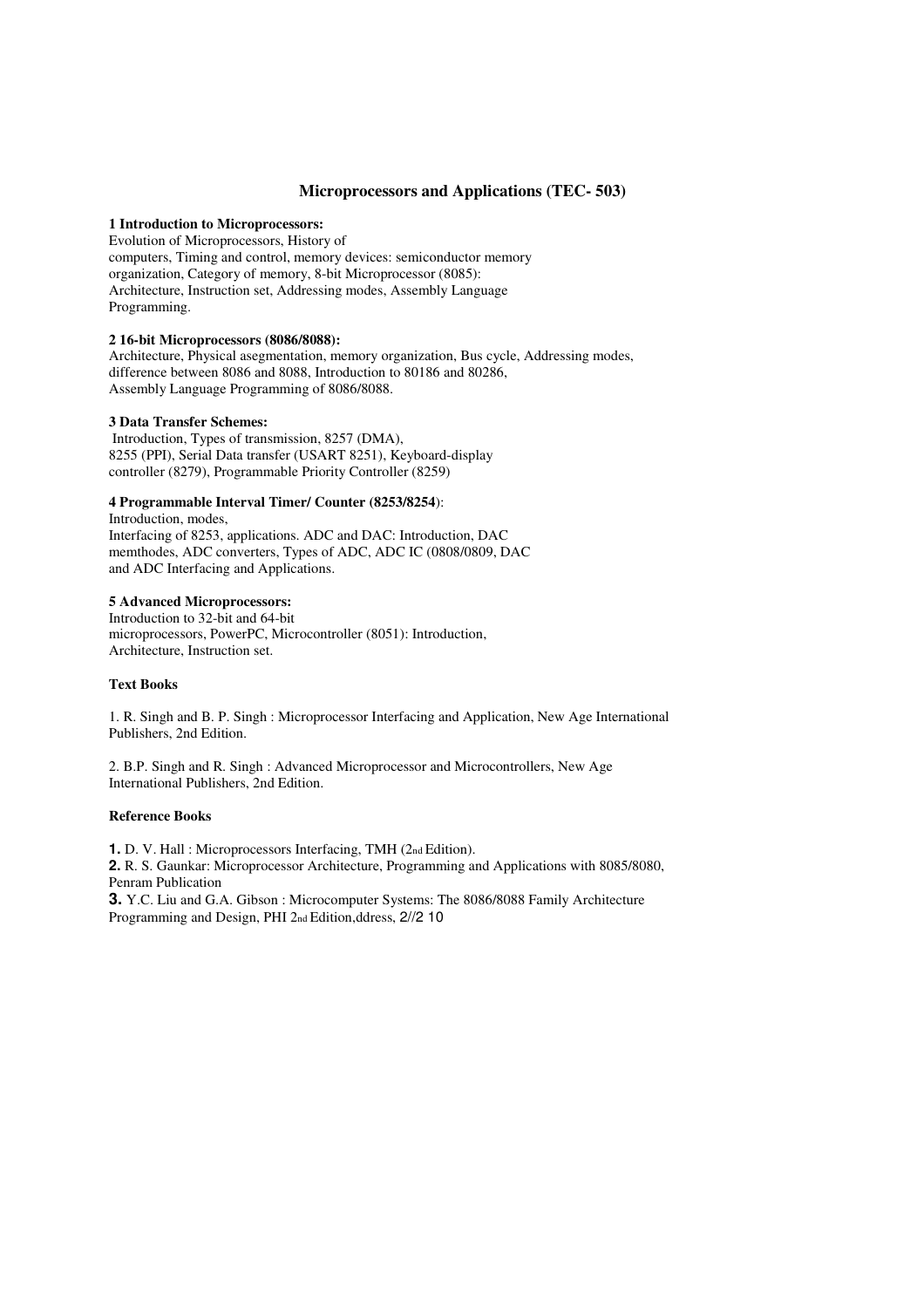### **Automatic Control System (EC- 505**)

### **1 Introduction** :

open loop and closed loop control systems,feedback characteristics of control systems, Mathematical Representation of physical systems Electrical, Mechanical,Hydraulic, Thermal systems, Block diagram algebra and signal flow graphs, Mason's gain formula.

### **2Time domain analysis**:

Standard Test Signals, Time response of First, Second and Higher order systems, Performance Indices. Error Analysis: Static and Dynamic Error Coefficients, Effect of adding poles and zeroes to the system, response of P, PI, and PID controllers.

### **3 Concept of Stability**:

Concept of stability, Asymptotic and conditional stability, Routh Hurwitz Criterion, Root Locus technique (Concept and construction) Frequency Response Analysis: Correlation between time and frequency response, polar and Inverse polar plots, Nyquist stability criterion, Bode plots, All pass and minimum phase systems, M and N circle.

### **4 Design through compensation techniques**:

Realization of lag, lead and lag-lead compensators, Design of closed loop control system using root locus and Bode plot Compensation

#### **5 Stable Variable Analysis**:

Introduction, State space representation, State modes of linear systems, State equations, transfer matrices, diagonalization solution of state equations, controllability and observability, effect of pole zero cancellation in transfer function.

#### 6 Advances in Control Systems:

Basic Introduction to Neuralv Networks and Fuzzy logic control.

### **Text Books**:

1. I J Nagrath & M Gopal, Control System Engineering; New Age International publishers.

### **Reference Books:**

- 1. B C Kuo, Automatic Control Systems; PHI
- 2. Norman S Nise, Control System Engineering;John Wiley & Sons, Singapore
- 3. Dr D Ganesh Rao, Control System; Sanguine Technical Publisher, Bangalore
- 4. K Ogata, Modern Control Engineering; PHI.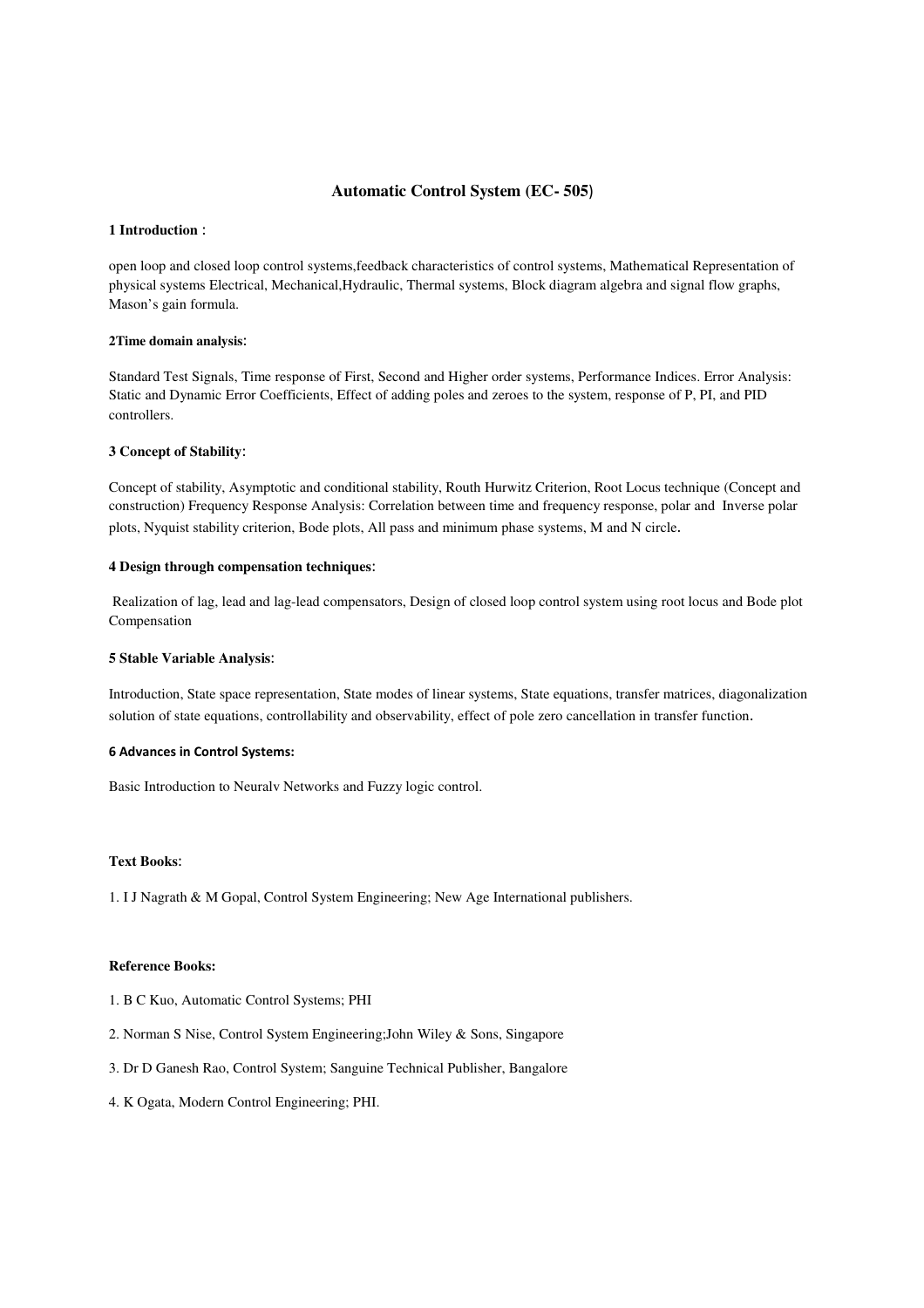### Antenna and Wave Propagation (EC-504)

### **1. Antenna Principles**:

Potential Functions & Electromagnetic Field, Current Elements, Radiation from Monopole & Half Wave Dipole, power radiated by current element, radiation resistance.

Network Theorems:Directional Properties of Dipole Antenna. Antenna Gain, Effective Area, Antenna Terminal Impedance, Practical Antennas and Methods of Excitation, Antenna Temperature and Signal to Noise Ratio.

### **2.** Antennas Arrays:

Two Element Array, Horizontal Patterns in Broadcast Arrays, Linear Arrays, Multiplication of patterns, effect of the earth on vertical patterns, Binomial array.

### **3. Wave Propagation**:

Modes of Propagation, Plane Earth Reflection, Space wave and Surface Wave, Refelection and refraction waves by the Ionosphere Tropospheric Wave. Ionosphere Wave Propagation in the Ionosphere, Virtual Height, MUF Critical frequency, Skip Distance, Duct Propagation, Space wave

### **4. Practical antennas:**

VLF and LF transmitting antennas, effect of antenna height, Field of short dipole, electric field of small loop antenna, Directivity of circular loop antenna with uniform current, Yagi-Uda array: Square corner yagi-uda hybride, circular polarization Rhombic Antenna: Weight and Leg length Parabolic Reflectors: Properties, Comparison with corner reflectors Horn Antenna: Length and Aperture. Introduction to Turstile Antenna Effect of ground on antenna performance. Broadband Antenna: Frequency independent concept, RUMSEY's Principle, Frequency independent planar log spiral antenna, Frequency independent planar log spiral antenna,frequency independent conical log antenna

### **5. Antenna Measurements**:

Radiation Pattern measurement, Distance requirement for uniform phase, uniform field amplitude requirement, Introduction to phase measurement; Gain Measurement: Comparison method, Near field method, Introduction to current distribution measurement, Measurement of antenna efficiency, measurement of Noise figure and noise temperature of an antenna polarization measurement.

#### Text Books:

1. Jordan Edwards C. and Balmain Keith G./ "Electromagnetic Waves and Radiating Systems"/ Prentice Hall (India)

2. Kraus, John D. & Mashefka, Ronald J. / "Antennas: For All Applications" / Tata McGraw Hill, 3rd Ed.

### **Reference Books:**

1. Prasad, K.D./ "Antennas and Wave Propagation"/ Khanna Publications

- 2. Collin, R. / "Antennas and Radiowave Propagation" / Tata McGraw-Hill
- 3. Hayt Jr. William H./ "Engineering Electromagnetics "/ Tata McGraw-Hill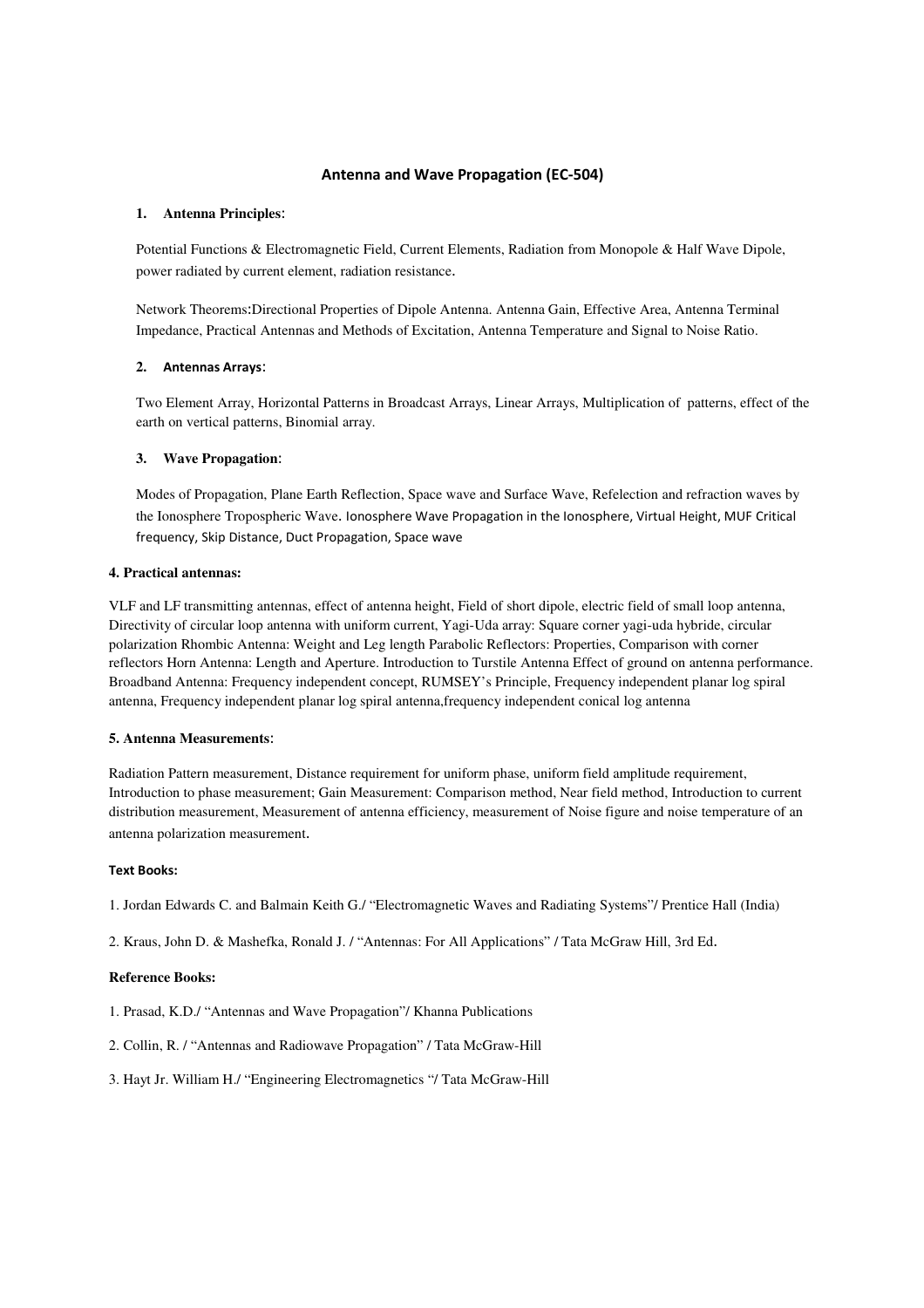# **Analog Integrated Circuits Lab (EC-552)**

- 1. Measurement of Op-amp Parameters. (Open Loop Gain, Input offset Voltage, CMRR, Slew rate)
- 2. Determination of Frequency response of Op-Amp.
- 3. Precision Rectifier
- 4. Instrumentation Amplifier.
- 5. Open Loop operation of Op-amp -Comparators Schmitt Trigger.
- 6. Astable & Monostable Operation Using 555.
- 7. IC Voltage Regulator.
- 8. Voltage Controlled Oscillator.
- 9. Phase Locked Loop.
- 10. Frequency Multiplier
- 11. A/D Converters & D/A Converters.
- 12. Second Order Active Filter- High Pass & Low Pass Realization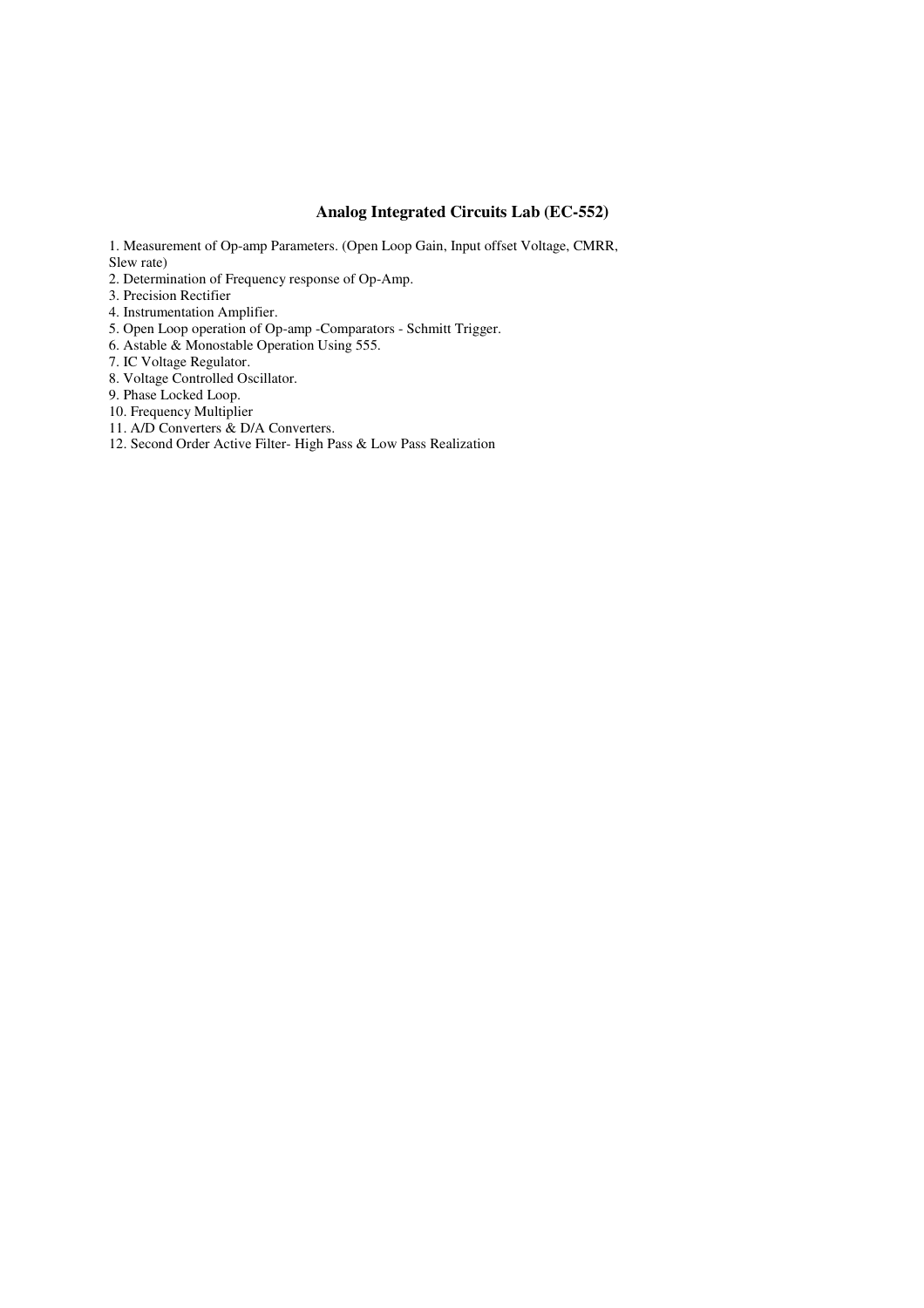### **Microprocessor Lab (EC- 551)**

8085/8086 Based Experiments

- 1. Signed Multiplication using Booth's Algorithm.
- 2. Recursive routine for finding Factorial N.
- 3. Look up table method for finding the ASCII of an alphanumeric code.
- 4. Interfacing with 8255 in I/O mode/BSR mode.
- 5. Interfacing with 8253.
- 6. Verification of Interrupts.

7. Interfacing with ADC/DAC.

8. Mini Project on some interfacing applications.

9. Serial communication between two kits through RS-232C using 8251. Note :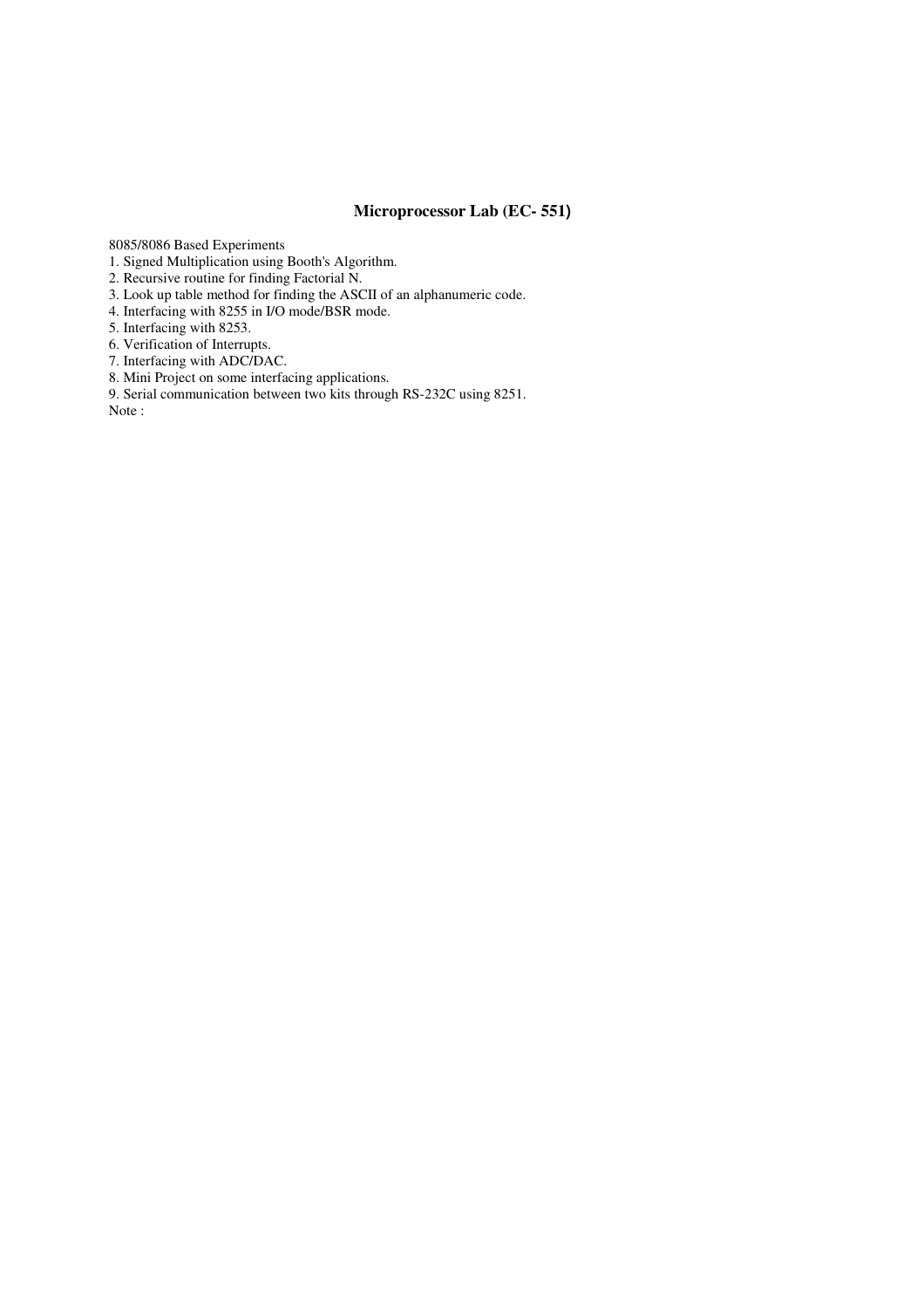### **Control System Lab (EC-551)**

1. To use D.C. potentiometers as an error detectors.

2. To verify characteristics of (a) self excited magnetic amplifiers, (b) Self excited magnetic

amplifier with (i) Positive feedback (ii) Negative feedback.

3. To draw characteristics of (a) Series connected (b) Parallel connected magnetic amplifier.

4. To draw characteristics of synchro torque transmitters. Also draw the characteristics error detector using of two synchros.

5. To study speed control of universal motor using SCR and stroboscope

6. Speed control of AC motor using TRAIC.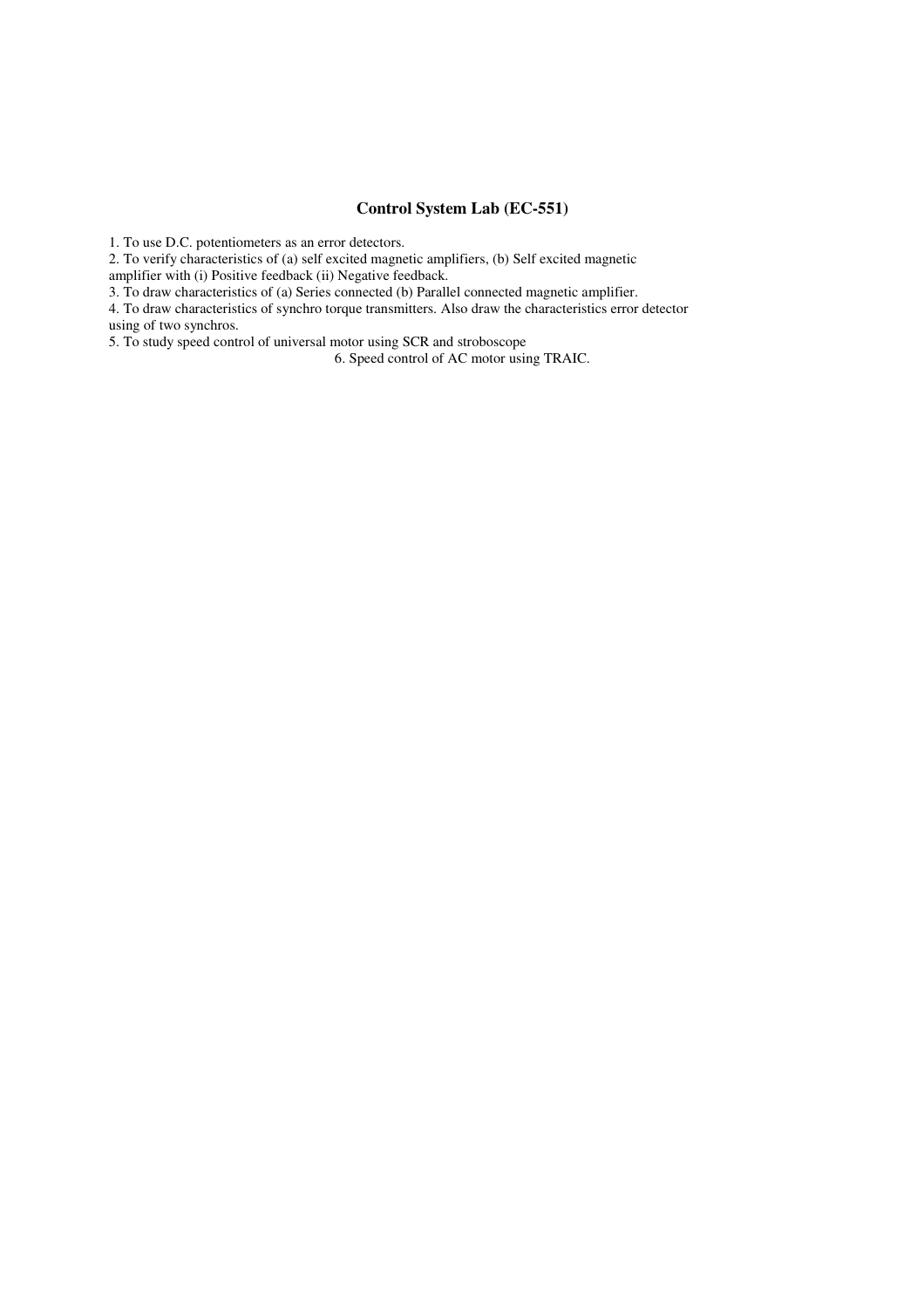### **COMMUNICATION LAB 1-(EC-553)**

1. To study Amplitude modulation using a transistor and determine depth of modulation.

2. To study envelope detector for demodulation of AM signal and observe diagonal peak

clipping effect.

- 3. To study frequency modulation using reactance modulator.
- 4. Study of frequency modulation using varactor modulator.
- 5. Narrow band FM generator using Armstrong method.
- 6. Study of Foster- Seely discriminator.
- 7. Generation of DSB-SC signal using balanced modulator.
- 8. Generation of single side band signal.
- 9. Study of phase lock loop and detection of FM signal using PLL.
- 10. Measurement of noise figure using a noise generator.
- 11. Study of superheterodyne AM receiver and measurement of sensitivity, selectivity & fidelity.
- 12. Study and demonstration of active filter (low pass, high pass, and band pass type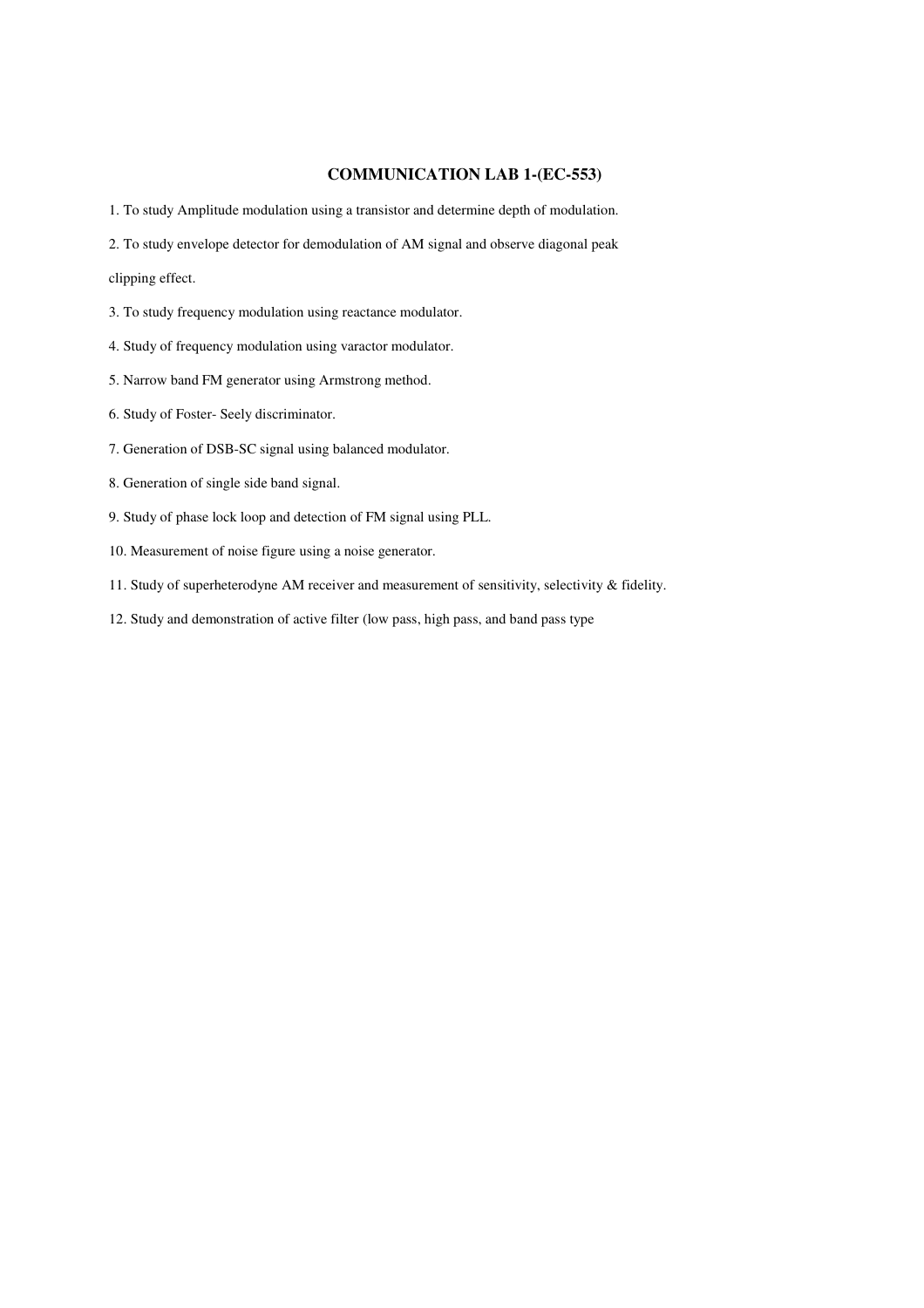# **Industrial Management (HU-605)**

### **1 What is Operations Research?**

OR-research model, solving the OR model, Queuing and simulation models, Art of modeling, Phases of OR study.

### **Introduction to Linear Programming:**

Two variable L-P model, Graphical LP solution, Analysis of selected LP models.

### **The Simplex Method**:

 LP solution space, Graphical to algebraic solution, The simplex method, Artificial starting solution, Special cases in simplex method applications.

### **Transportation Model and its Variants:**

Definition of transportation model, Non-traditional transportation models, Transportation algorithms, Assignment model

### **Network Models**:

Network definitions, Minimal spanning tree algorithm, CPM and PERT.

### **Game Theory:**

Optimal solution of two persons zero sum games, Solution of mixed strategy games. Introduction to Patents and Intellectual Propriety Right Notes

### **Introduction to Engineering Management:**

Engineering and Management Historical Development of Engineering Management

# **Functions of Technology Management**

Planning and Forecasting Decision Making **Organizing** Motivating and Leading Technical People Controlling

## **Project Management**

Project Planning and Acquisition Project Organization, Leadership, and Control

### **Text Books:**

1. Hamdy H Taha, Operations Research – An Introduction; 7e, Pearson Education/ PHI– 2002.

2. Babcock & Morse, Managing Engineering and Technology; Pearson Education, 2004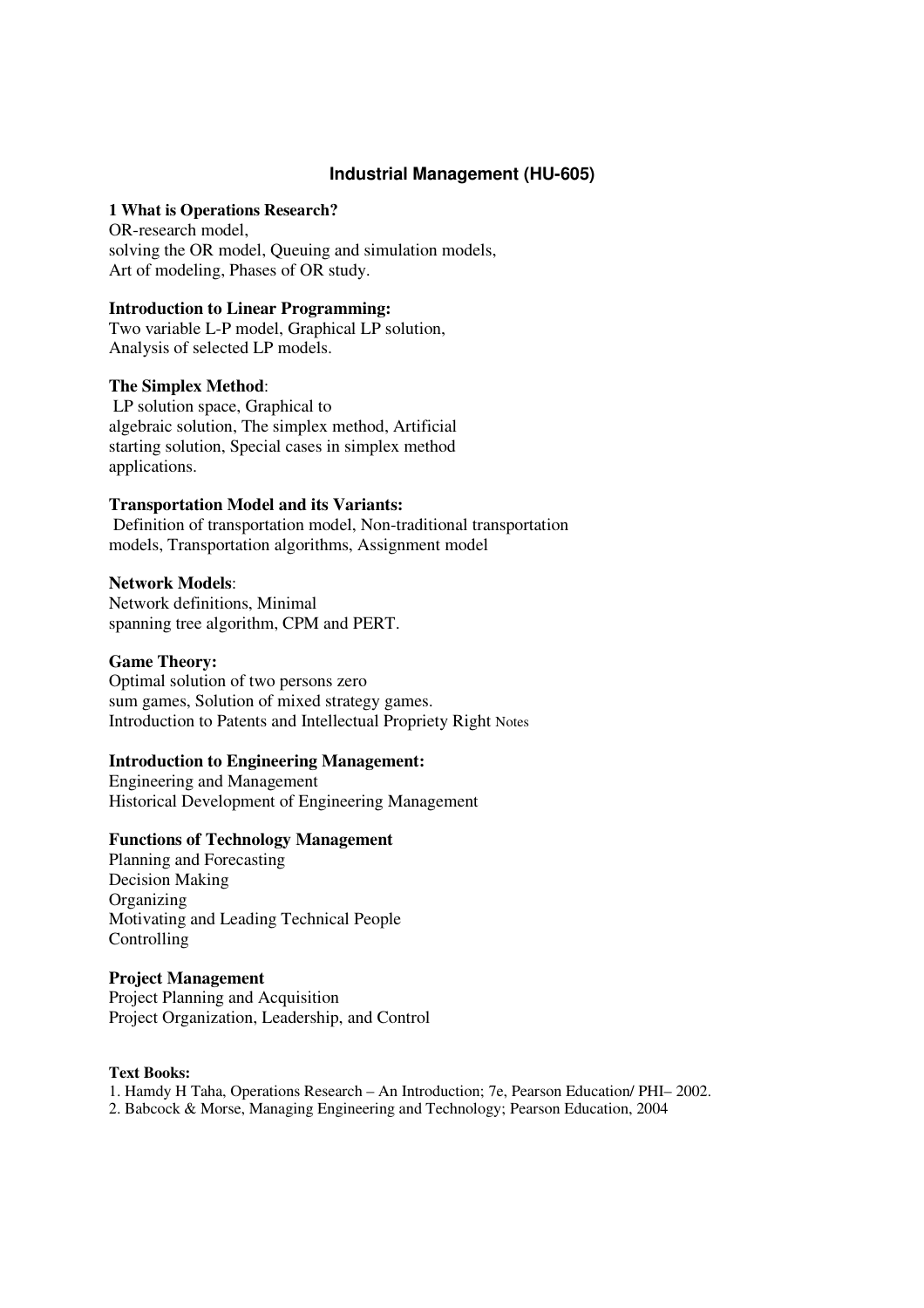### **Digital Communication (EC-602)**

### 1. **Elements of Digital Communication and Information Theory:**

Model of a Digital Communication, System, Probability Theory and Random Variables, Logarithmic Measure of Information, Entropy and Information Rate, Conditional Entropy and Redundancy, Source Coding, Fixed and Variable Length Code Words, Source Coding Theorem, Prefix Doing and Kraft Inequality, Shannon-Fanno and Huffman Coding.

### 2 **Digital Base band Transmission:**

PCM Coding, DM, DPCM, ADCM, Data Transfer Rate, Line Coding and Its Properties, NRZ & RZ Types, Signalling Format For Unipolar, Polar, Bipolar(AMI) & Manchester Coding and Their Power Spectra (No Derivation) Matched Filter Reciver, Derivation of Its Impulse Response and Peak Pulse Signal to Noise Ratio.

Correlation Detector Decision Threshold and Error Probability For Binary, Unipolar(ON-OFF) Signalling, ISI, Nyquist Criterion For Zero ISI & Raised Cosine Spectrum.

#### 3**Digital Modulation Techniques:**

Gram-Schmidt Orthogonalization Procedure, Types of Digital Modulation, Wave forms for Amplitude, Frequency and Phase Shift Keying, Method of Generation and Detection of Coherent & Non-Coherent Binary ASK, FSK & PSK Differential Phase Shift Keying, Quadrature Modulation Techniques QPSK, Probability of Error and Comparison of Various Digital Modulation Techniques.

#### **4Digital Multiplexing:**

Fundamentals of Time Division Multiplexing, Electronic Commutator, Bit, Byte Interleaving T1 Carrier System, Synchronization and Signaling of T1, TDM, PCM Hierarchy, T1 to T4 PCM TDM System (DS1 to DS4 Signals)

### 5 **Error Control Coding:**

Error Free Communication Over a Noise Channel, Hamming code, Relation Between Minimum Distance and Minimum Distance Error Correcting Capability, Linear Block Codes, Encoding and Syndrome Decoding, Cyclic Codes, Encoder and Decoder For Cyclic Codes, Convolution Codes, Tree diagram state diagram and Trellis Diagram, Viterbi and Sequential Decoding, Comparison of Performance.

### **Text Book:**

1. Haykin, Simon / "Communication Systems" / John Wiley / 4th Ed.

### **References Books:**

- 1. Singh, R.P. & Sapre, S.D. / "Communication Systems: Analog & Digital" / Tata McGraw-Hill.
- 2. B.P / "Modern Digital & Analog Communication Systems" / Oxford University Press /.
- 3. Simon Haykin / "Digital Communication" / John Wiley.
- 4. Taub & Schilling / "Principles of Communication Systems" / Tata McGraw-Hill /
- 5. A.B. Carlson / "Communication Systems" / Tata McGraw-Hill.
- 6. Prokis J.J / "Digital Communications" / McGraw Hill /
- 7. Charkrabarti, P. / "Analog Communication Systems" / Dhanpat Rai & Co.
- 8. Schaum's Outlines / "Analog & Digital Communication" / Tata McGraw-Hill.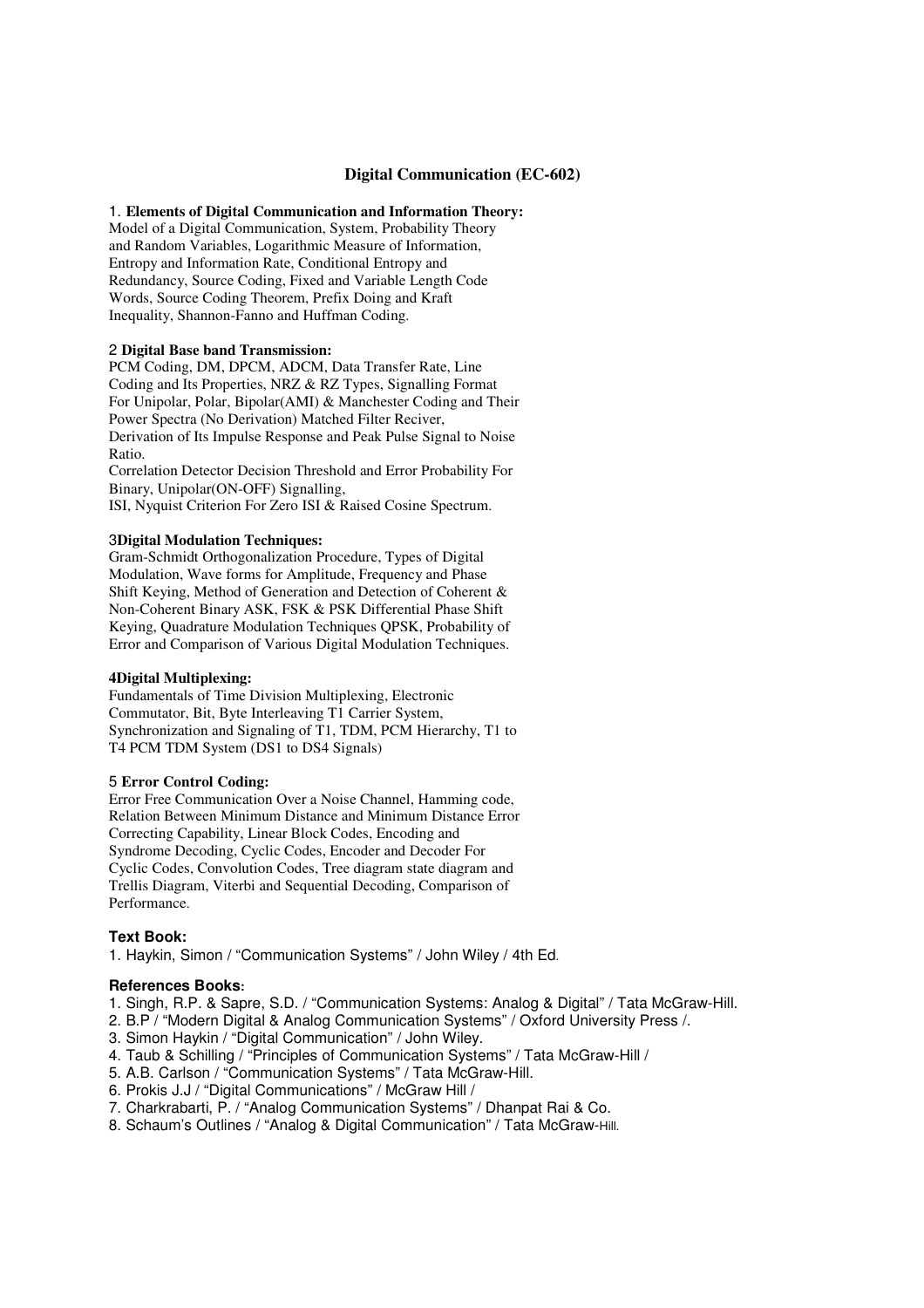### **VLSI Technology and Design (TEC-603)**

**1.Era of Integrated Circuit:** Introduction to Monolithic Integrated Circuit Technology, Bipolar & MOS IC, Film IC

2. **Crystal Growth:** Silicon wafer Preparation & characterization, **Oxidation:** Thermal oxidation, Oxide thickness measurement, Oxidation system.

2. **Diffusion** of dopants: Diffusion Eqns. Dopant profiles, sheet resistance, diffusion furnace, liquid and gaseous dopants, **Ion Implantation**: Ion implantation techniques, dopant profiles, apparatus used, **Exitaxy**: Eepitaxial growth of Si, apparatus for epitaxy, Photolithography techniques for pattern transfer, Mask making, photo resist & **Etching** techniques. Film Deposition: Vacuum deposition & Sputtering apparatus, CVD Processes and its applications in IC Lab, **Metallization** 

3. **1.MOS Transistor:** MOS Structure, MOS/IGFET Devices, MOS System under external bias, Structure & operation of MOSFET, Enhancement mode & Depletion mode devices, I-V Characteristics, MOSFET Scaling & Small-Geometry Effects. **2.CMOS Basic Circuits**: MOS Inverters, static & dynamic characteristics, NAND, NOR, AOI Circuits, Design Considerations, Layout Design, Micron & Submicron technologies, parasitic effects, Physical limitations, Concepts of SPICE for Circuit simulation.

4. **Standard Digital ICs:** Combinational and Sequential MOS Logic Circuits, Design of standard Cells for LSI, VLSI Circuits, Computer-Aided Design Technology, Semiconductor Memories: DRAM, SRAM, Flash

5. **Programmable Logic Devices**: PLA, PAL, PLD/CPLD, PGA/FPGA, ASIC, VLSI Testing.

### **Text Books:**

- 1. S.M. Sze (Ed.) / VLSI Technology / M Hill. 1988.
- 2. Basic VLSI Design by D.A. Pucknell & Eshraghian (PHI)
- 3. Modern VLSI Design Systems on Silicon by Wayne Wolf (Pearson Pub.)

### **References**

- 1. S. Gandhi / VLSI Fabrication Principles / 2nd ED. John Willey 1994.
- 2. Modern VLSI Design Systems on Silicon by Wayne Wolf (Pearson Pub.)

3. S.A. Campbell / The Science and Engineering of Microelectronic Fabrication / Oxford Univ. Press 1996

- 4. Introduction to Digital Microelectronics Circuits by K. Gopalan (TMH)
- 5. Microelectronic Circuits *International Student Edition* by Sedra / Smith (Oxford)
- 6. Microelectronics by Milman & Grabel (Mc Graw-Hill)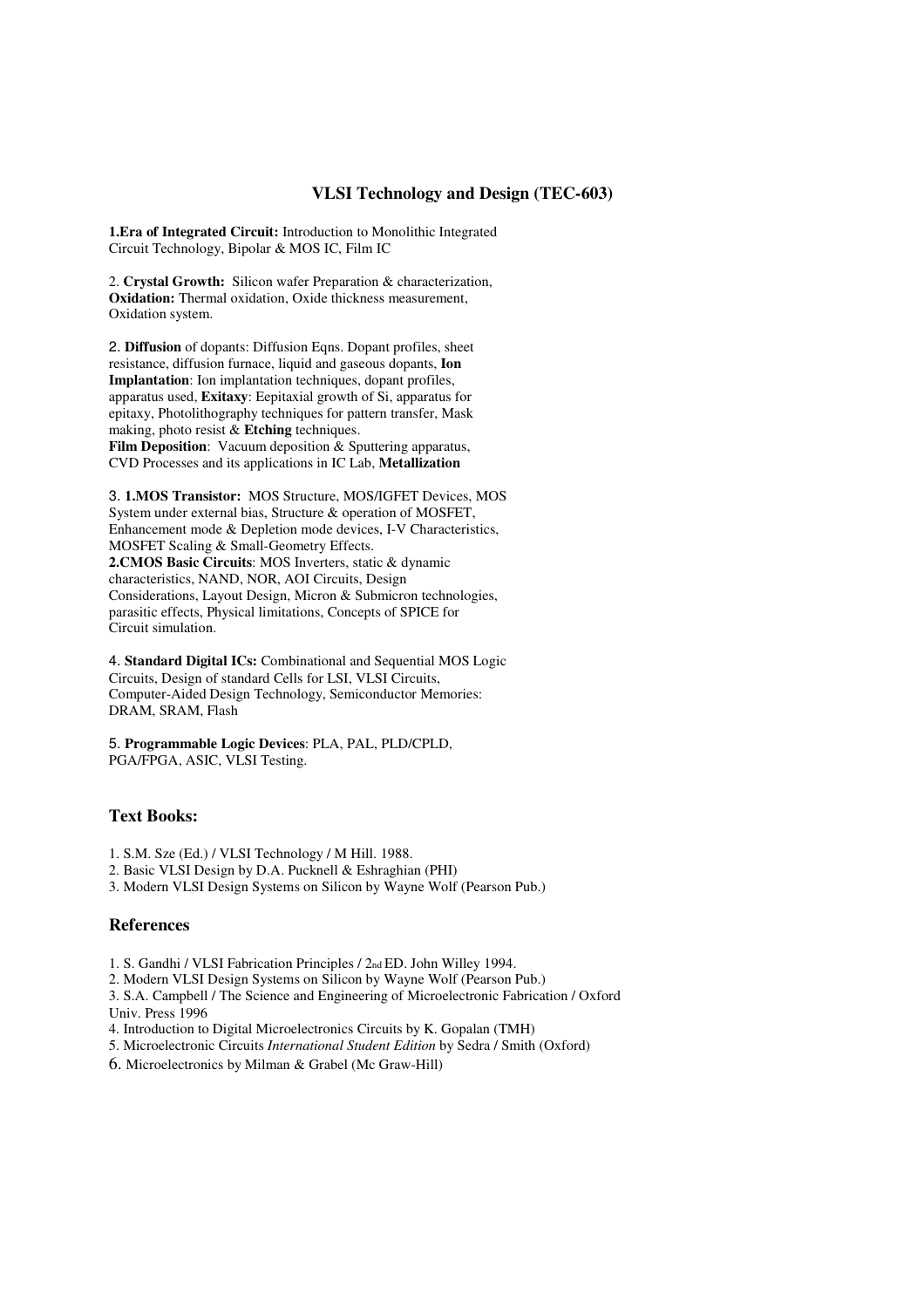### **Digital Signal Processing (EC-604)**

### 1. **Discrete Fourier Transform:**

Frequency Domain Sampling: The Discrete Fourier Transform Frequency-Domain Sampling and Reconstruction of Discrete-Time Signals. The Discrete Fourier Transform (DFT). The DFT as a linear Transformation. Relationship of the DFT to Other Transforms. Properties of the DFT. Periodicity, Linearity, and Symmetry Properties. Multiplication of two DFTs and Circular Convolution. Additional DFT Properties. Frequency analysis of signals using the DFT.

### 2. **Efficient Computation of DFT**

Efficient Computation of the DFT: FFT Algorithms, Direct Computation of the DFT. Radix-2 FFT algorithms. Efficient computation of the DFT of two real sequences, computations, Efficient computation of the DFT of a 2NPoint real sequences, Gortezel Algorithm, Chirp Z-transform algorithm.

3. Basic IIR Filter Structures: Direct forms (I & II), cascade and parallel realizations. Signal flow graph, Transposed structure, Basic FIR filter structures-. Direct form structure, frequency sampling structure, Lattice structure, Linear phase FIR structure . FIR structures.

4. Symmetric and Anti-symmetric FIR Filters, Design of Linear-Phase FIR Filters Using Windows, Design of Linear-Phase FIR Filters by the Frequency Sampling Method, Design of FIR, Equiripple filter design Differentiators. Design of Hilbert Transformers.

5. **Design of IIR Filters From Analog Filters:** IIR Filter Design by Approximation of Derivatives, IIR Filter Design by Impulse Invariance. IIR Filter Design by the Bilinear Transformation. The Matched-z Transformation, Characteristics of Commonly Used Analog Filters. Application of above technique to the design of Butterworth & Chebyshev filters.

#### **Text Books:**

1. Proakis, J.G. & Manolakis, D.G., "Digital Signal Processing: Principles Algorithms and Applications", Prentice Hall (India).

#### **Reference Books:**

**1.** Sanjit K. Mitra, "Digital Signal Processing", Third Edition, TMH, 2005

**2.** Oppenheim A.V. & Schafer, Ronald W., "Digital Signal Processing", Pearson Education.

**3.** Rabiner, L.R. and Gold B., "Theory and applications of DSP", PHI.

**4.** DeFatta, D.J., Lucas, J.G. & Hodgkiss, W.S., "Digital Signal Processing", John Wiley & Sons**)**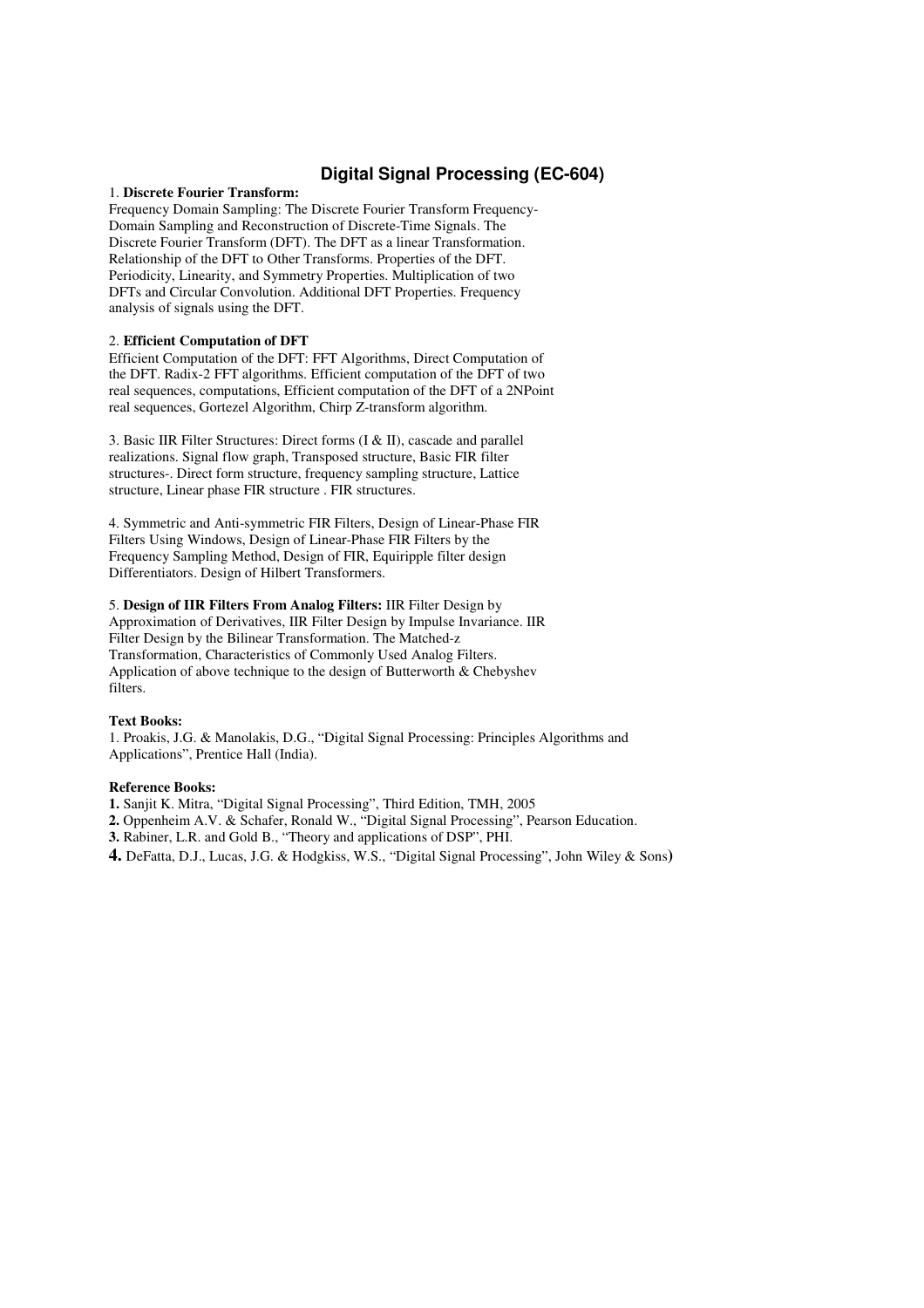# **List of Elective ELECTRONICS & COMMUNICATION ENGG.**

### **ELECTIVE – I**

1. TEC 011 Digital System Design Using VHDL

2. TEC 012 Fundamentals of Radar & Navigation

3. TEC 013 Artificial Neural Networks

4. TEC 014 Speech Processing

### **ELECTIVE – II**

1. TEC 021 Principles of Secure Communication

2. TEC 022 Spread Spectrum Systems

3. TEC 023 Filter Design

4. TEC 024 Satellite Communication

### **ELECTIVE – III**

1. TEC 031 Embedded Systems

2. TEC 032 Adaptive Signal Processing

3. TEC 033 Reliability and Quality Management

4. TEC 034 Biomedical Signal Processing

# **ELECTIVE – IV**

1. TEC 041 Random Signal Theory

2. TEC 042 VLSI Design

3. TEC 043 Optical Networks

4. TEC 044 Digital Image Processing

### **EC-702 OPTICAL FIBER COMMUNICATION**

1. Introduction: Block diagram of optical fiber communication system, Advantages of optical fiber communication

2. Optical fiber waveguides: structure of optical wave guide, light propagation in optical fiber using ray theory, acceptance angle, numerical aperture, skew rays, wave theory for optical propagation, modes in a planar and cylindrical guide, mode volume, single mode fibers, cutoff wavelength, mode field diameter, effective refractive index and group and mode delay factor for single mode fiber.

3. Transmission Characteristics of Optical fiber, Attenuation in optical fibers, intrinsic and extrinsic absorption, linear and non linear scattering losses, fiber bend losses. Dispersion and pulse broadening, intramodal and intermodal dispersion for step and graded index fibers, modal noise, over all fiber dispersion for multimode and monomode fiber, dispersion shifted fibers, modal birefringence and polarization maintaining fibers

4. Optical Sources: Basic concepts Einstein relations and population inversion optical feedback and threshold conditions, direct and indirect band gap semiconductors spontaneous and stimulated emission in p-n junction, threshold current density, Hetero junction & DH structure, semiconductor injection lasers structure &Characteristics of injection laser.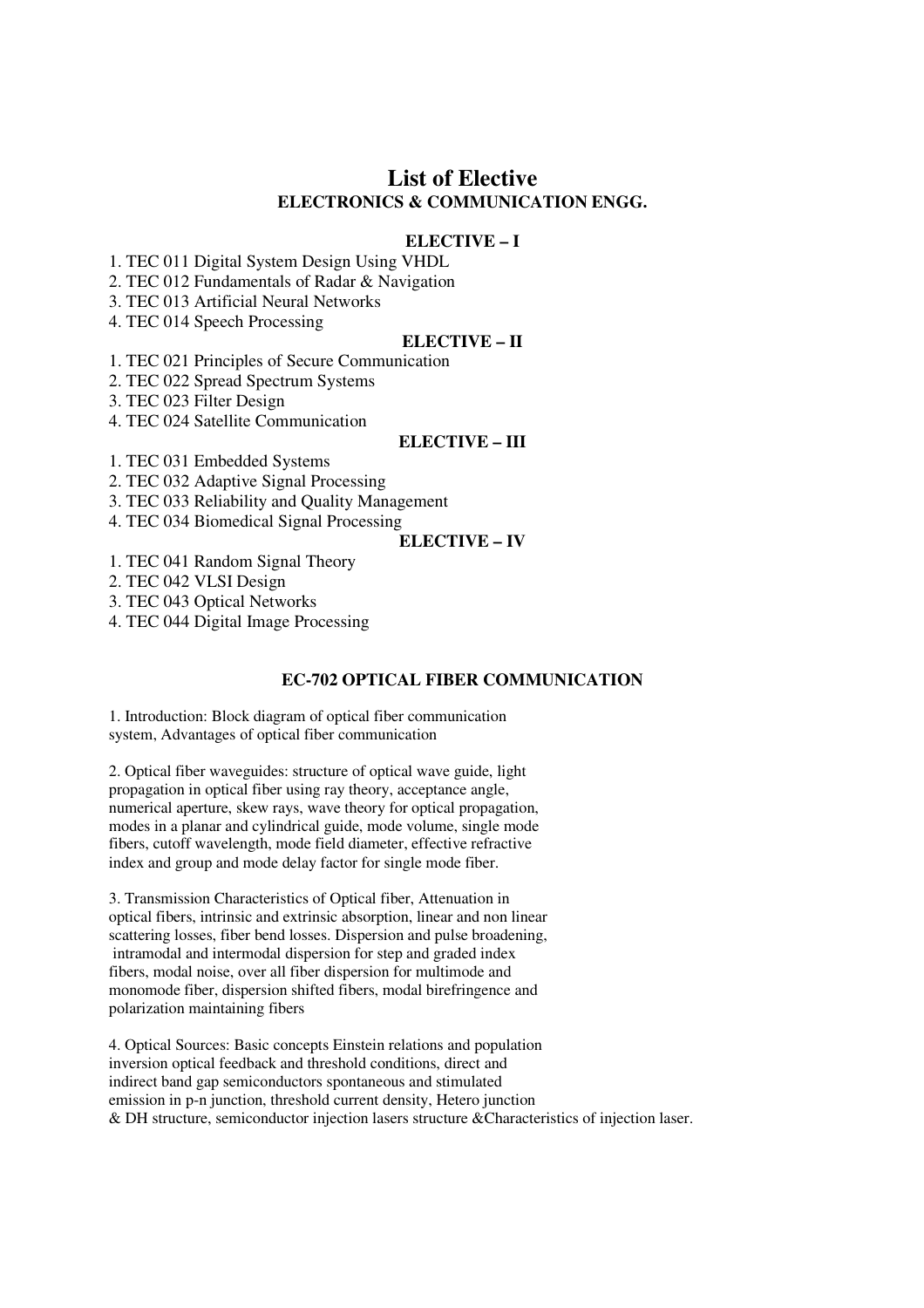Drawback and advantages of LED, DH, LED, LED structures and characteristics

5.Optical detectors: Requirement for photo detections p-n photodiode, characteristics of photo detections, p-i-n and avalanche photodiodes, phototransistors & photoconductors

6. Direct detection receiver performance considerations: Noise sources in optical fiber communication, noise in p-n, p-i-n and APD receivers, Receiver structures.

7. Optical fiber communication systems: Principal components of an optical fiber communication system, source laminations, optical transmitter circuits, LED and laser drive circuits, optical receiver block diagram, simple circuits for pre-amplifier, automatic gain control and equalization, Regenerative repeater, BER of optical receiver, channel losses, ISI penalty and optical power budgeting for digital optical fiber system, line coding, analog systems, Direct intercity and sub carrier intensity modulation using AM, FM and PM. Block diagram and detection principle of coherent optical fiber system.

### **Text / Reference Books:**

Text Book:

1. Optical fiber Communication: John M.S Senior PHI, 2nd Ed. Reference Books:

1. Optical Communication: J. Gowar PHI, 2nd Ed.

2. Optical fiber Communication: G.E. Keiser Mc Graw-Hill, 3rd Ed.

3. Optoelectronics: Wilson & Hawkes PHI, 2nd Ed.

# **EC-701 ELECTRONIC SWITCHING**

1. Introduction: Message switching, circuits switching, functions of a switching system, register-translator-senders, distribution frames, crossbar switch, a general trunking, electronic switching, Reed electronic system, digital switching systems.

2. Digital switching: Switching functions, space division switching, multiple stage switching, nonblocking switches, blocking probabilities, Lee graphs and Jacobaeus, foulded four wire switches, path dinding, switch matrix control; Time division switching, analog and digital time division switching, a digital memory switch, time stage in general, two dimensional switching, implementation complexity of TD switches, multiple stage time and space switching, STS switching , TST switching, TSSST switches, No.4 ESS Toll switch, System 75 digital PBX, Digital cross connect systems, Consolidation and segregation, DCS hierarchy, integrated cross connect equipment, digital switching in analog environment, zero loss switching.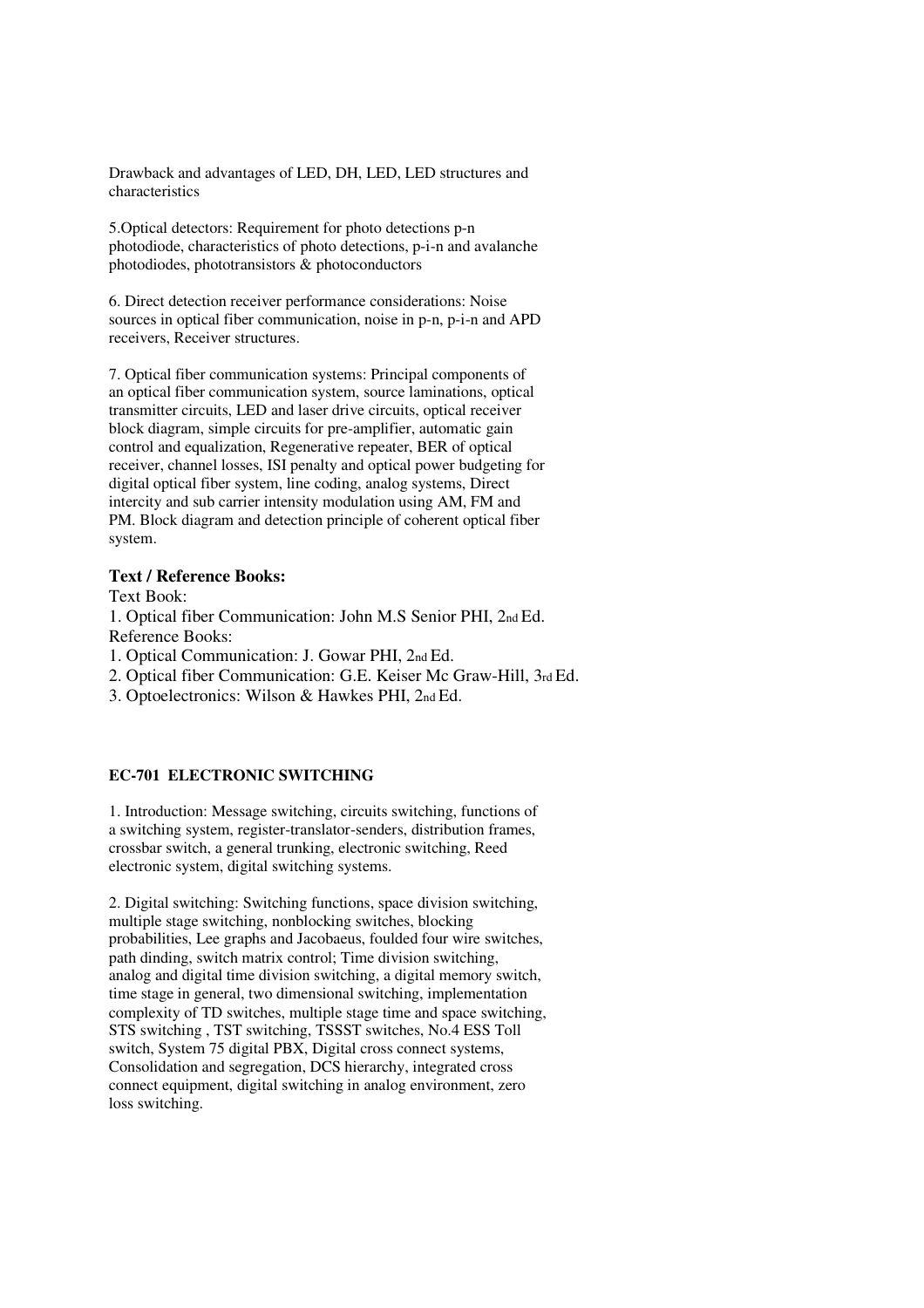3. Telecom Traffic Engineering: Network traffic load and parameters, grade of service and blocking probability, modeling switching systems, Markov processes, birth-death processes, incoming traffic and service time characteristics, Poisson arrival process, holding time of calls, blocking models and loss estimates, lost calls cleared systems with infinite and finite subscribers, lost calls returned systems and lost calls held system, Delay systems and Erlang C formula.

4. Control of Switching Systems: Call processing functions, sequence of operations, signal exchanges, state transition diagrams; common control, Reliability availability and security; Stored program control, processor architecture, centralized SPC, distributed SPC, Level3, Level2 and Level-1 processing, SPC software, system software and Language processor, SDL, application software.

5. Signalling : Customer line signalling, AF junctions and trunk circuits, outband and inband signalling, PCM and inter register signalling, Common channel signaling, general principles and network, CCITT signaling system No. 6 and 7, HDLC protocol, Signal units, the signaling information field.

6. Packet Switching: Packets formats, statistical multiplexing, routing control, dynamic, virtual path circuit and fixed path routing, flow control, X.25 protocol, frame relay, TCP/IP, ATM cell, ATM service categories, ATM switching , ATM memory switch, space memory switch, memory-space, memory-space-memory switch, Banyan network switch.

# **Text / Reference Books:**

1. Telecommunication switching System and networks, Thiagarajan Viswanathan, PHI.

- 2. Telecommunication switching, Traffic and Networks, J.E. Flood, Pearson education.
- 3. Digital Telephony, J.C. Bellamy, John Wiley, 3rd ed.
- 4. Principles of Communication Systems, Taub and Schilling, TMH

# **EC 753 Communication Lab III**

# **Experiments on Optical Fiber Communication**

1. Setting up fiber optics analog Link and verification through voice signal transmission.

- 2. Study of losses in optical fiber.
- 3. Setting up fiber optic digital link.

4. Transmission of TDM signal using fiber optic digital link

4

5. To establish PC to PC communication link using optical glass fiber & RS 232 interface

# **Experiments based on MATLAB**

1. Use of Monte Carlo Simulation estimate and plot error probability for a binary communication system employing matched filter.

2. Implement an adaptive equalizer based on LMS algorithm and study the effect of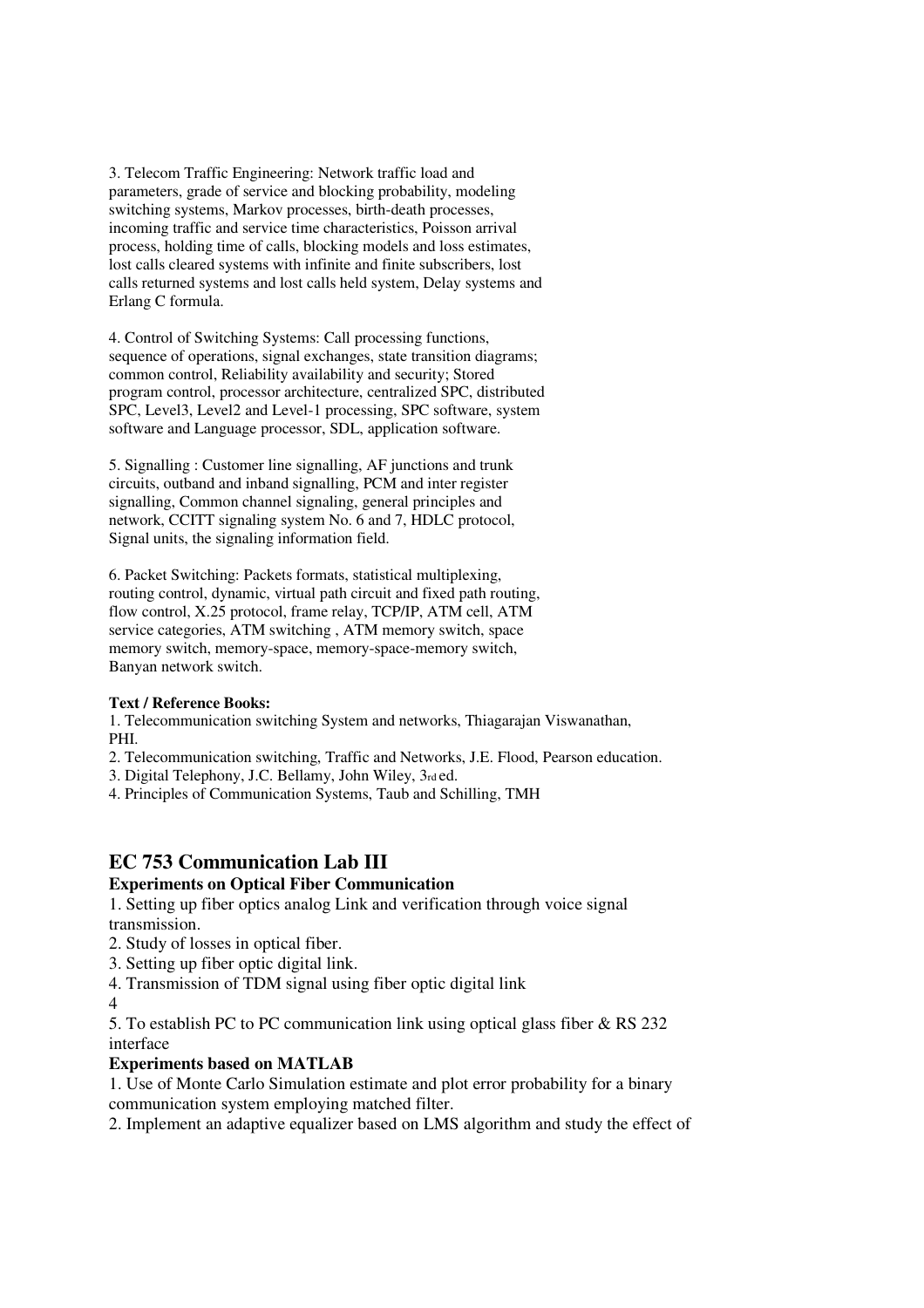step size on MSE.

3. Perform Monte-Carlo simulation of a 4PSK Communication system and determine and plot symbol and bit error rates.

4. Perform Monte- Carlo simulation of four phase DPSK system and plot symbol error rate.

5. Determine the error probability for orthogonal signalling using MATLAB employing (a) Hard Decision (b) Softdecision decoding.

6. Find the output of a convolution encoder for a given input sequence using MATLAB.

College may add four more experiments in the above list.

### **EC 801 Wireless Communication**

I Evolution of mobile radio communication fundamentals. Large scale path loss: propagation models, reflection, diffraction, scattering, practical link budget design using path loss model.

Small scale fading  $&$  multipath propagation and measurements, impulse response model and parameters of multipath channels, types of fading, theory of multi-path shape factor for fading wireless channels.

II Spread spectrum modulation techniques: Pseudo-noise sequence, direct sequence spread spectrum (DS-SS), frequency hopped spread spectrum(FHSS), performance of DS-SS, performance of FH-SS, modulation performance in fading and multipath channels, fundamentals of equalisation, equaliser in communication receiver, survey of equalisation techniques, linear equaliser, linear equaliser, non-linear equalisation, diversity techniques, RAKE receiver.

III Characteristics of speech signals, quantisation techniques, vocoders, linear predictive coders, time division multiple access, space division multiple access, and frequency division multiple access.

Frequency reuse, channel assignment strategies, handoff strategies, interference and system capacity, improving coverage and capacity in cellular systems.

Introduction to wireless networks, 2G, 3G wireless systems, wireless standards.

# **Text Book:**

1. T.S. Rappaport, "Wireless Communication-Principles and practice", Pearson **Reference Books:** 

1. Willium C. Y. Lee, "Mobile communication Design and fundamentals"

2. D. R. Kamilo Fehar, "Wireless digital communication"

3. Haykin S & Moher M., "Modern wireless communication", Pearson, 2005. 5

4. R. Pandya, " Mobile and personal communication system", PHI.

# **EC - 802 Data Communication Networks**

Unit Topic Lectures I INTRODUCTION: Network structure, network architectures. The OSI reference model, services, standardization, Other architectures, Connection oriented and connection less services, example networks.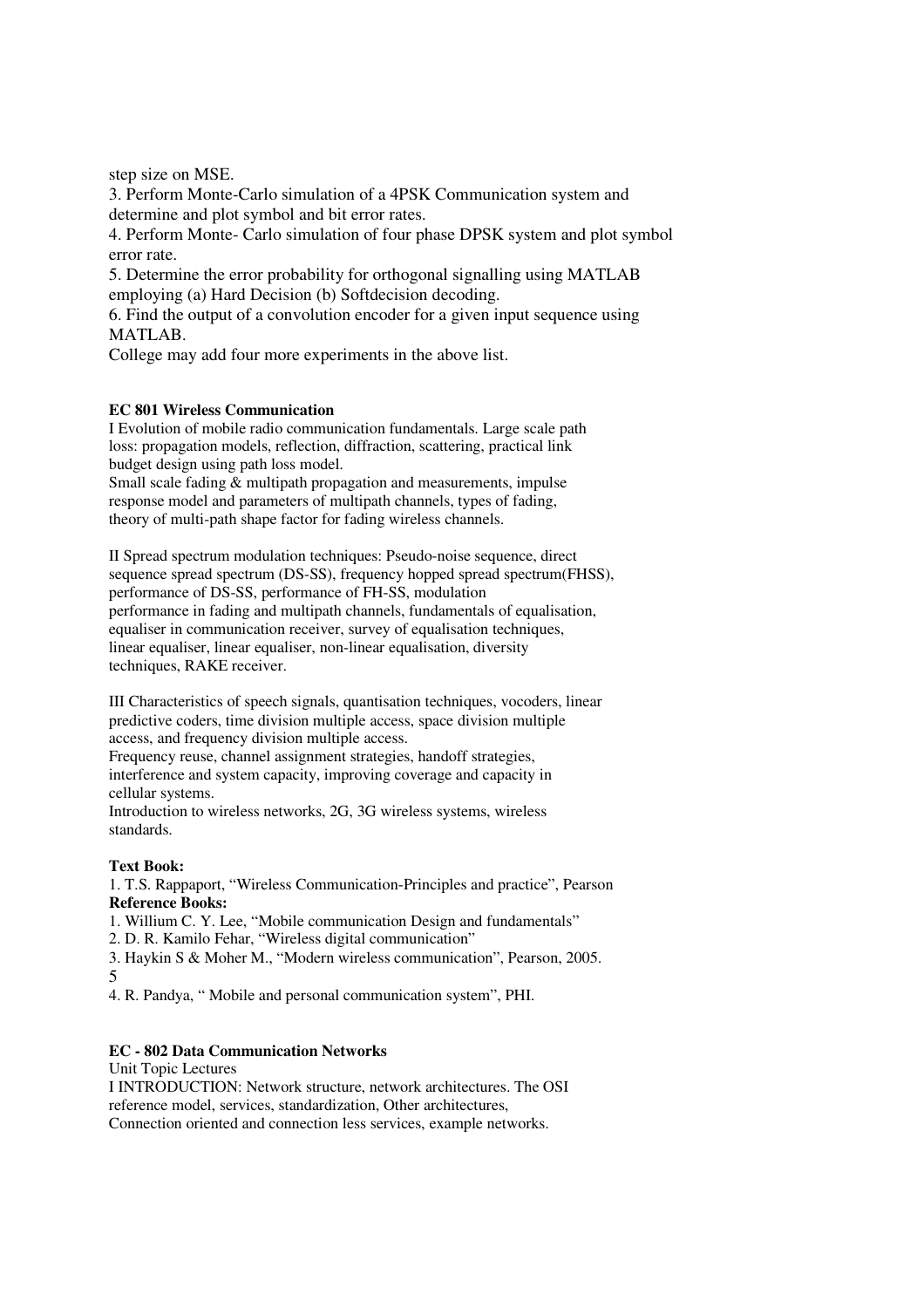2. The Physical Layer: Transmission media, EIA RS-232C, EIA RS-449. Pulse code modulation. FDM & TDM.

Circuit switching. Packet switching. Hybrid switching.

Polling. CCITT X.21. Ethernet.

3. The Data Link Layer: Basic link protocols. Character oriented and bit oriented protocols. The ALOHA protocols.

IEEE standard 802 for LAN, framing, Error control, Flow control.

4. The Network Layer: Design Issues. Routing Algorithms. Congestion control Algorithms. Subnet concept, Virtual circuit and Data gram Subnet, Flow control, Internetworking, Bridges, Routers, Gateways and different level switches.

5.The Transport Layer: Design Issues. Connection management. Study of Internet and ATM transport layer protocols.

6.Internet Issues: Principles of bridges and routers. The TCP/IP Protocol suite: Overview of TCP/IP. Addressing, Subnetting and network layer protocols. 7.Application layer services: DNS, DHCP, FTP, TFTP, SMTP, SNMP, HTTP, WWW.

### **References:**

1. Andrew S. Tanenbaum: Computer Networks, PHI India.

2. Leon-Garcia,Widjaja: Communication Networks, TMH.

3. Forouzan: Data Communications & Networking, TMH.

4. William Stallings: Data & Computer Communication, Prentice Hall.

### **EC - 011 Digital System Design Using VHDL Unit**

**1. INTRODUCTION TO VHDL:** VHDL description, combinational networks, modeling flip flop using VHDL, VHDL model for multiplexer, comliance and simulation of VHDL, codes, modeling a sequential machine, variables, signals and constants, arrays VHDL operators, VHDL functions, VHDL procedures, packages and libraries, VHDL model for a counter.

**ADVANCED VHDL:** Attributes, transport and inertial delays, operator over loading, multi valued logic and signal resolution, IEEE-1164, standard logic, generic, generates statements, synthesis of VHDL codes, synthesis examples, file handling and TEXTIO.

**2. DESIGN OF NETWORKS FOR ARITHMATIC OPERATIONS:**  Design of serial adder with accumulator, state graph for control networks design of binary multiplier, multiplication of signed binary numbers, design of binary divider.

**DIGITAL DESIGN WITH SM CHART:** state machine charts, derivation of SM charts, realisation of SM charts, implementation of dice game, alternative realisation of SM charts using microprogramming, linked state machine.

**3.FLOATING POINT ARITHMETIC:** Representation of floating point numbers, floating point multiplication, other floating point operations. **DESIGNING WITH PROGRAMMABLE GATE ARRAYS AND COMPLEX PROGRAMMABLE LOGIC DEVICES:** Xinx 3000 series FPGAs, Xinx 4000 series FPGAs, using one hot state assignment.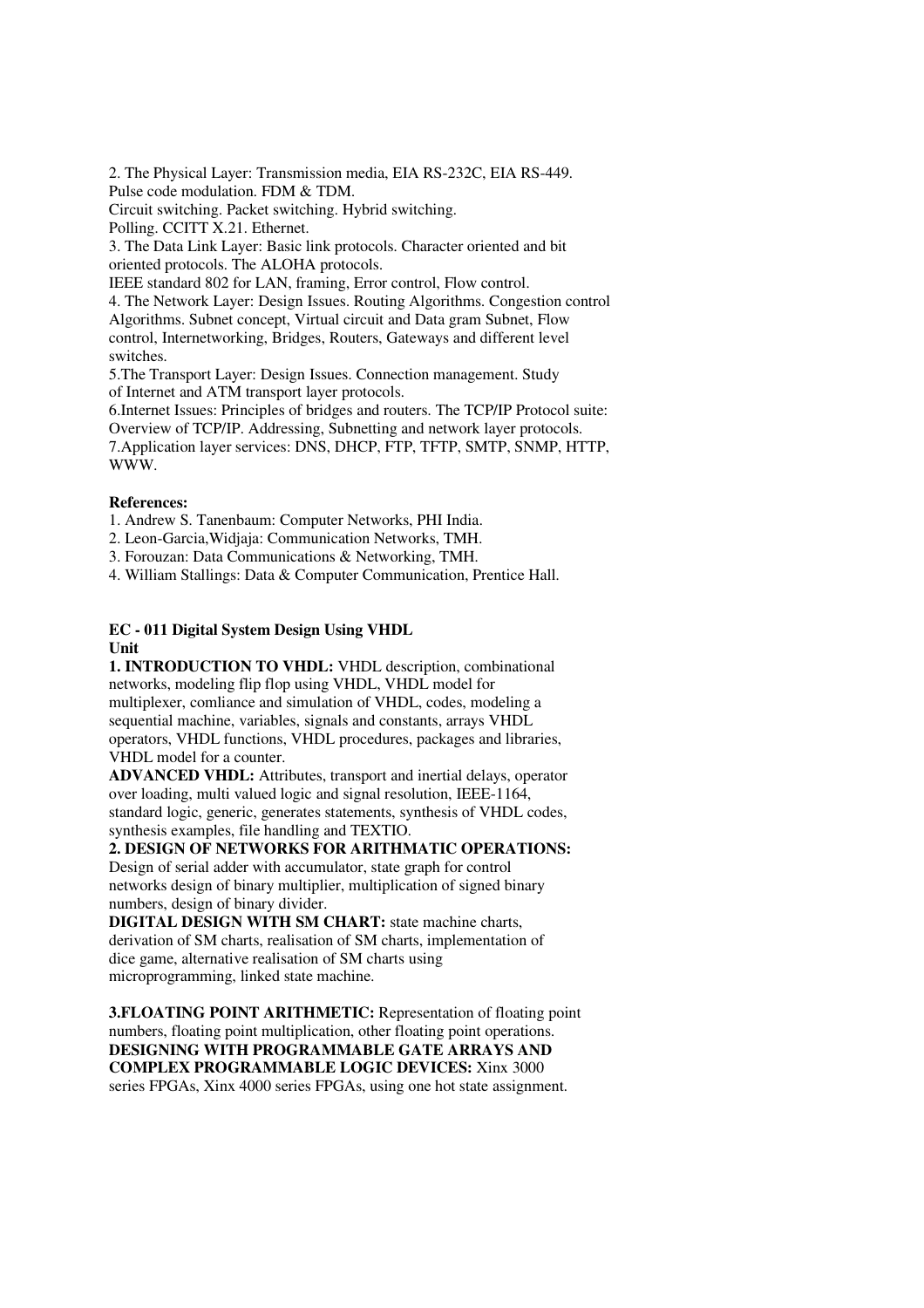# **4. MEMORY MODELS FOR MEMORIES AND BUSES:** Static RAM,a simplified 486 bus model,

interfacing memory to microprocessor bus.

# **5. DESIGN EXAMPLES:** UART design, description of MC68HC05

microcontroller, design of microcontroller CPU, complete microcontroller design.

# **Text Book:**

1. Charles H Roth Jr, "Digital System Design using VHDL", Thomson Learning, 2002.

# **Reference Books:**

2. Stephen Brown & Zvonko Vranesic, "Fundamentals of digital logic design with VHDL", TMH, 2nd Ed., 2007.

3. Jhon F Wakerly, "Digital design", PHI, 4th Ed.

# **TEC – 012 Fundamentals of Radar and Navigation**

1.RADAR SIGNAL MODELS: Amplitude models, distributed target forms of range equation, radar cross section, statistical description of radar cross section, Swerling model, Clutter, signal to clutter ratio, temporal and spatial correlation of clutter, noise model and signal to noise ratio, frequency models, Doppler shift, simplifies approach to Doppler shift, stop and hop assumption, spatial model, variation with angle, variation with range, projections, multipath, spectral models.

2.RADAR WAVE FORMS: Waveform matched filter of moving targets, ambiguity function, ambiguity function of the simple matched pulse filter for the pulse burst, pulse by pulse processing, range ambiguity, Doppler response and ambiguity function of the pulse burst.

3. DETECTION FUNDAMENTALS: Radar detection as hypothesis testing, Neyman-Pearson detection rule, likelihood ratio test, threshold detection of radar signals, non-coherent integration of nonfluctuating targets, Albersheim and Shnidaman equations, Binary integration.

4. RADIO DIRECTION FINDING: loop direction finder, goniometer, errors in direction finding, adcock and automatic direction finders, commutated aerial direction finder.

RADIO RANGES: LF/MF four course radio range, VOR, ground equipment & receiver, VOR errors.

HYBERBOLIC SYSTEM OF NAVIGATION: LORAN Decca & Omega system.

5. AIDS TO APPROACH AND LANDING: ILS, GCA & MLS DOPPLER NAVIGATION: Beam configuration, doppler frequency equation, track stabilisation and doppler spectrum, components of doppler navigation system, doppler radar equipment, CW & FMCW Doppler radar, frequency trackers, doppler range equation. SATALLITE NAVIGATION SYSTEM: transit system,

NAVSTAR, GPS, basic principles of operation, signal structure of NAVSTAR broadcasts, data message, velocity determination, accuracy of GPS & differential navigation, NAVSTAR receiver.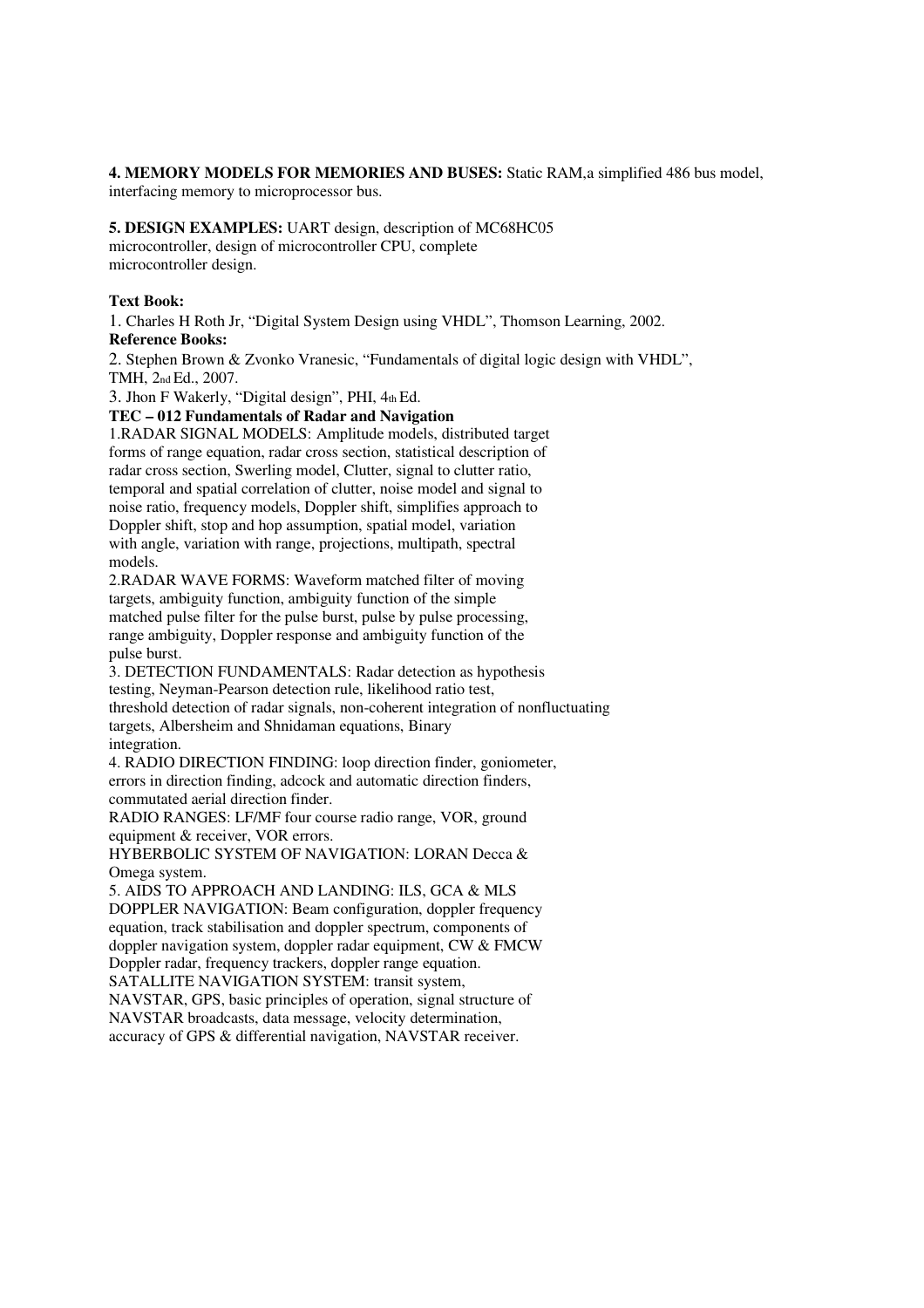Text and reference books:

- 1. Fundamentals of radar signal processing, Mark A Richards, TMH.
- 2. Elements of Electronics Navigation, N. S. Nagraja, TMH.
- 3. Radar principles, Peebles Jr. P. Z., Wiley, NY.

### **EC – 013 ARTIFICIAL NEURAL NETWORKS**

### 1 **Introduction**

Introduction and history, human brain, biological neuron, models of neuron, signal flow graph of neuron, feedback, network architecture, knowledge representation, Artificial intelligence and neural networks.

### **2 Learning Process**

Error correction learning, memory based learning, Hebbian learning, competitive learning, Boltzmann learning, learning with and without teacher, learning tasks, memory, adaptation.

### **Artificial neurons, Neural networks and architectures**

Introduction, neuron signal function, mathematical preliminaries, Feedforward & feedback architecture.

### **Geometry of Binary threshold neurons and their networks**

Pattern recognition, convex sets and convex hulls, space of Boolean functions, binary neurons for pattern classification, non linear separable problems, capacity of TLN, XOR solution.

# **3. Perceptrons and LMS**

Learning objective of TLN, pattern space & weight space, perceptron learning algorithm, perceptron convergence theorem, pocket algorithm,  $\alpha$  – LMS learning, MSE error surface, steepest descent search,  $\mu$  – LMS and application.

# **Backpropogation and other learning algorithms**

Multilayered architecture, backpropagation learning algorithm, practical considerations, structure growing algorithms, applications of FFNN, reinforcement learning.

### 4 **Statistical Pattern Recognition**

Bayes' theorem, classical decisions with bayes' theorem, probabilistic interpretation of neuron function, interpreting neuron signals as probabilities, multilayered networks & posterior probabilities, error functions for classification problems.

### **RBF Networks**

Regularization networks, generalized RBF networks, RBF network for solving XOR problem, comparison of RBF networks & multilayer perceptrons.

# **Stochastic Machines**

Statistical mechanics, simulated annealing, Boltzmann machine.

### 5 **Adaptive Resonance Theory**

Building blocks of adaptive resonance, ART 1. **Self Organizing Feature MAP** 

# Introduction, Maximal eigenvector filtering, principal component analysis, generalized learning laws, competitive learning, vector quantization, maxican hat networks, SOFM, applications ofSOFM.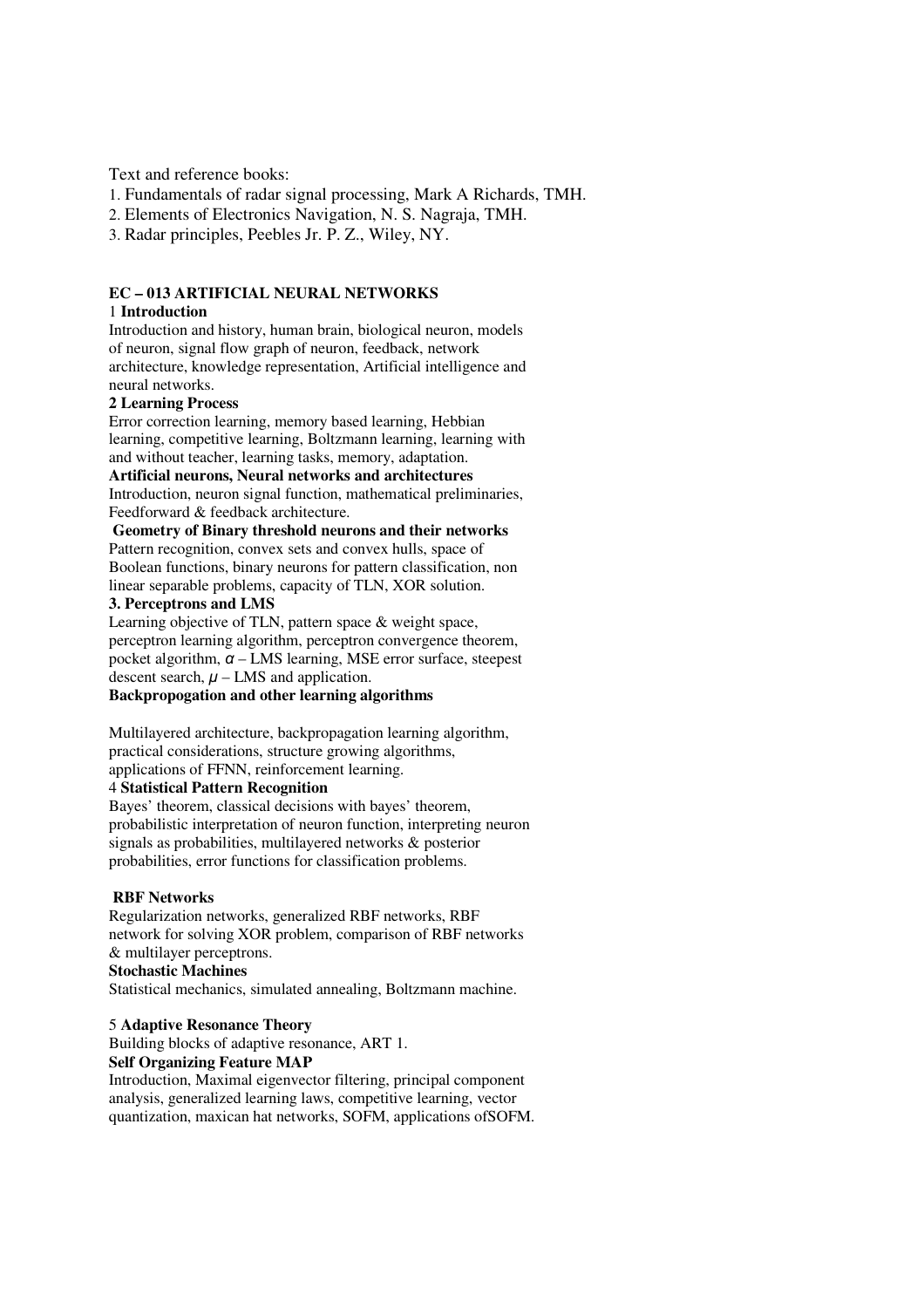Fuzzy sets, Fuzzy systems and applications, neural networks and fuzzy logic,

### **Text Books**

1. Simon Haykin, "Neural Networks,", Pearson Education 2nd edition. 2. Satish Kumar, "Neural Networks," Tata McGraw-Hill. **Reference Books**  1. Jack M. Zurada, " Introduction to Artificial Neural System," Jaico Publishing House. 2. Timothy J. Ross, "Fuzzy Logic with Engineering Applications," McGraw-Hill Inc.

# **EC-014 SPEECH PROCESSING**

Unit Topic Text Book Lectures

1. Digital models for speech signals: Mechanism of speech production & acoustic phoenetics, the acoustic theory of speech production, lossless tube models, and digital models for speech signals.

2. Time Domain methods of speech sampling: Time dependent processing of speech, short time energy and average magnitude, short time average zero crossing rate, discrimination between speech& silence, pitch period estimation using parallel processing, short time autocorrelation function & AMDF, pitch period estimation using autocorrelation function.

3. Short time Fourier Analysis: Definition and properties, design of filter banks, implementation of filter bank summation method using FFT, spectrographic displays, pitch detection, analysis by synthesis phase, vocoder and channel vocoder .

4. Homomorphic speech processing: Homomorphic system for convolution, complex cepstrum of speech, pitch detection using Homomorphic processing, formant estimation, Homomorphic vocoder.

5. Linear Predictive Coding of Speech: Basic principles of linear predictive analysis, the autocorrelation method, computation of the gain for the model, solution of LPC equations for auto correlation method, prediction error and normalized mean square error, frequency domain interpretation of mean squared prediction error relation of linear predictive analysis to lossless tube models, relation between various speech parameters, synthesis of speech from linear predictive parameters, application of LPC parameters.

## **Text / Reference Books:**

1. Digital Processing of speech signals by R.L. Rabiner & R.W. Schafer, Pearson Education.

2. Voice processing by G.E. Pelton, McGraw –Hill.

3. Speech Analysis, synthesis and perception by J.L. Flanagan, Springer-Verlog. N. Y.

4. Diserete time speech signal Processing: Principles and Practices by Jhomas Quatieri, Pearson Education.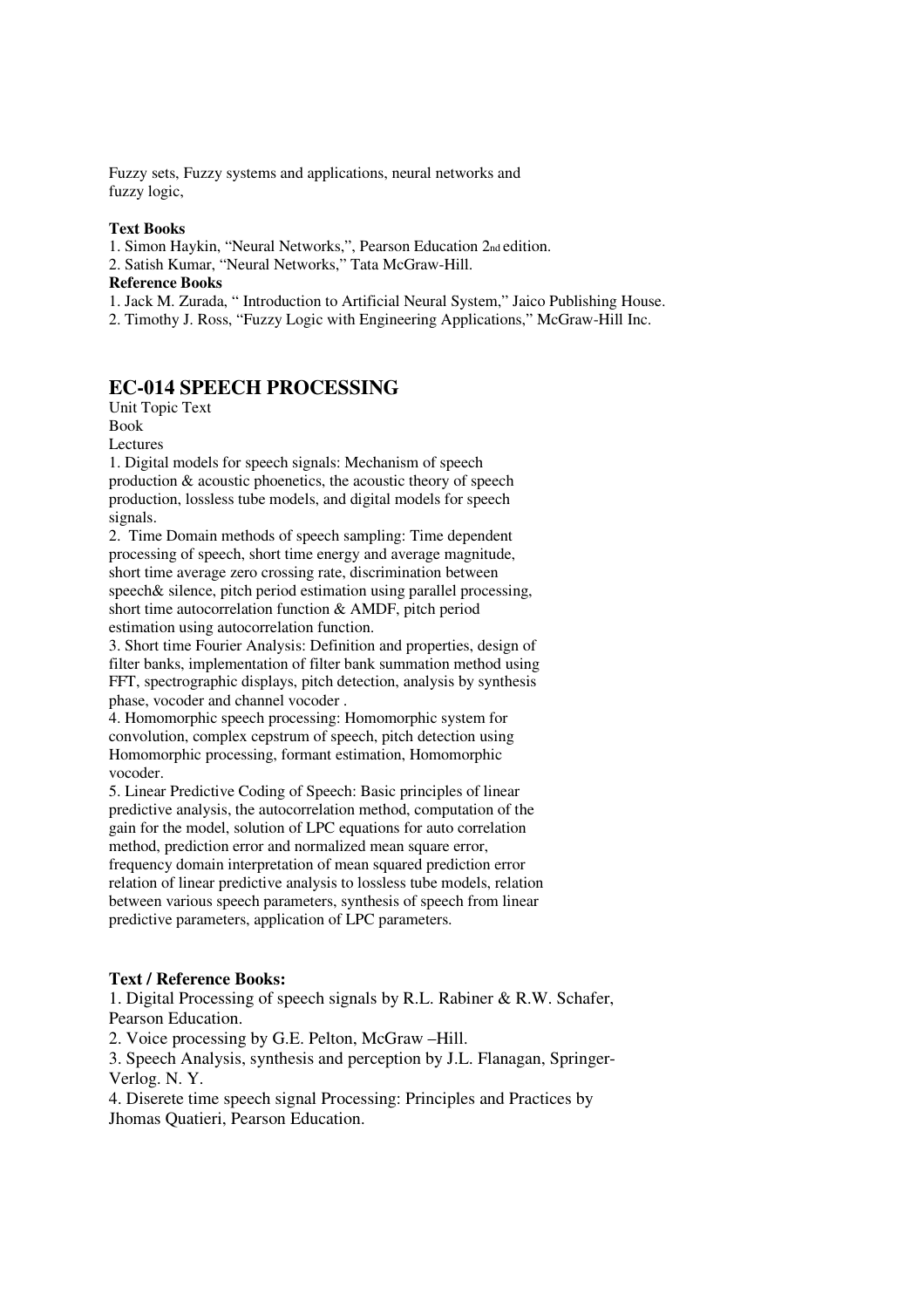# **TEC-021 PRINCIPLES OF SECURE COMMUNICATION**

**1. Direct Sequence Spread Spectrum Systems:** Model of SS digital communication system, direct sequence spread spectrum signal, error rate performance of the decoder, processing gain and jamming margin, uncoded DSSS signals, applications of DSSS signals in anti-jamming, low detectability signal transmission, code division multiple access and multipath channels, effect of pulsed interference on DSSS systems, Generation of PN sequences using m sequence and Gold sequences, excision of narrowband interference in DSSS systems, acquisition and tracking of DSSS system.

**2. Frequency Hopped Spread Spectrum Systems:** Basic concepts, slow and fast frequency hopping, performance of FHSS in AW GN and partial band interference, FHSS in CDMA system, Time hopping and hybrid SS system, acquisition and tracking of FH SS systems.

**3. Cryptographic Techniques :** Classical encryption technique, Symmetric cipher model, cryptography and cryptanalysts, Substitution techniques, transposition techniques

**4. Block Cipher and Data Encryption Standard :** Block cipher principle, data encryption standard (DES) strength of DES, differential and linear cryptanalysts, block cipher design principles, simplified advanced encryption standard (S-AES), multiple encryption and triple DES, Block cipher modes of operation, stream ciphers and RC4 algorithm.

**5. 5. Public Key Cryptography:** Prime numbers, Fermat and Euler's theorem, Chinese remainder theorem, discrete algorithms, principles of public key cryptosystems, RSA algorithm, key management Diffie-Hellman key exchange, message authentication requirements and functions.

# **Text / Reference Books:**

1. Digital Communication by J.G. Proakis McGraw Hill 2nd Ed.

2. Cryptography and Network Security by W. Stallivgs  $4<sub>th</sub> Ed., PHI$ 

3. Digital Communication by Simon Haykin, Wiley.

4. Principle of Communication systems by Taub & Schilling TMH.

5. Cryptography and secure Communications by M.Y. Rhee, Mc Graw Hill

# **TEC- 022 Spread Spectrum Systems**

I Introduction to spread spectrum, spread spectrum techniques, Direct sequence system, frequency hopping systems, pulse FM(chirp) system, hybrid systems. II Coding for communication and ranging- Property of codes for spread spectrum, Autocorrelation and cross correlation of codes, composite codes, code selection and signal spectra, error detection and correlation codes. III Modulation and demodulation – Balance modulator, quadriphase modulator, frequency synthesis for spread spectrum modulation, in line and heterodyne correlation, base band recovery, phase lock loop, costas loop, FM feedback, PDM and FH demodulators IV Need for synchronization, types of synchronizers, RF

link- Noise figure, cochannel users, dynamic range and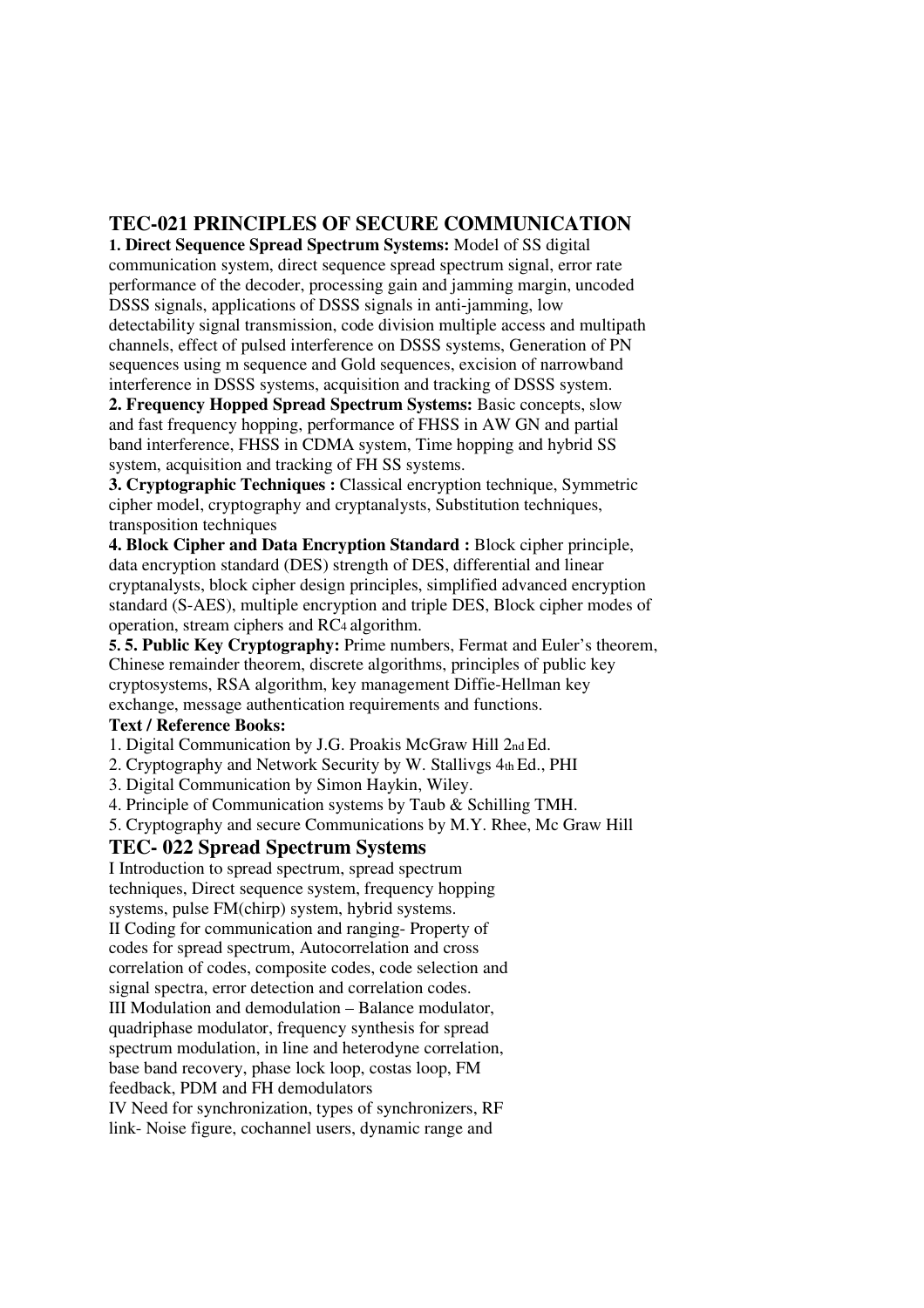AGC, propagation medium, overall transmitter and receiver design.

V Test and evaluation of spread spectrum systemselectivity,

sensitivity, jamming margin, synch

acquisition, processing gain. Transmitter measurements.

Text Book:

 R. C. Dixen, "Spread spectrum systems with commercial application", Jhon Wiley, 3rd Ed.

Reference Book: H. Taube and D. L. Schilling, "Priciples of Communication systems", Tata Mc Graw Hill, 2nd Ed. Reprint 2007.

# **TEC 023 Filter Design**

**Unit Topic Book** 

1 Review of op-amps circuits, Categorization of filters-Low-pass filter, High-pass filter, band-pass filter, band-reject filter, Gain equalizers, and Delay equalizers.

1

2 Approximation Theory: Butterworth approximation, Chebyshev approximation, Inverse Chebyshev approximation, Basic of sensitivity, Frequency Transformations.

1

3 Three amplifier Biquad: Basic low pass and band pass circuit, realization of the general Biquadratic Functions, summing of four Amplifier biquad, feed forward three amplifier biquad, Passive Ladder structures, Inductor Substitution using Gyrator, Transformation of elements using the FDNR.

1

4 Elementary transconductor building blocks, resistors, integrators, amplifiers, summers, gyrator, First and second order filters, higher order filters.

 $\mathfrak{D}$ 

5 Switched capacitor filters: The MOS switch, The switched capacitor, first order building blocks, second order sections, sampled data operation, Switched capacitor first and second order filters, Bilinear transformation.

 $\mathcal{L}$ 

Text Book:

[1] Gobind Daryanani, "Principles of active network synthesis and design",John Wiley and Sons.

[2. R.Schaumann, M.E.Van Valkenburg, "Design of analog filters", Oxford University Press.

# **EC 024 SATELLITE COMMUNICATION**

**.**  I Elements of Satellite Communication

Orbital mechanics, look angle and orbit determination, launches & launch vehicle, orbital effects Geostationary Orbit.

II Satellite subsystems, attitude and orbit control systems, TTC&M, communication subsystem, satellite antenna satellite link design: basic transmission theory, system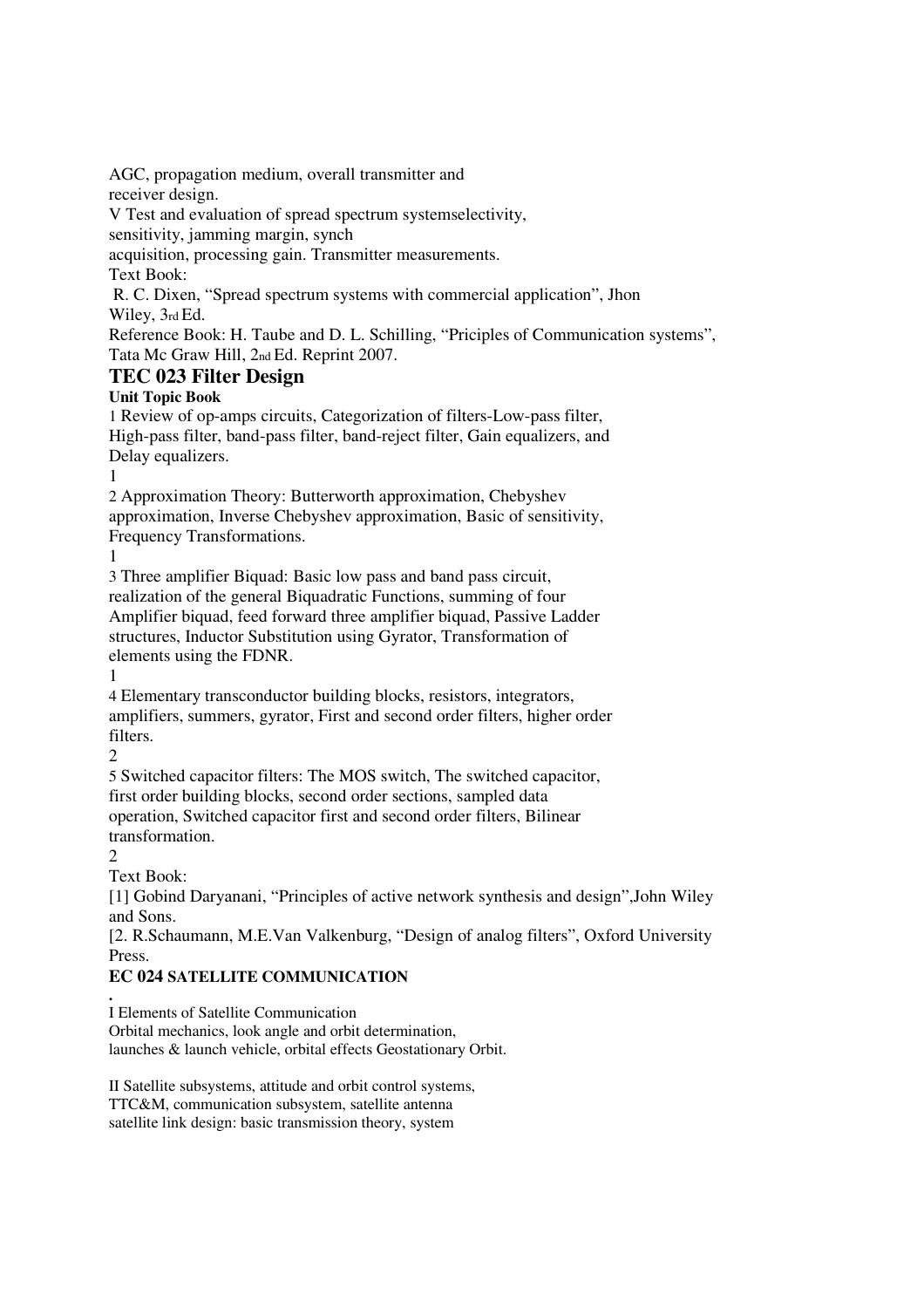noise temperature and G/T ratio, downlink design, uplink design, satellite systems using small earth station, design for specified C/N. III Modulation and multiplexing techniques for satellite links: FM, pre-emphasis and de-emphasis, S/N ratios for FM video transmission, digital transmission, digital modulation and demodulation, TDM. Multiple access: FDMA, TDMA, DAMA and CDMA. IV Error control for digital satellite links: error detection and correction, channel capacity, error control coding, convolutional codes, linear and cyclic block codes. Propagation effects and their impact on satellite-earth links: attenuation and depolarization, atmospheric absorption, rain, cloud and ice effects etc. V Introduction of various satellite systems: VSAT, low earth orbit and non-geostationary, direct broadcast satellite television and radio, satellite navigation and the global positioning systems.

Text / Reference Books:

1. Satellite Communications / Pratt, Bostian, Allnutt / John Wiley & Sons.

2. Satellite Communications / Dennis Roddy / McGraw-Hill

3. Digital Satellite Communications/ Tri T. Ha./ McGraw-Hill.

# **TEC-031 Embedded System**

Unit Topic Lectures Book/

Chapter

1. Introduction: Embedded systems and its applications, Embedded Operating system, Design parameters of an embedded system and its significance, design life cycle, tools introduction, hardware and software partitioning and co-design 2. Hardware Fundamentals for the embedded developers Digital circuit parameters-Open collector outputs Tristate outputs I/O sinking and Sourcing, PLD's, Watchdog Timers, Hardware design and development. 3. Custom Single Purpose Processors: Optimizing program, FSMD, Data path &FSM.

4.General purpose processors and ASIP's (Application Specific Instruction set Programming): Software and operation of general purpose processors-Programmers View Development Environment-ASIPs Microcontrollers-DSP Chips.

5. Introduction to Microcontrollers and Micoprocessors, Embedded versus external memory devices, CISC and RISC processors, Harvard and Von Neumann Architectures.

6. 8051 Microcontrollers-Assembly language, architecture, registers, Addressing modes, Instruction set, I/O ports and memory organization Interrupts Timer/counter and serial communication.

7. RTOS-Tasks, states, Data, Semaphores and shared data, Operating system services, Message queues, Mailboxes.

8.Advanced Processor-(only architectures) 80386, 80486 and ARM (References) 2 5. 9. Communication basics, Microprocessor Interfacing I/O Addressing, Direct memory access, Arbitration, multilevel bus architecture, Serial protocols, Parallel protocols and wireless protocols.

10. Real world Interfacing: LCD, Stepping Motor, ADC, DAC, LED, Push Buttons, Key board, Latch Interconnection, PPI.

Text Books:

1. Embedded System Design-Frank Vahid/Tony Givargis, John Willey@2005.

2. Microcontroller (Theory and Applications) Ajay V Deshmukh, Tata McGraw-Hill@2005.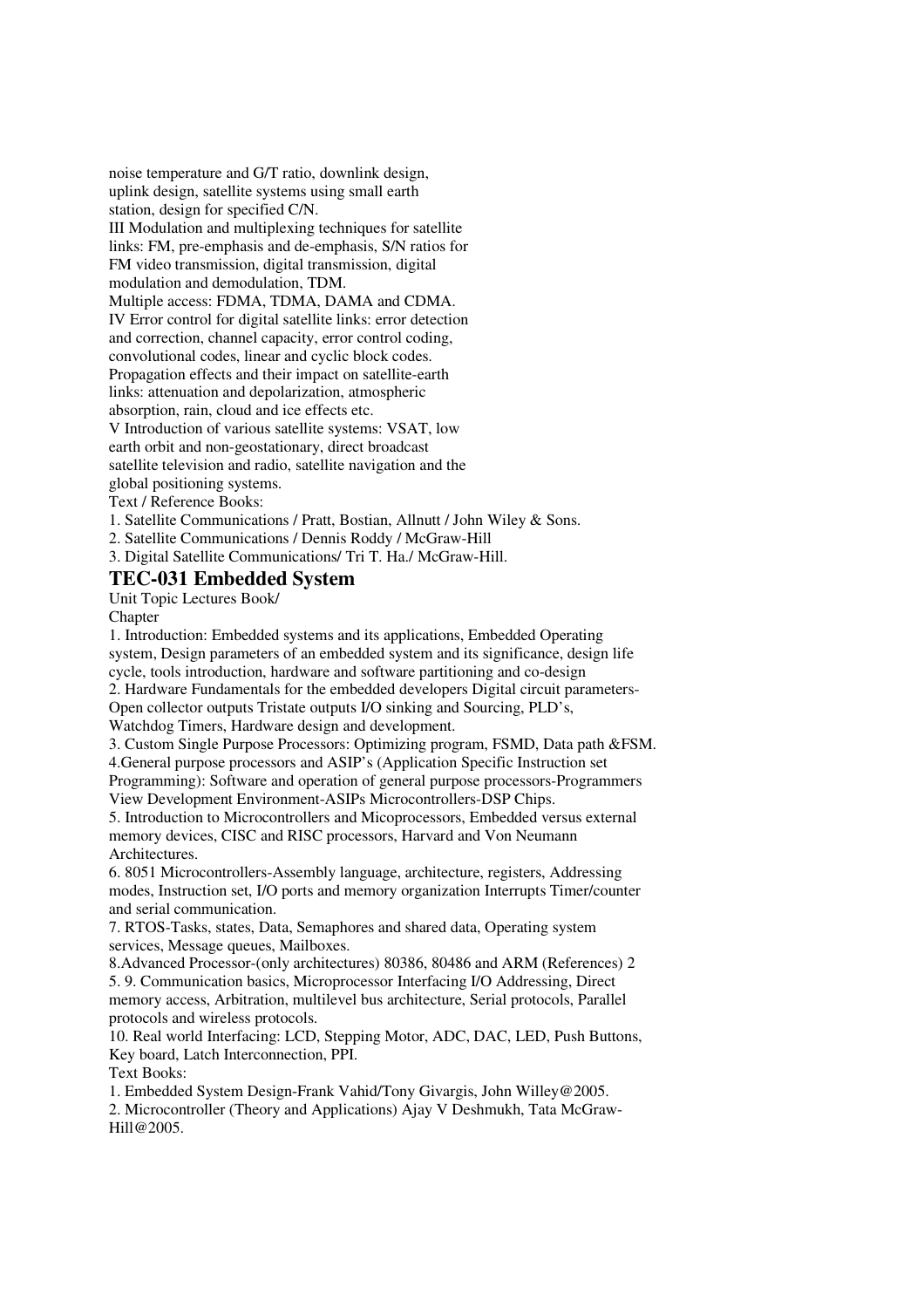3. An Embedded Software Primer-David E.Simon, Pearson Education @ 1999. References:

1. The 8051 Microcontroller and embedded systems-Muhammad Ali Mazidi and Janice Gillispie.

2. Microcontrollers (Architecture, Implementation & Programming) Kenneth Hintz, Daniel Tabak, Tata McGraw-Hill@2005.

3. 8051 Microcontrollers & Embedded Systems 2nd Edition-Sampath Kr, Katson Books@2006.

# **TEC-032 ADAPTIVE SIGNAL PROCESSING**

1. Introduction: Definition and characteristics, general properties open and closed loop adaptation.

2. Adaptive Linear Combiner: General description, input signal and Weight vectors, desired response and error performance function, gradient and minimum mean square, alternative definition of gradient, decorelection of error and input components.

3. Theory of Adaptation with Stationary Signals: Input correlation matrix, Eigenvalues and eigenvectors of the correlation matrix, and their geometrical significance. Basic ideas of gradient search methods, gradient search by newton's method and method of steepest descent, gradient component estimation by derivative measurement, effects of gradient noise, on weight vector solution, excess MSE, time constant and misadjustment, performance comparison of Newton and S.D. methods.

 4. Adaptive Algorithms: Least mean square algorithm, convergence, learning curve noise in Weight vector misadjustment and performances of LMS algorithms, sequential regression algorithm, adaptive recursive LMS algorithm, random search algorithm.

5. Recursive Least Square Algorithm: Preliminaries, matrix inversion lemma, exponentially weighted RLS algorithm, update recursion for the sum of weighted error squares, convergence analysis of RLS algorithm

6. Adaptive Filter Structures: Lattice structures, all poles and all zeroes versions, adaptive lattice predictor. Lattice LMS algorithms, and lattice SER algorithms, adaptive filters with orthogonal signals, DFT and lattice preprocessors.

7. Adaptive Filter Applications: (i) Adaptive modeling and systems identification. (ii) Inverse adaptive modeling, equalization and deconvolution

# **Text Books:**

- 1. Adaptive Signal Processing, Widrow and Stearns, Pearson Education
- **2.** Adaptive Filter Theory, Simon Haykin, Pearson Education

# **Reference Books**

1. Adaptive Filters, Cowan & Grant, Prentice Hall

2. Theory and design of adaptive filters, John R. Treichler, PHI.

3. Adaptive Signal Processing by Davisson.

# **TEC-033 Reliability & Quality Management**

# I Introduction:

Definition of reliability, quality, availability, maintainability, types of failures, various parameters of system effectiveness, concept of failure modes, difference between MTTR and MTTF.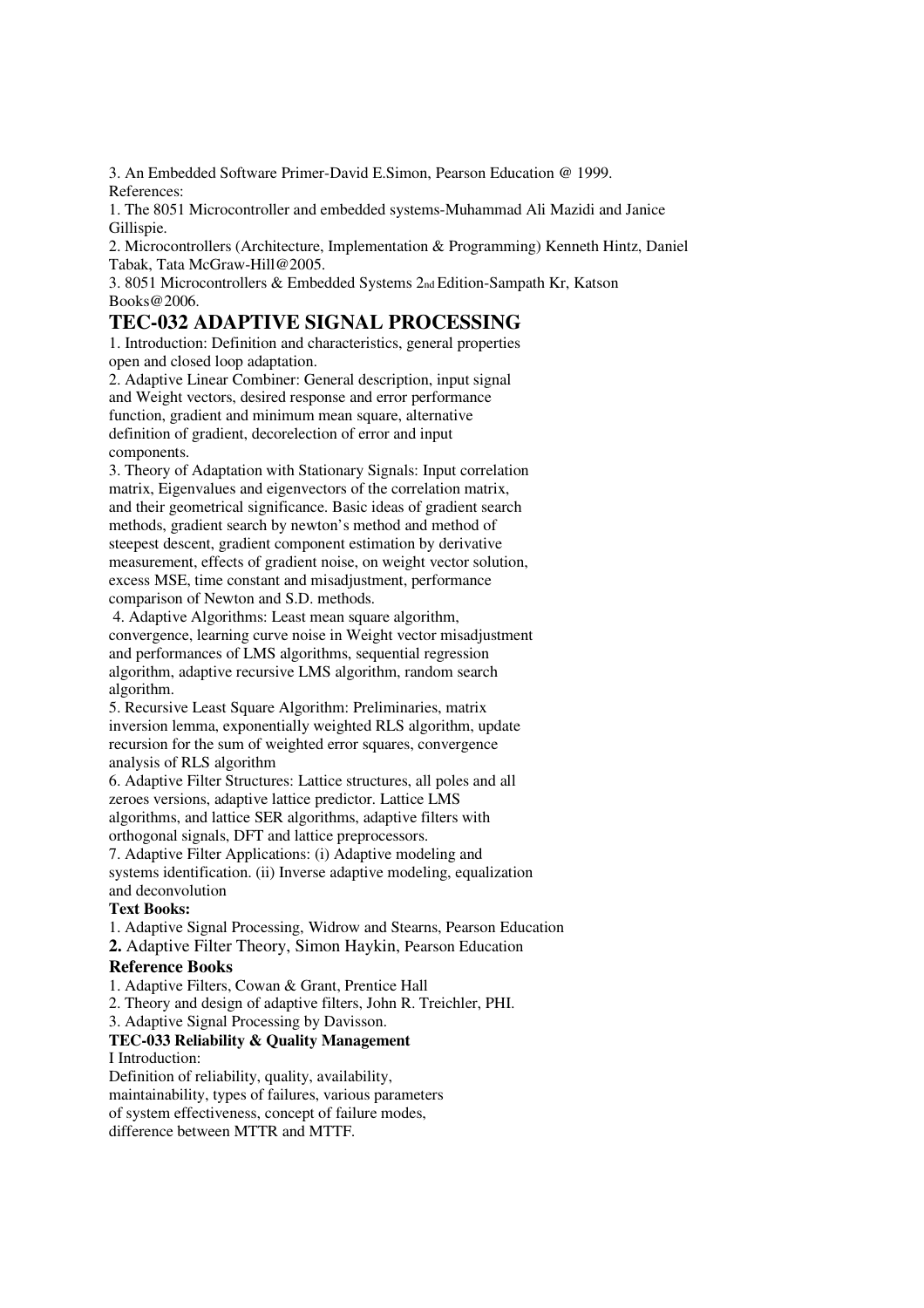II Reliability mathematics:

Classical set theory, Boolean algebra, sample space, definition of probability, basic properties of probability, conditional probability, and random variables.

Probability distribution: Exponential distribution, gamma distribution, binomial distribution, normal distribution and weibull distribution.

III Reliability Data Analysis:

The reliability function, bathtub curve, data collection, storage & recovery of data, component reliability from test data, linear hazard model & exponential hazard model.

System Reliability:

Systems with components in series, systems with components in parallel, series –parallel systems, Fault tree techniques, K-out of m systems.

IV Electronics System Reliability:

Reliability of electronic components, component types and failure mechanics, circuit and system aspects, reliability of electronic system design, parameter variation and tolerance.

V Quality management system & TQC: Quality policy, cost & quality, concept of TQM, management of reliability & quality, elements of quality systems, essential steps in implementing quality system for ISO: 9000.

# **Text / Referencebook:**

1. Practical Reliability Engineering/ Patrick D.T., O'Connor / John Wiley & Sons 4th edition).

2. Reliability Engineering/ E. Balagurusamy / Tata McGraw- Hill.

3. Quality control & Total quality Management / P.L.Jain / Tata McGraw- Hill.

4. Reliability and Maintainability Engineering / Charles E. Ebeling / TMH

# **TEC 034 BIOMEDICAL SIGNAL PROCESSING**

1. Introduction to Bio-Medical Signals: Classification, Acquisition and Difficulties during Acquisition. 2. Basics of Electrocardiography, Electroencephalography, Electromyography & electro-retinography 3. Role of Computers in the Analysis, Processing, Monitoring & Control and image reconstruction in bio-medical field. 4. ECG: Measurement of Amplitude and Time Intervals, QRS Detection(Different Methods), ST Segment Analysis, Removal of Baseline Wander And Power line Interferences, Arrhythmia Analysis, Portable Arrhythmia Monitors. 5. Data Reduction: Turning Point algorithm, AZTEC Algorithm, Fan Algorithm,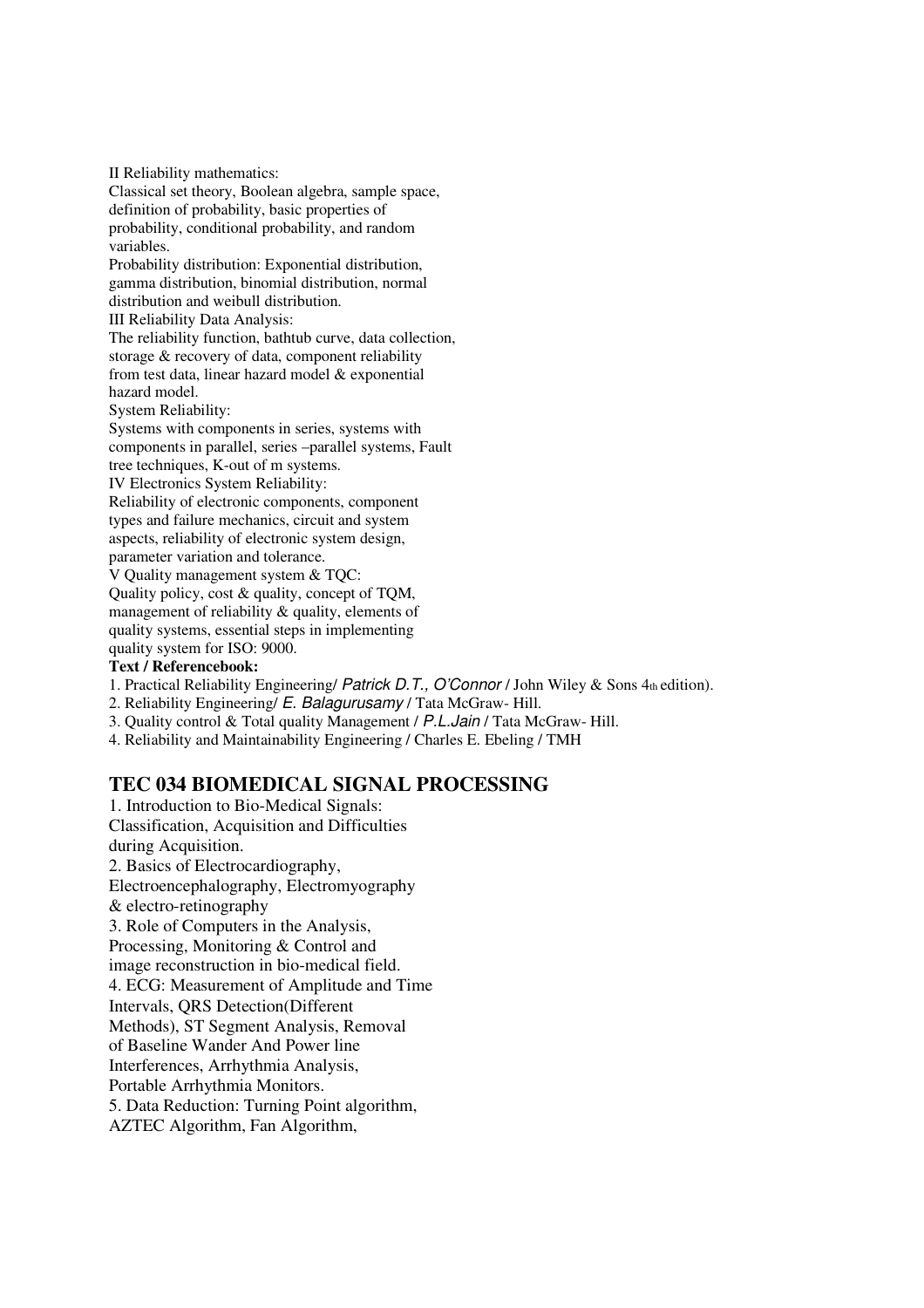Huffman and Modified Huffman Coding, Run Length Coding. 6. EEG:Neurological Signal Processing, EEG characteristic, linear prediction theory, Sleep EEG, Dynamics of Sleep/Wake transition. Study of pattern of brain waves, Epilepsy-Transition, detection and Estimation. 7. EEG Analysis By Spectral Estimation: The

Bt Method, Periodogram, -Maximum Entropy Method & AR Method, Moving Average Method. The ARMA Methods, - Maximum Likelihood Method. 8. EP Estimation: by Signal Averaging, Adaptive Filtering:- General Structures of Adaptive filters, LMS Adaptive Filter, Adaptive Noise Canceling, Wavelet Detection:- Introduction, Detection By Structural features, Matched Filtering, Adaptive Wavelet Detection, Detection of Overlapping Wavelets.

# *TEXT BOOKS*

1. Biomedical Digital Signal Processing, Willis J Tomkin, Phi.

2. Biomedical Signal Processing, D.C Reddy McGrawhill

3. Biomedical Instrumentation and Measurement.,Crommwell,Weibel and Pfeifer, PHI

# **REFERENCE BOOKS:**

4. Biomedical Signal Processing, Arnon Cohen, volume I & Licrc Press

5 Biomedical Signal Analysis A Case Study Approach, Rangaraj M. Rangayyan,

John Wiley and Sons Inc.

**6.** Medical instrumentation Application and Design, john G. Webster, john Wiley & Sons Inc.

# **TEC – 041 RANDOM SIGNAL THEORY**

1 Theory of probability

Axioms of probability: set theory, probability space, conditional probability

Repeated Trials: Combined experiments, Bernoulli trials, Bernoulli's Theorem.

Concept of random variable: Introduction, distribution and density functions, specific random variables, conditional distributions.

Functions of one random variable: function and distribution of random variable, mean and variance, moments, characteristic functions.

Two random variables: Bivariate distributions, one function of two random variables, two functions of two random variables, joint moments, joint characteristic functions, conditional distributions

Multiple random variables, sequences of random variables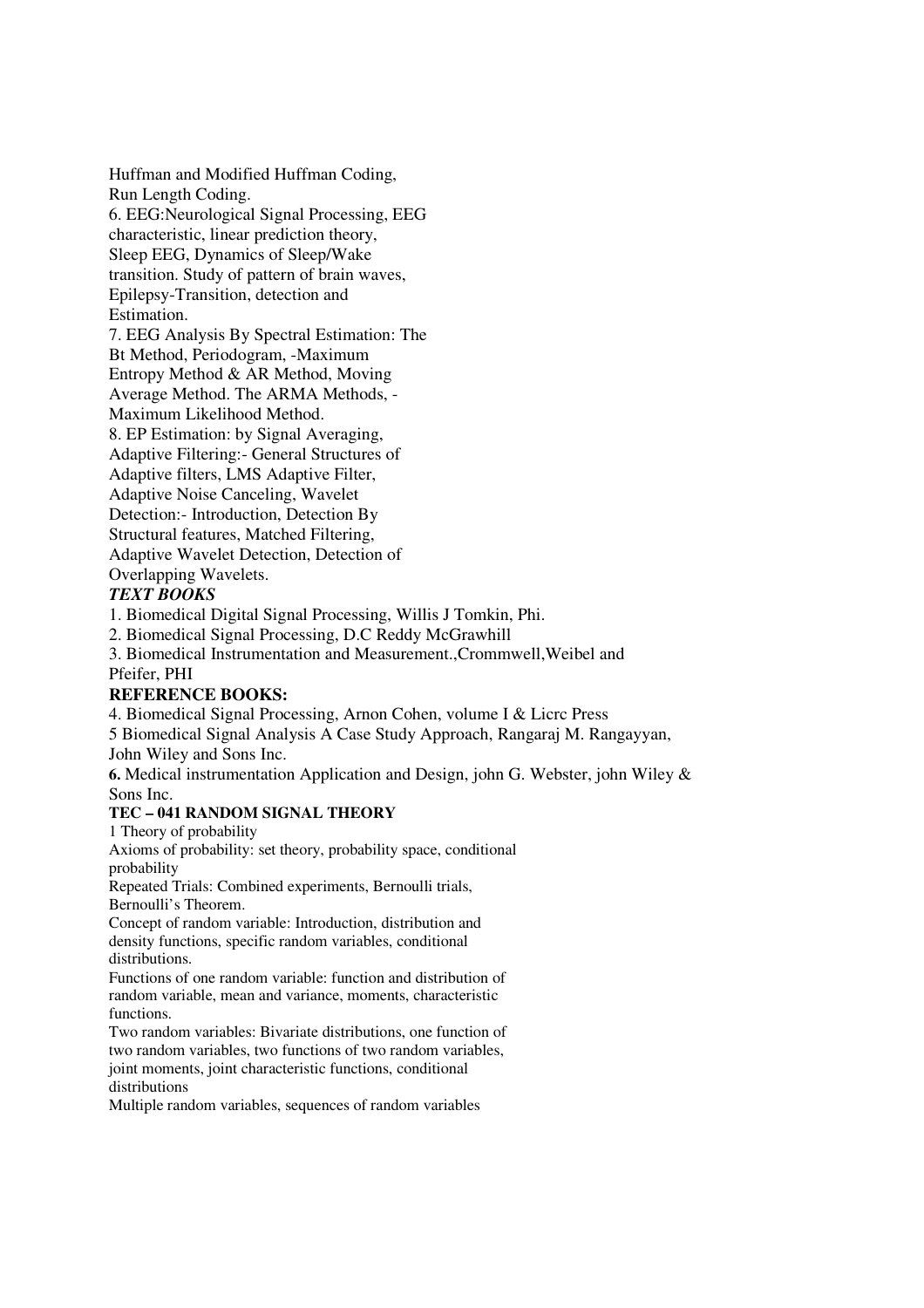Concept of stochastic processes: Definition, systems with stochastic inputs, power spectrum, discrete-time processes. Random walks and other applications: random walks, Poisson poins and shot noise, cyclostationary processes, bandlimited processes and sampling theory, deterministic signals in noise. Spectral representation and estmation: factorization and innovations, finite-order systems and state variables, spectral representation of random processes, ergodicity, spectrum estimation

Mean square estimation: prediction, filtering and prediction, Kalman filters.

Entropy: Basic concepts, random variables and stochastic processes, MEM.

Markov chain: introduction, higher transition probabilities and the Chapman-Kolmogorov equation, classification of states, stationary distributions and limiting probabilities, transient states and absorption probabilities, branching processes. Markov processes and Queueing theory: introduction, Markov processes, queueing theory.

# **Text / Reference Books**

1. Probability, Random Variables and Stochastic Processes/A. Papoulis & S. U. Pillai/4th ed./TMH

2. Probability, Random Variables & Random Signal Principles/Peyton Z. Peebles, Jr./TMH

# **TEC 042 VLSI DESIGN**

1. Introduction to integrated circuit technology. CMOS fabrication, the p-well process, n-well process, twin tub process. Bi-CMOS technology. Basic electrical properties of MOS circuits, Ids-V<sub>ds</sub> relationship, MOS transistor threshed voltage V<sub>t</sub>, Trans conductance and output conductance, MOS transistor figure of merit.

2. The n-MOS inverter, pull-up to pull-down ratio, CMOS inverter and its characteristics, latch –up in CMOS circuits, stick diagrams, n-MOS design style, CMOS design style, lambda based design rules , Body effect, sheet resistance, capacitances of layers, Gate delays, Delay estimation, logical efforts, Scaling models and scaling factors, limitation of scaling, , Limits of miniaturization.

3. n-MOS, CMOS NAND Gates, n-MOS, CMOS NOR gates. Combinational circuit design, sequential circuit design, design considerations, problems associated with VLSI Design, Design Methodology and Tools, Standard Cell Based Design, Design Flows, Automated Layout Generation, Placement, Floor planning, Routing, Parasitic Extraction, Timing Analyses.

4. Full Custom Design, Semi Custom Design, Programmable Logic structures, Field Programmable Gate arrays (FPGA) , Configurable Logic Block (CLB), Application-Specific Integrated Circuits (ASICs)

5. Design for Testability, Faults types and Models, Controllability and Observability, AD HOC Design Techniques, Scan-Based Techniques , Built-In self Test (BIST) Techniques, Current Monitoring IDDQ Test. Packaging, Package Parasitics, Heat dissipation, Design Economics, Parametric yield.

### **Text Books:**

1. Basic VLSI Design by Douglas A. Pucknell & Kamran Eshraghian, Prentice-Hall of India.

2. CMOS VLSI Design, A Circuits and Systems Perspective by Neil H.E. Weste, David Harris, Ayan Banerjee, Pearson Education.

3. CMOS Digital Integrated Circuits Analysis and Design by Sung-Mo Kang, Yusuf Leblebici. Tata Mc-Graw-Hill.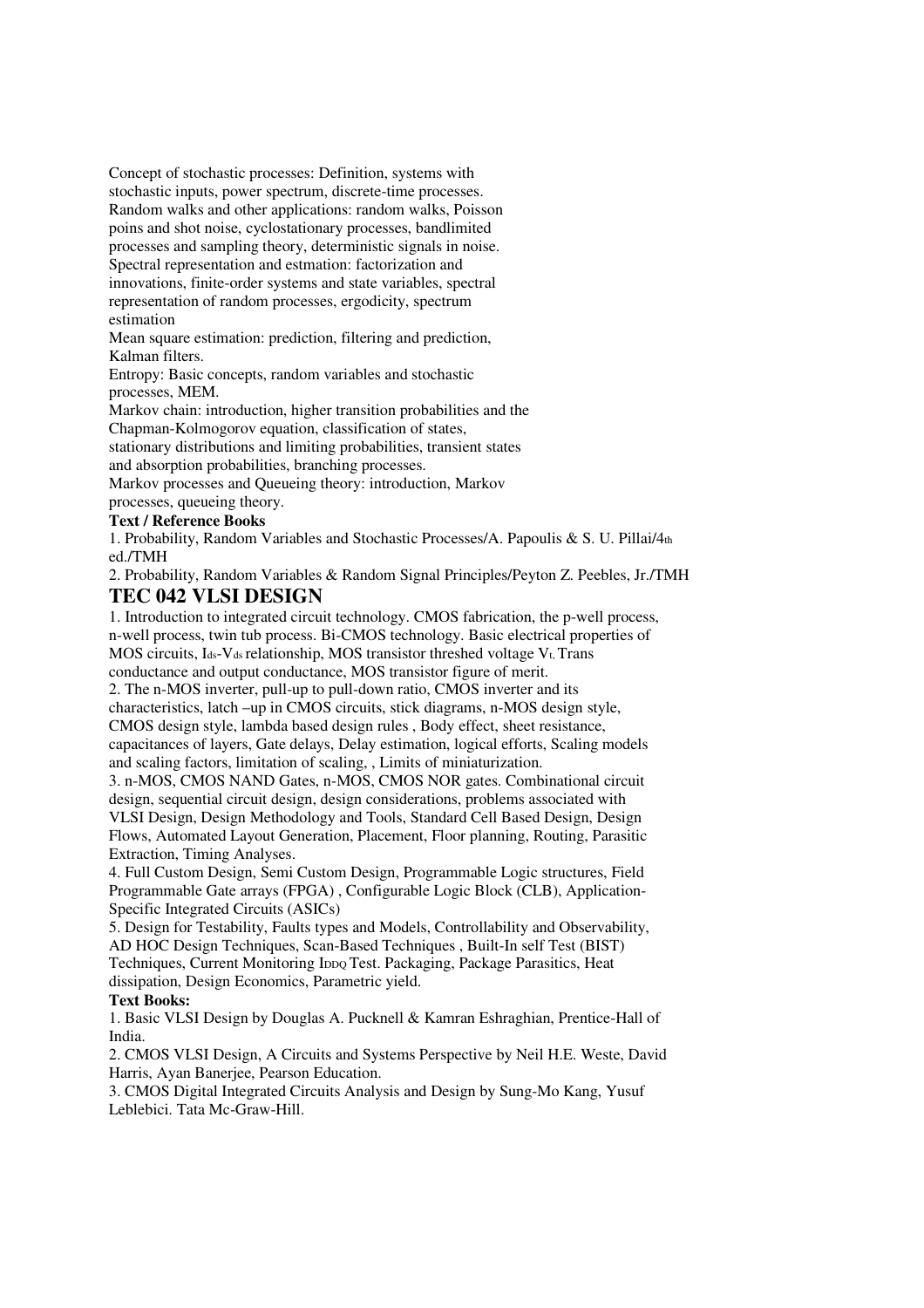### **References:**

1. Digital Integrated Circuits A Design Perspective by Jab M. Rabaey, Anantha Chandra kasan, Borivoje Nikolic, Prentice-Hall of India Pvt. Limited. 2. Principles of C-MOS VLSI Design A systems Perspective by Neil H.E. Weste, Kamrau Eshraghian, Pearson Education 3. Application-Specific Integrated Circuits by Michal John Sebastian smith, Pearson Education. *TEC043 Optical Networks*  1. Introduction to Optical Networks Characteristics of Optical Fiber (Emphasis on Non Linear Characteristics) 2. Components Couplers, Isolators & Circulators, Multiplexers & Filters, Optical Amplifiers Tunable Lasers Switches, Wavelength Converters 3. Networks SONET/SDH 1. Multiplexing, SONET/ SDH Layers, Frame Structure, Frame Structure, Physical Layer, Elements of a SONET/SDH Infrastructure ATM 1 Functions of ATM, Adaptation Layers, Quality of Service, Flow Control, Signaling and Routing WDM Network Elements Optical Line Terminals, Optical Line Amplifiers, Optical Add/ Drop Multiplexers, Optical Cross **Connects** 4. WDM Network Design Cost Trade-offs, Light path Topology Design, and Routing and wavelength assignment problems, Dimensioning Wavelength Routing Networks, Network Survivability Basic Concepts, Protection in SONET/SDH, Protection in IP networks, Optical Layer Protection, Different Schemes, Interworking between Layers Access Networks Network Architecture Overview, Enhanced HFC, FTTC, 5. Optical Switching OTDM, Synchronization, Header Processing, Buffering, Burst Switching. Deployment Considerations **Text Books:**  1. Ramaswami, Rajiv & Sivarajan, Kumar N. / "Optical Networks a Practical perspective"/ Morgan Kaufmann Publishers / 2nd Ed. 2. Black, Uyless / "Optical Networks Third Generation Transport Systems"/ Pearson Educations  $20$ **Reference Books:**  1. Tanenbaum. Andrew S./ "Computer Networks"/ Prentice Hall (India) 2. Murthy, C. Siva Ram & Gurusamy, Mohan / "WDM Optical Networks Concepts, Design & Algorithms" / Prentice Hall (India) TEC 044 Digital Image Processing Unit Topic Introduction: Fundamental steps in DIP, elements of DIP, Simple image model, Sampling & quantization, basic relationships between Pixels, Color image model.